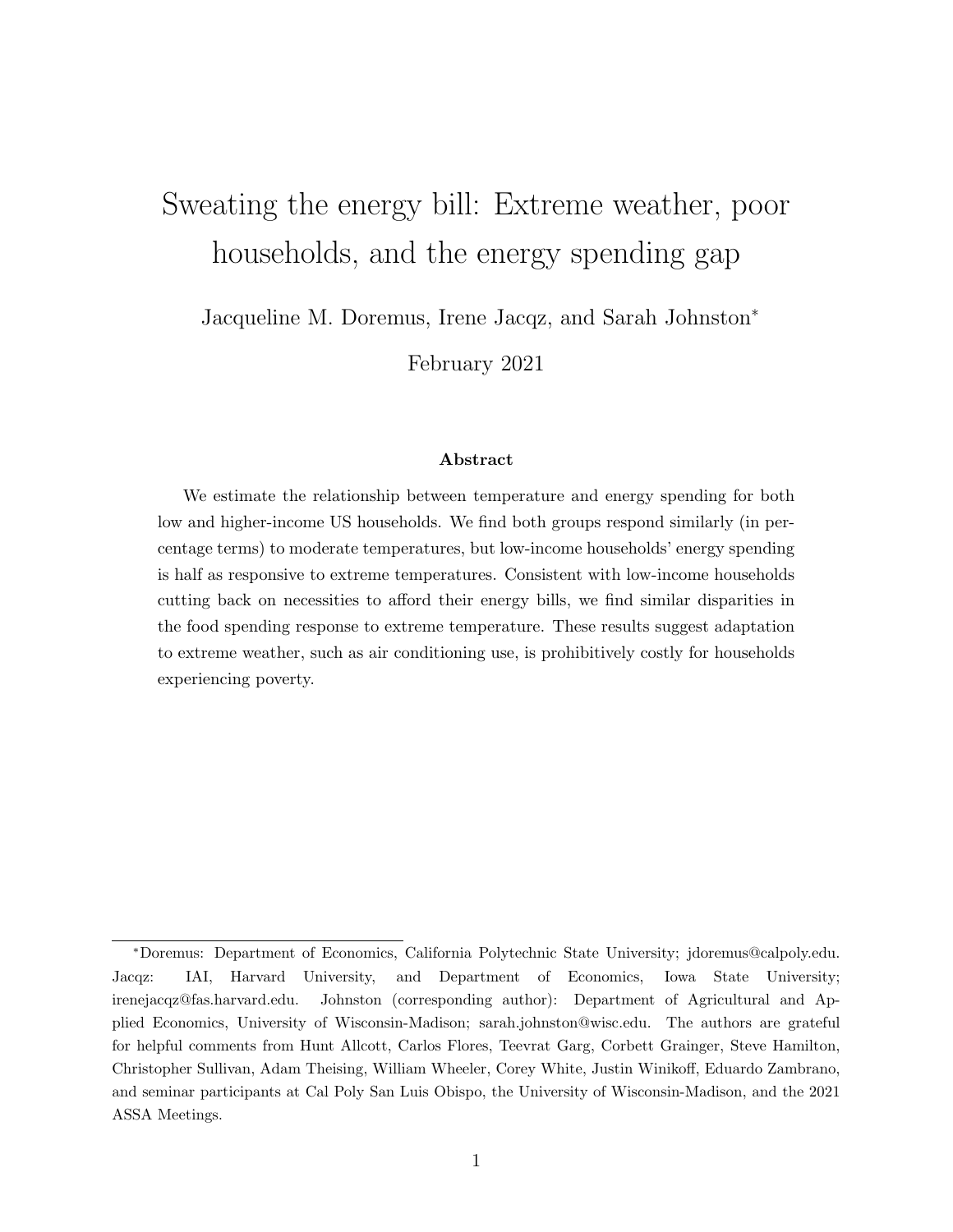### 1 Introduction

Many U.S. households report struggling to pay their energy bills. Eleven percent of households kept their home at an unhealthy or unsafe temperature for at least one month in 2015, and over 20 percent reduced or went without basic necessities to pay a home energy bill [\(Energy Information Administration, 2018\)](#page-20-0). These households are disproportionately low income [\(Energy Information Administration, 2018\)](#page-20-0), as are households that are *energy* burdened, spending more than 10 percent of household income on energy services [\(Jessel et](#page-21-0) [al., 2019\)](#page-21-0). These hardships exist despite energy assistance and other social programs.

Climate change makes understanding energy costs for households experiencing poverty urgent. Air conditioning dramatically reduces the effects of heat exposure on mortality [\(Barreca et al., 2016\)](#page-19-0), but this form of adaptation to a warmer climate is only available if households can afford to run their air conditioners. Households that cannot afford cooling may be more susceptible to the effects of extreme heat, such as increased emergency room visits [\(White, 2017\)](#page-22-0), poor mental health [\(Mullins and White, 2019b\)](#page-21-1), diminished learning [\(Park et al., 2020\)](#page-21-2), and death [\(Deschenes and Moretti, 2009\)](#page-20-1). Climate policies also have distributional consequences, and may make energy less affordable. For example, both of Washington state's failed 2016 and 2018 carbon tax initiatives would have increased energy prices, but only one made redistributing revenues to low-income households a priority [\(Anderson et al., 2019\)](#page-19-1).

We estimate the relationship between temperature and energy spending for both low and higher-income households. Our analysis relies on nationally representative, household-level data from the Consumer Expenditure Survey (CEX) for 2004–2018. We pair these data with mean daily temperatures aggregated to counts of days in temperature bins at the statemonth level. We estimate the causal effect of additional hot or cold days on energy spending, allowing for heterogeneity by household poverty status. Because we include state-by-month fixed effects, temperature shocks (unseasonably hot or cold weather) provide identifying variation for our estimates.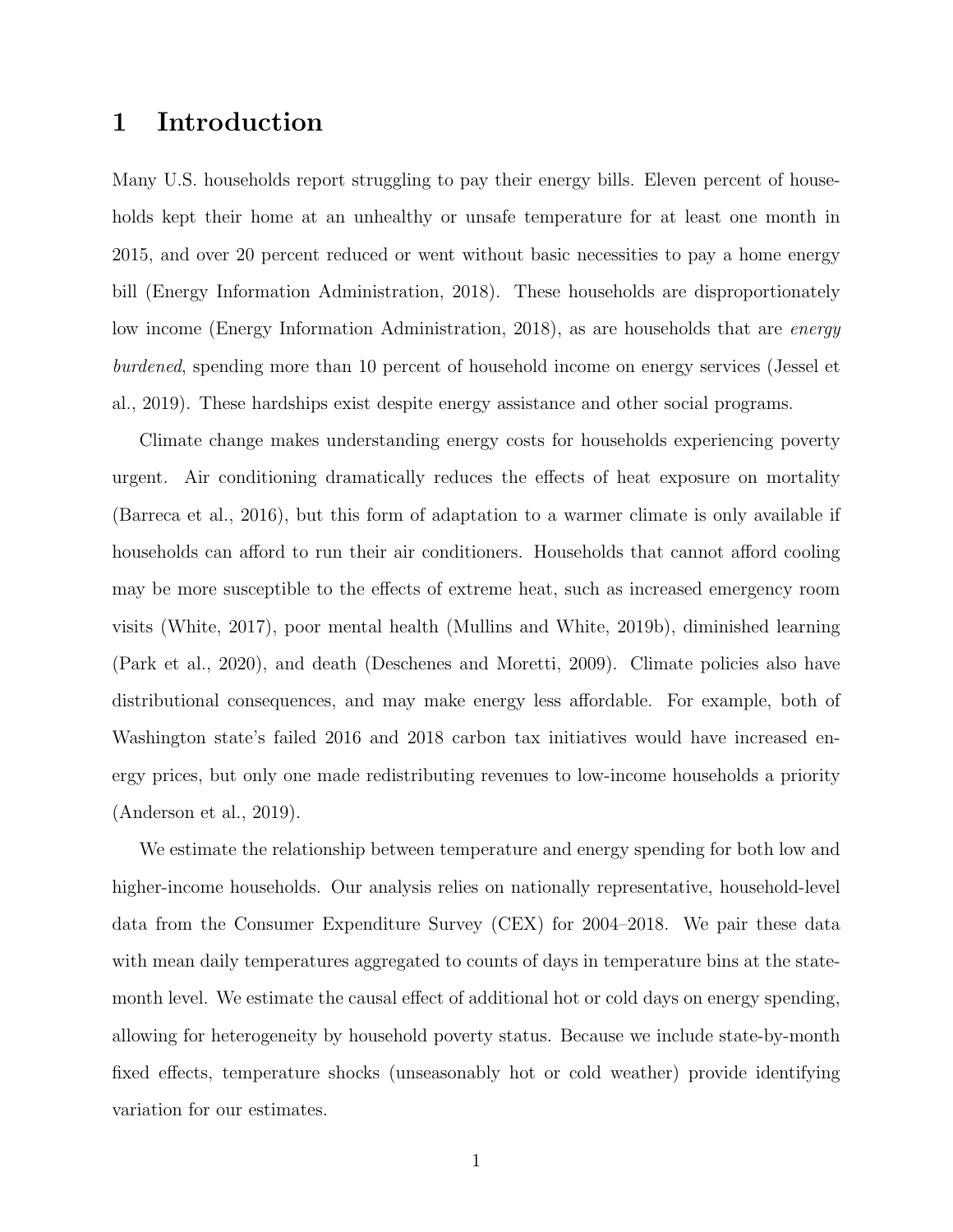We find low-income households' energy spending is much less responsive to extreme weather than that of other households. Events like the 2017 polar vortex or the 2011 heat wave can sharply increase exposure to extreme weather: for example, in August 2011, Oklahoma experienced 14 more days with a daily average temperature above 30C (86F) than is typical. We estimate replacing a temperate day (15–20C/59–68F) with a very cold day  $(< -5C/< 23F$ ) increases monthly energy spending by 1.2 percent for higher-income households but only 0.5 percent for low-income households. This difference of 0.7 percentage points, which we refer to as a "poverty gap," is statistically significant. For electricity spending, which better reflects air conditioning use than total energy spending, we also find a statistically significant poverty gap in response to extreme heat. Replacing a temperate day with a very hot day ( $> 30C/> 86F$ ) increases electricity spending for higher-income households by 0.5 percent but does not increase electricity spending for low-income households. The implied magnitude of the difference in electricity use would power a typical air conditioner for four hours.

These differences are best explained by low-income households foregoing heating and cooling during extreme weather. We first show spending disparities reflect underlying differences in energy consumption, rather than differences in prices. We then find differences in consumption are not driven by lower energy needs for the dwellings of low-income households: our preferred specification yields estimates of proportional, not level, changes in energy spending, and estimates are robust within housing sizes and types. Instead, we propose differences in use during unseasonable weather reveal a pattern of low-income households opting for more extreme indoor temperatures. Surveys documenting systematic differences in energy efficiency—households experiencing poverty tend to live in homes that are leakier and more poorly insulated—suggest differences in energy consumption could even understate resulting differences in dwelling temperatures.

We find similar poverty gaps for food spending, consistent with low-income households cutting back on necessities to afford their energy bills. While food spending by higher-income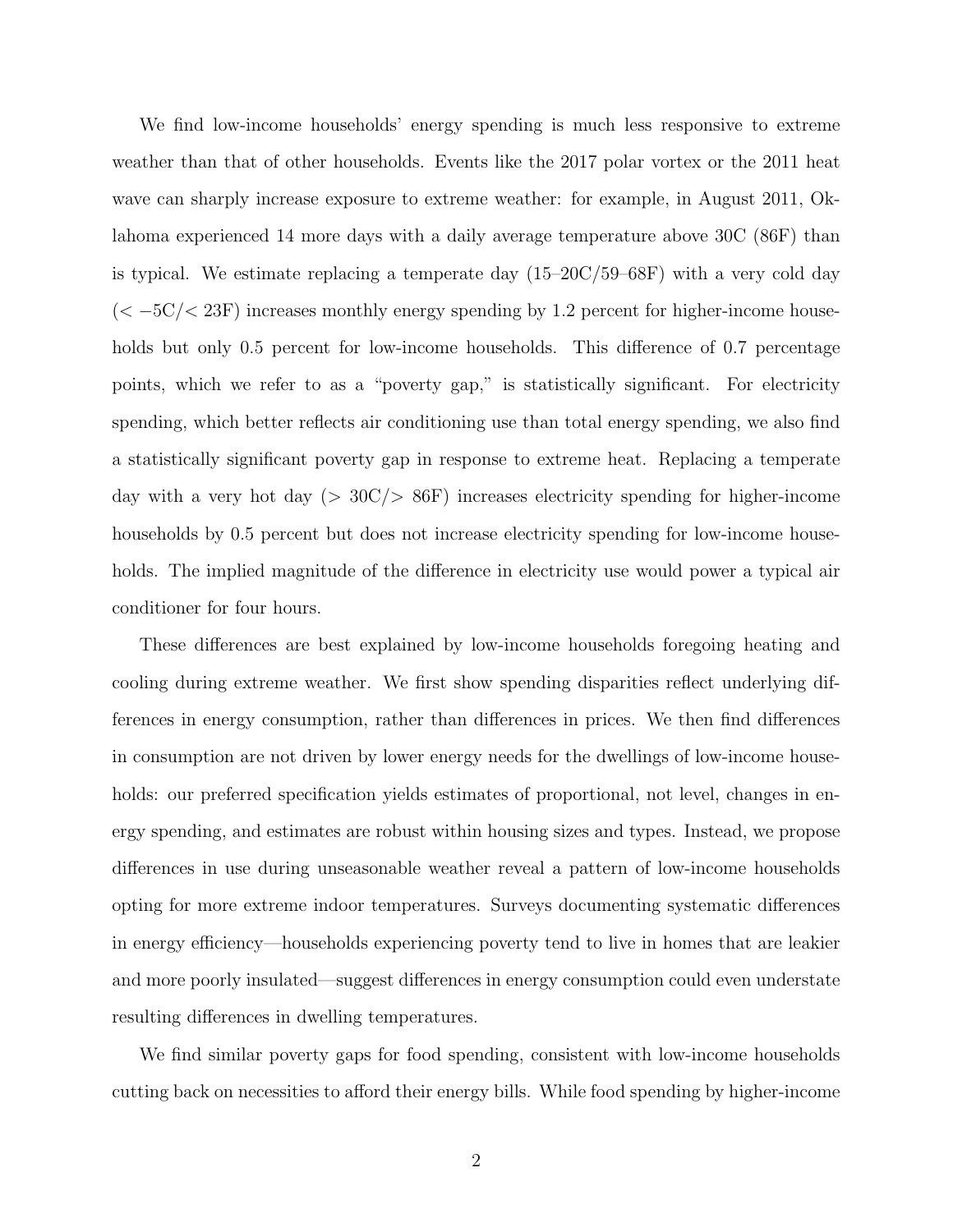households is unaffected by extreme weather, food spending by low-income households falls in response to additional days of extreme heat or cold. The resulting food spending poverty gaps are statistically significant and about twice as large as the energy poverty gaps. We focus on food because it is consistently Americans' third greatest expense category, after housing and transportation, and it is likely more flexible in the short run than the other two [\(Bureau of Labor Statistics, 2019\)](#page-19-2). Liquidity constraints may explain why low-income households are unable to smooth these shocks.

Taken together, these results indicate energy assistance programs fail to adequately insulate low-income households from energy bill shocks. Our nationally-representative estimates corroborate surveys and qualitative studies that find energy insecurity is widespread among low-income households, and imply policies that raise energy prices will disproportionately impact low-income households. The symmetry of our findings—poverty gaps in energy spending that are of similar magnitudes for both hot and cold weather—suggests energy assistance programs focused primarily on winter heating costs may miss a substantial part of the burden of energy bills. While nearly all U.S. households use air conditioning in their home, the largest energy assistance program in the United States allocated over five times as much funding to heating assistance as it did to cooling assistance in 2014 [\(Perl, 2018\)](#page-22-1). As the climate warms, social programs will also need to adapt.

We contribute to the literature by documenting a novel poverty gap in the energy spending response to hot weather. Previous work has found differential responses to extreme cold, and we also provide contemporary estimates of this cold weather gap. Using data from 1980–1998, [Bhattacharya et al.](#page-19-3) [\(2003\)](#page-19-3) finds low-income households spend less on energy and food in response to extreme cold, compared to other households.<sup>[1](#page-0-0)</sup> More recently, [Beatty et](#page-19-4) [al.](#page-19-4) [\(2014\)](#page-19-4) finds similar poverty gaps in response to unseasonable cold in the United King-

<sup>&</sup>lt;sup>1</sup>The working paper version, [Bhattacharya et al.](#page-19-5) [\(2004\)](#page-19-5), tests for hot weather energy and food spending gaps by estimating the main specification on a subsample of Southern households in July and August. It finds that neither rich nor poor households spend more on energy in response to unseasonably hot summers  $(p.14)$ .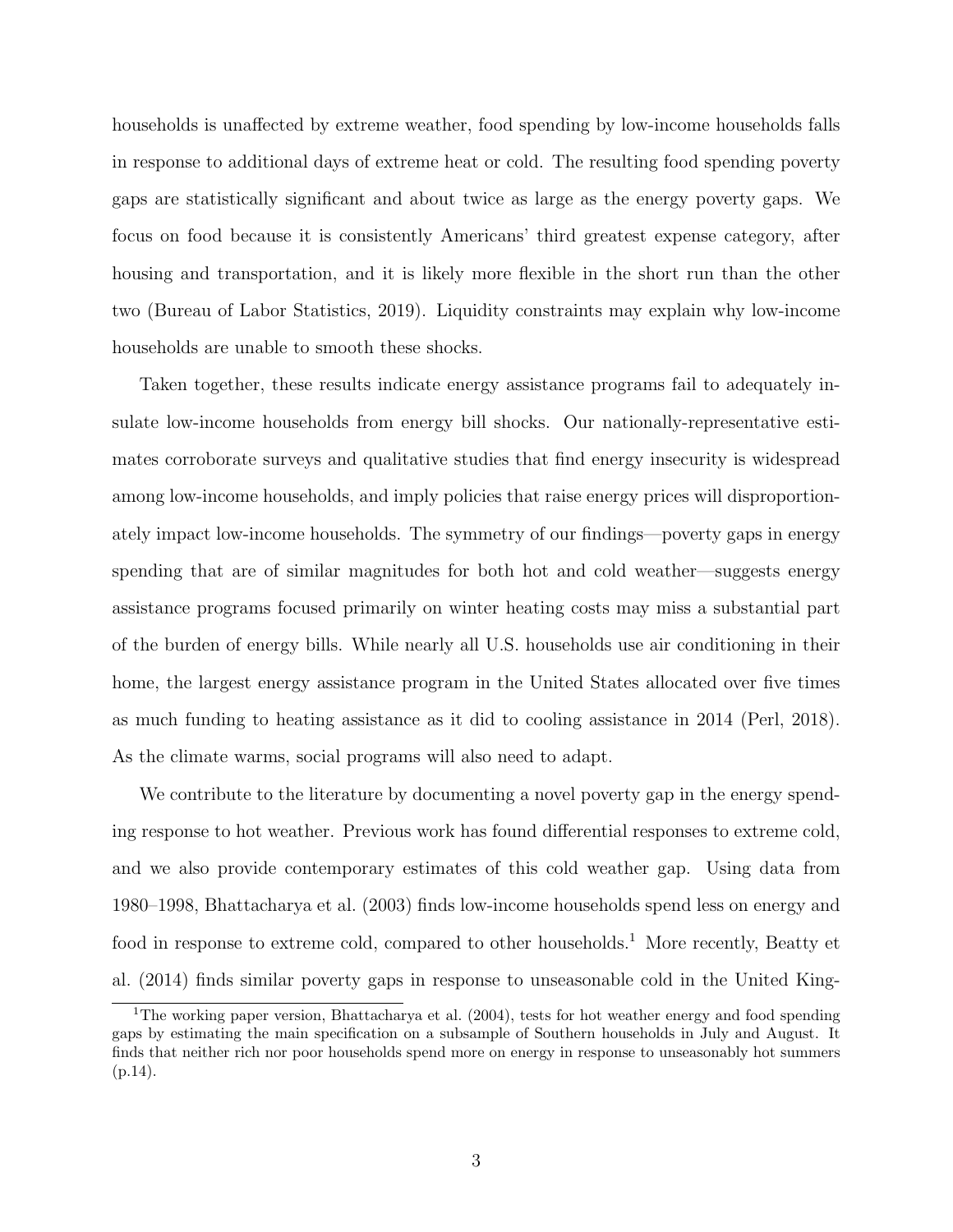dom.[2](#page-0-0) Previous work also suggests the spending disparities we document lead to health disparities. [Frank et al.](#page-20-2) [\(2006\)](#page-20-2) links participation in energy assistance to improved nutrition among low-income children; [Nord and Kantor](#page-21-3) [\(2006\)](#page-21-3) finds an association between increased energy costs and food insecurity; and [Chirakijja et al.](#page-19-6) [\(2019\)](#page-19-6) finds higher home heating costs increase mortality, especially in low-income counties.

We also contribute to the literature describing how climate damages vary across populations and highlighting how socioeconomic inequality leaves low-income households distinctly vulnerable to extreme temperature. [Mullins and White](#page-21-4) [\(2019a\)](#page-21-4) finds access to health care mitigates the effect of heat on mortality, and [Garg et al.](#page-20-3) [\(2020\)](#page-20-3) shows income lessens the effect of heat on test scores. Globally, increases in both temperatures and incomes will drive air conditioner adoption [\(Davis and Gertler, 2015\)](#page-20-4). Finally, [Barreca et al.](#page-19-0) [\(2016\)](#page-19-0) attribute dramatic reductions in heat-related mortality to air conditioner access. Our results contextualize this finding. In countries like the United States, where income inequality is high and adoption is approaching saturation, air conditioner operating costs may be just as important as access for the distribution of climate damages.

### 2 Energy insecurity and energy assistance

Household energy consumption is an adaptive response to extreme outdoor temperatures: adequate indoor heating in cold weather and cooling in hot weather can prevent not just discomfort but severe health consequences, including mortality.<sup>[3](#page-0-0)</sup> On average, people increase energy use in response to extreme temperatures [\(Deschenes and Greenstone, 2011;](#page-20-5) [Davis and](#page-20-4) [Gertler, 2015;](#page-20-4) [Hsiang et al., 2017\)](#page-21-5).

However, this heating and cooling response to extreme temperature is costly, and these costs are not trivial for low-income households. The related concepts of energy insecure and

<sup>2</sup>[Beatty et al.](#page-19-4) [\(2014\)](#page-19-4) does not find a hot weather spending gap, possibly because weather in the U.K. is more temperate, and few households have air conditioning.

<sup>3</sup>Extreme temperatures, and especially extreme heat, increase mortality [\(Deschenes and Moretti, 2009;](#page-20-1) [Deschenes and Greenstone, 2011;](#page-20-5) [Burgess et al., 2017\)](#page-19-7), and [Barreca et al.](#page-19-0) [\(2016\)](#page-19-0) finds that air conditioner adoption reduces heat-related mortality.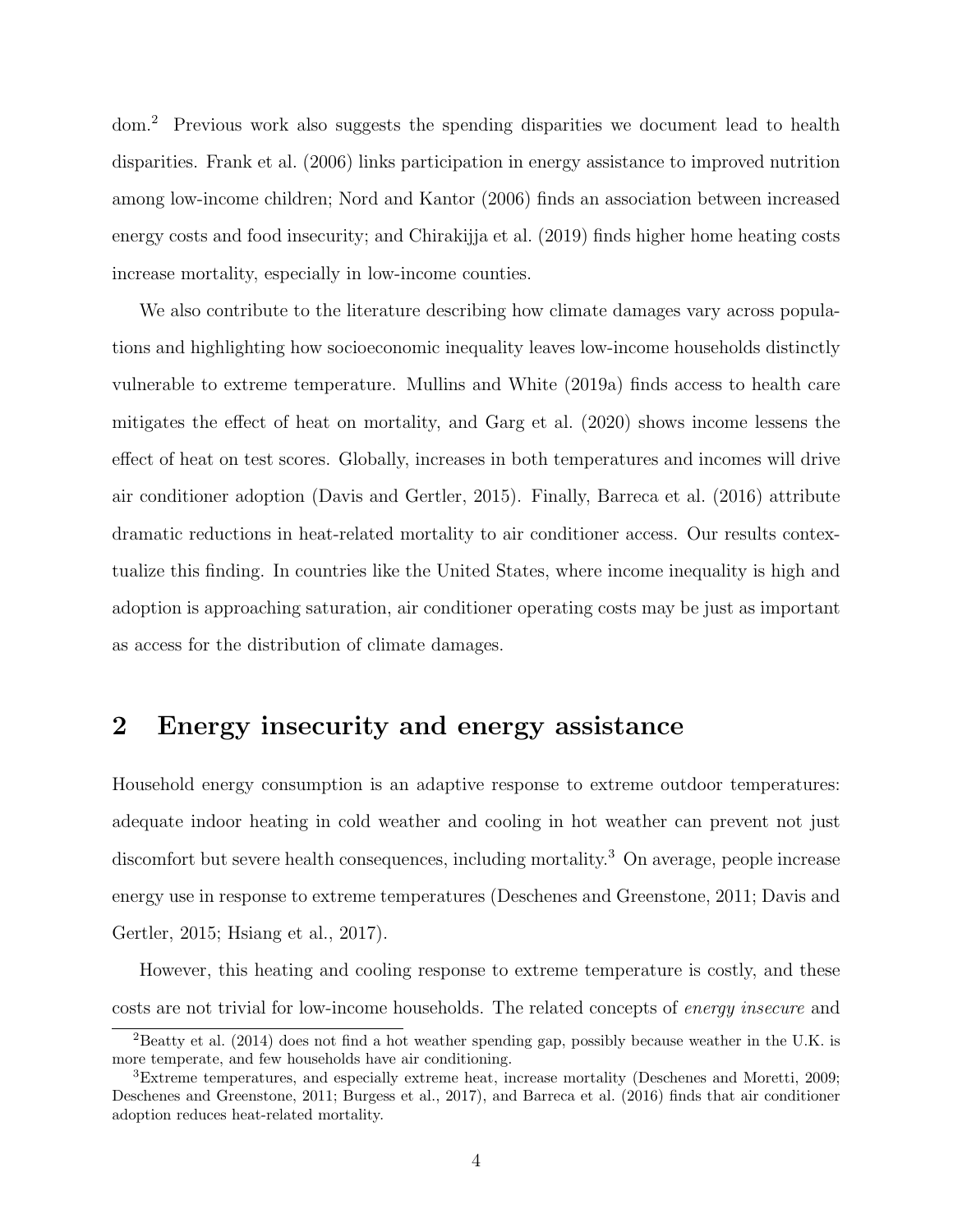energy burdened describe, respectively, households "unable to adequately meet household energy needs" and that spend a large percentage (typically greater than 10 percent) of their income on energy services [\(Jessel et al., 2019\)](#page-21-0). In a detailed qualitative study, Hernández [\(2016\)](#page-21-6) documents substantial hardship among energy-burdened households struggling to pay high utility bills. These hardships include the accumulation of debt, service interruptions, physical discomfort, and the mental load of managing consumption and costs.[4](#page-0-0)

Households that lack emergency savings and access to credit may be more sensitive to atypically high energy bills. These bills strain household finances in a way similar to other unanticipated expenses, such as car repairs or medical bills [\(Gjertson, 2016\)](#page-20-6). [Cullen et al.](#page-19-8) [\(2005\)](#page-19-8) studies how households without substantial assets smooth consumption shocks caused by higher energy bills, finding households had sufficient liquidity to accommodate anticipated changes in disposable income, but were unable to buffer even modest unanticipated shocks.

We engage with these themes more formally by developing a theoretical model of house-hold energy consumption (see Appendix [A\)](#page-29-0). The model incorporates household preferences over reducing health risks from exposure to extreme weather, emphasizing the distinction between willingness- and ability-to-pay for energy spending. Extensions include weatherdependent household income, energy prices that increase with income, and income-associated differences in energy needs.

Recognizing the risks of energy insecurity, social programs exist to help households with their energy bills. The largest such assistance program is LIHEAP, a federal block grant program that provides over \$3 billion annually to states for heating assistance, cooling assistance, crisis assistance, and weatherization [\(Perl, 2018\)](#page-22-1). [Murray and Mills](#page-21-7) [\(2014\)](#page-21-7) finds LIHEAP reduces energy insecurity, and [Frank et al.](#page-20-2) [\(2006\)](#page-20-2) finds a positive association between LIHEAP participation and children's health. States and utilities may also supplement LIHEAP funding with additional energy assistance. Despite these programs' size and apparent benefits, take-up and overall participation are low: only 22 percent of eligible households,

<sup>4</sup>This mental burden of energy insecurity is consistent with the bandwidth costs described in [Schilbach](#page-22-2) [et al.](#page-22-2) [\(2016\)](#page-22-2).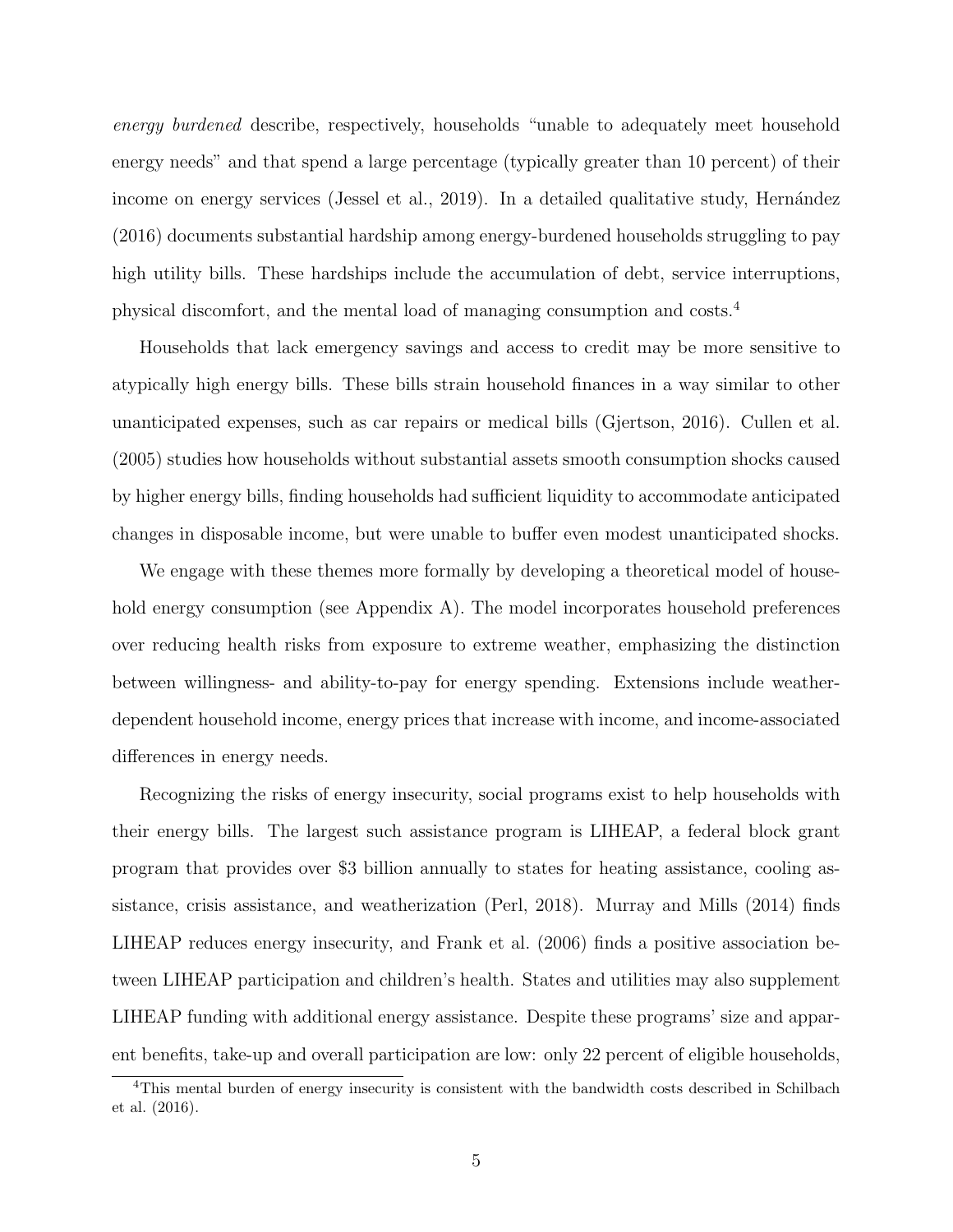and less than 5 percent of all households, received energy assistance nationwide in recent years [\(Falk et al., 2015;](#page-20-7) [U.S. Census, 2018\)](#page-22-3).

### 3 Data

Our analysis focuses on the period from 2004–2018, and our unit of observation is a household in a state, month, and year. We link consumer expenditures on utilities (energy) and groceries (food), to state-level data on temperature and precipitation.

### 3.1 BLS Consumer Expenditure Survey

Household data come from the Bureau of Labor Statistics' Consumer Expenditure Survey Public-use Microdata (CEX). The CEX is comprised of two separate, nationally-representative surveys: the Interview Survey and the Diary Survey. The Interview Survey collects information about monthly household spending on major and less-frequent purchases (such as cars, rent, and utilities). It interviews households every three months for four quarters. The Diary Survey better captures frequent or minor purchases, such as food. Households in the diary survey record almost all expenses for two consecutive weeks. Both surveys collect data on utilities and food purchases, and both collect households' income and demographic data. Given the strengths and weaknesses of each survey, we follow the BLS in their choice of survey for summary analysis: we use the Interview Survey to study utility expenditures, and the Diary Survey to study food expenditures. For both surveys, observations are individual consumer units, defined as financially independent households or individuals, and referred to here as households for convenience. Each sample consists of different households and is independently nationally representative with provided sample weights.<sup>[5](#page-0-0)</sup>

We use observations of a household in a particular state, month, and year. Household

<sup>&</sup>lt;sup>5</sup>In order to protect respondent privacy, the BLS suppresses states of residence for observations from Missouri, Montana, New Mexico, North Dakota, South Dakota, and Wyoming for both CEX surveys, and so they are omitted from our analysis. Alaska and Hawaii are excluded from our weather data. The remainder of states comprise our sample.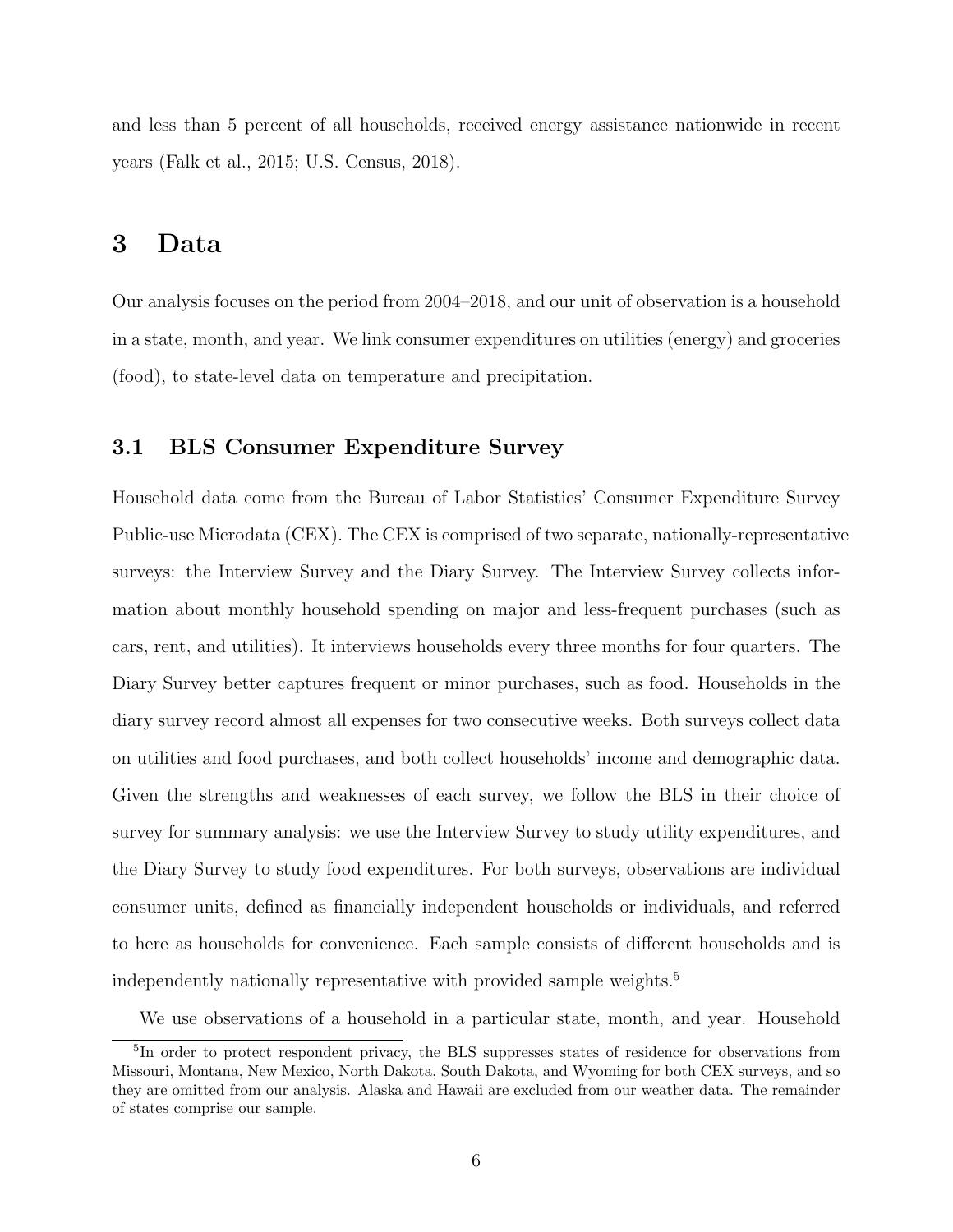energy expenditures are the sum of reported bills across all fuel types (such as electricity, fuel oil, and natural gas). We restrict our energy spending analysis to households with positive fuel purchases. For food expenditures, we focus on food spending for consumption in the home ("food in"), but also consider all food spending, which includes fast food and restaurants, including take-out and delivery. We extrapolate from the weekly expenses recorded in the Diary Survey to monthly expenses by multiplying by the number of weeks in each month.

We use annual income and the number of individuals in the household to categorize a household's status with respect to the federal poverty line (FPL). This is a simple, meaningful indicator of relative household poverty, because various thresholds correspond to eligibility for assistance programs, including LIHEAP, SNAP, and Medicaid.

Summary statistics for these data over our study period (2004–2018) are shown in Table [1.](#page-23-0) The median household spends about 166 dollars per month on fuel for the home and 457 dollars per month on food for consumption in the home. About one quarter of households have incomes and family sizes that put them under the FPL, and about one third are classified as under 150 percent of the FPL. Figure [1](#page-24-0) shows how mean energy spending differs over the year for households above and below 150 percent of the FPL. Households above 1.5 FPL spend more on energy, and the difference in spending between the two groups is noticeably larger in the winter and summer months.

### 3.2 Weather and other controls

We use daily, gridded weather data from [Schlenker](#page-22-4) [\(2020\)](#page-22-4), which are based on the PRISM weather data for the contiguous United States, and derived from a fixed set of weather stations. Because our household data is only geographically precise to the state level, we create a state-level variable that is a weighted average of grid cell observations. Specifically, we match grid cells to their county and aggregate up, weighting by both inverse squared dis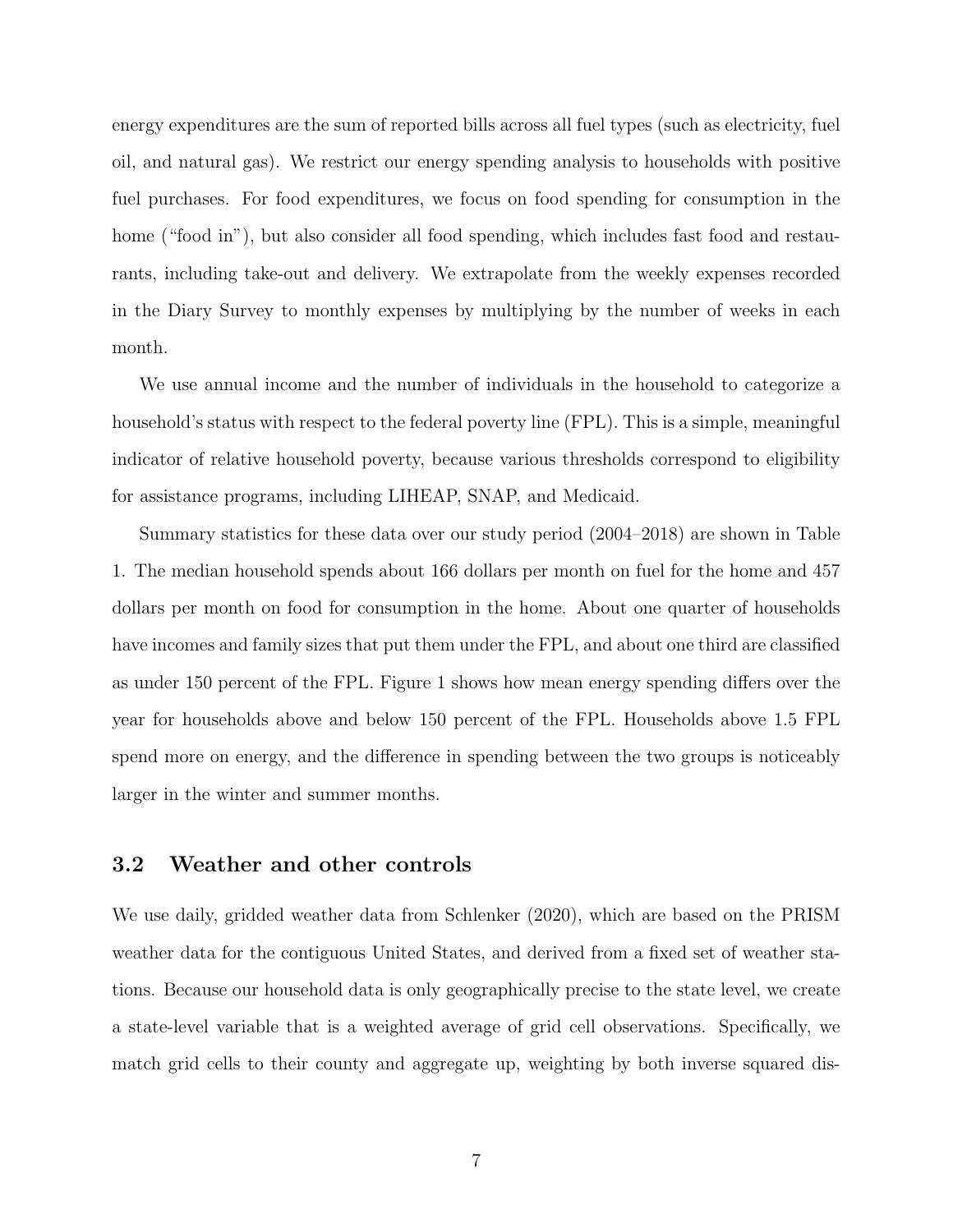tances to county population centers and county populations.[6](#page-0-0) Daily mean temperatures are the average of the reported minimum and maximum at the grid cell-level before aggregation.

We characterize exposure to weather using counts of the number of days in each state, month, and year during which the mean temperature fell in a particular five-degree Celsius window (bin). This approach follows a large literature and allows for non-linear relationships between temperature and our outcome variables. Our preferred specification uses eight of these bins: under –5 degrees, –5–0 degrees, and so on, up to over 30 degrees. We also estimate and include results for alternate bin choices.

We also report in Table [1](#page-23-0) the average number of days in the extreme temperature bins from 2004–2018. We define extremes as average temperatures below –5C and above 30C, and show the full distribution of mean daily temperatures over our study period in Figure [B.1.](#page-24-0) Additional summary statistics are provided in Table [B.1.](#page-23-0)

### 4 Empirical Framework

We first estimate the relationship between weather and monthly energy spending. We then test whether responses are the same for low-income and higher-income households, and conduct a similar analysis for food spending.

We use temperature bins to flexibly estimate the response to extreme weather, as is common in the climate change literature [\(Deschenes and Greenstone, 2011;](#page-20-5) [Barreca et al.,](#page-19-0) [2016;](#page-19-0) [Hsiang, 2016;](#page-21-8) [Mullins and White, 2019b\)](#page-21-1). While our spending data is at the household level, we only observe the state where households live, not their exact location. A temperature bin  $Temp_{j, smy}$  is the number of days in month m where the average temperature in state s fell within the  $j<sup>th</sup>$  5C-degree bin. Because we include state-by-month fixed effects in all specifications, results capture responses to deviations from average weather. Our main

<sup>6</sup>County populations are from the Census and vary annually; county population center coordinates are from the Census and 2010 values are used.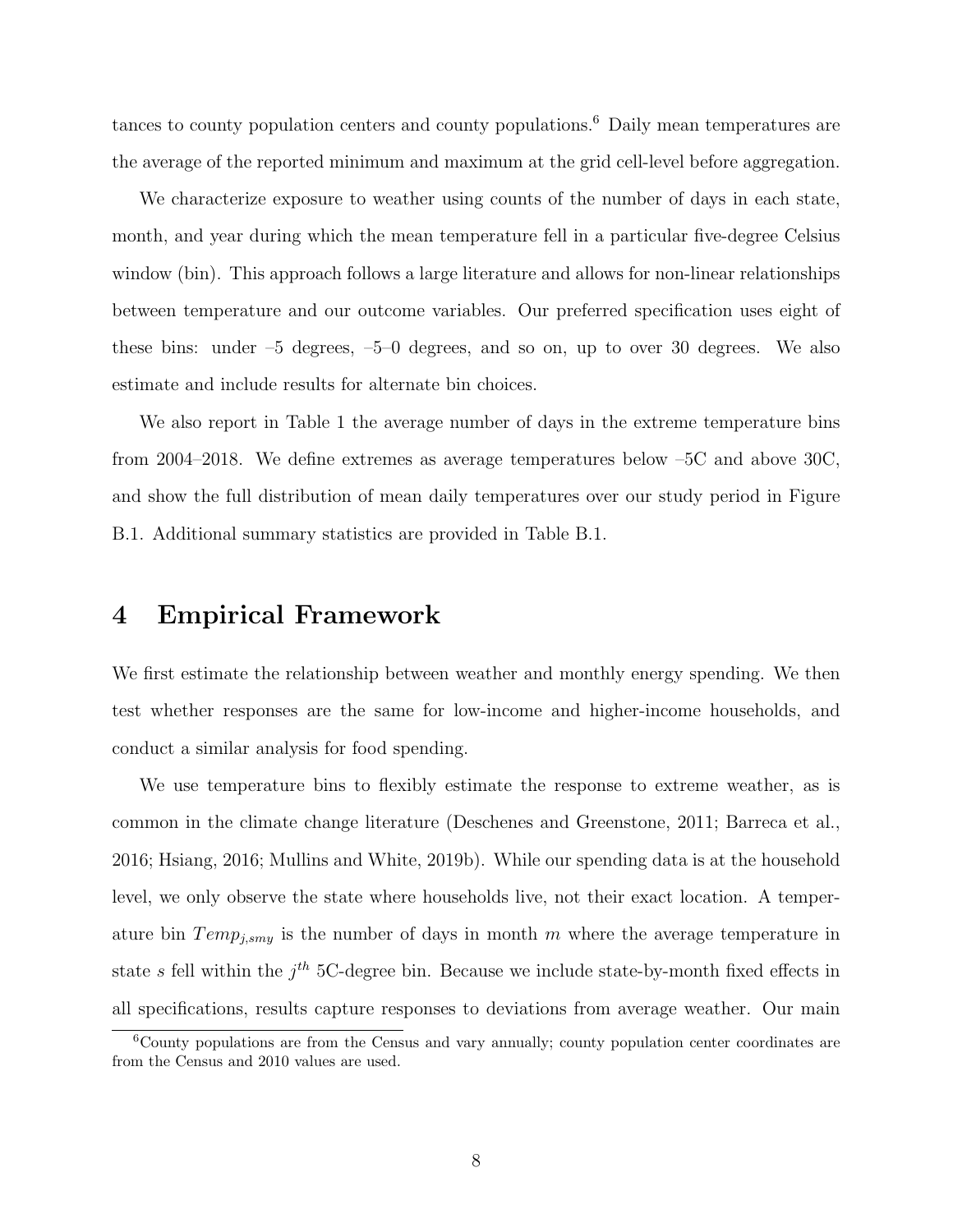specification is

<span id="page-9-1"></span>
$$
i\text{hs}(Spend_{imy}) = \sum_{j=1}^{J} \beta_j Temp_{j, smy} + X_{ismy}\gamma + \delta_{sm} + \mu_{my} + \epsilon_{imy}
$$
(1)

where ihs  $(Spend_{imy})$  is the inverse hyperbolic sine (IHS) of spending by household i in month m in year y. We include state-by-month fixed effects,  $\delta_{sm}$ , and month-by-year fixed effects,  $\mu_{my}$ . The set of temperature bins J omits one reference bin, the 15-20C degree bin. We cluster standard errors at the state level and weight by the CEX sampling weights.

We also control for other determinants of household spending,  $X_{ismy}$ . We control for the age, sex, race, and education of the reference individual. We also control flexibly for total household size, the number of children, and the number of elderly. While monthyear fixed effects capture the aggregate business cycle, we include the monthly state-level unemployment rate from the BLS to capture local economic conditions. Finally, we control for precipitation and its square.

To allow for differential effects of weather on spending for low-income households, we interact the temperature bins with an indicator variable for the household's poverty status:

<span id="page-9-0"></span>
$$
\text{ihs}(Spend_{imy}) = \sum_{j=1}^{J} \beta_j Temp_{j, smy} + \sum_{j=1}^{J} \alpha_j Temp_{j, smy} \times 1[1.5 FPL_{isy}]
$$
\n
$$
+ 1[1.5 FPL_{isy}] + X_{ismy}\gamma + \delta_{sm} + \mu_{my} + \epsilon_{imy}
$$
\n
$$
(2)
$$

where  $1[1.5 FPL_{iy}]$  is an indicator for whether household i is under 150 percent of the federal poverty line (FPL). This cutoff is often used to determine eligibility for energy assistance. Throughout, we refer to households under 150 percent of the FPL as "low income."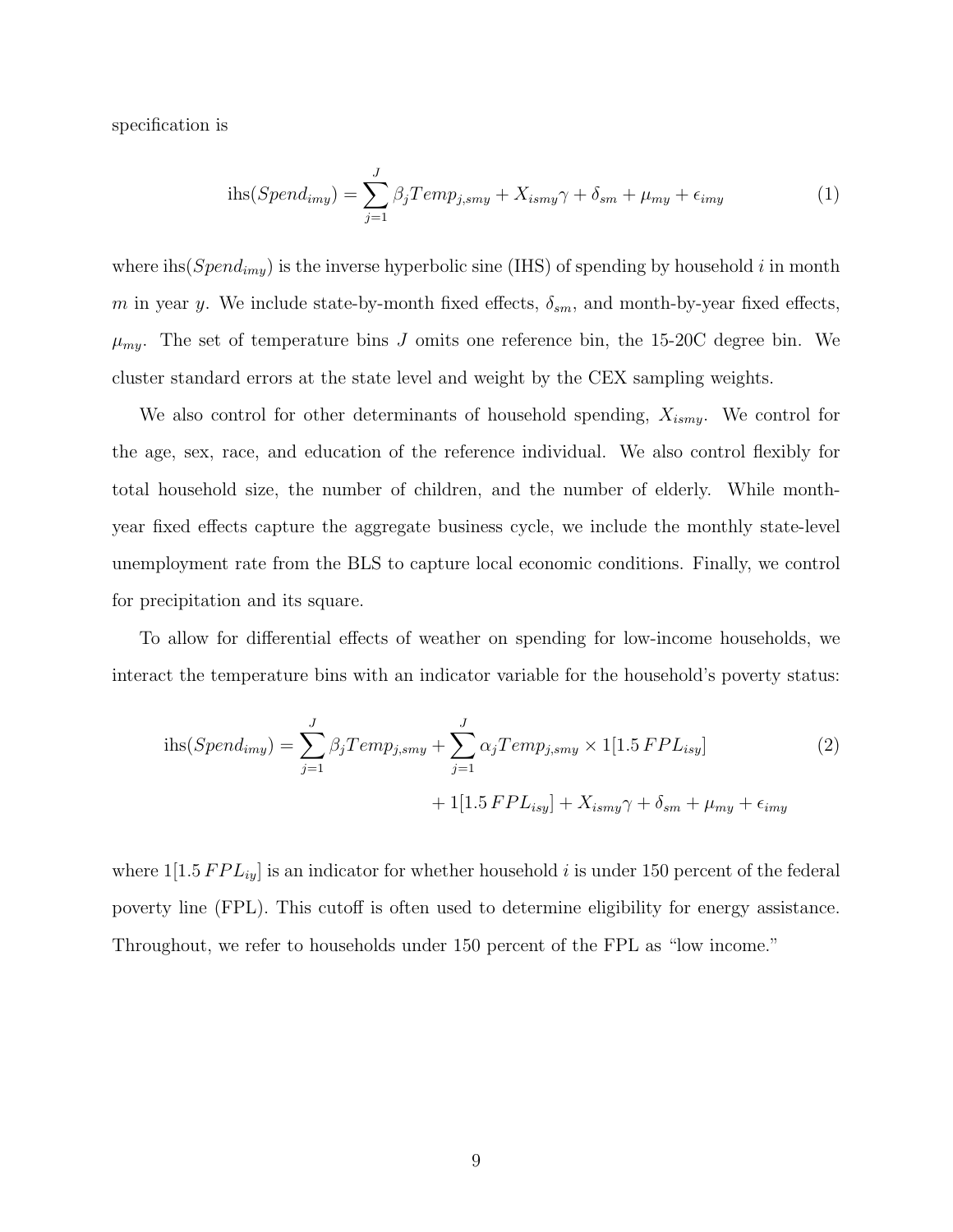### 5 Results

We present results for energy and then food spending. We assess the two using separate survey data, but hypothesize that energy spending due to weather shocks may constrain food spending for low-income households.

### 5.1 Energy Spending

Figure [2a](#page-25-0) documents the expected U-shaped pattern in the energy spending response to temperature: households spend more when weather is extreme. When a day in the 15–20C bin is replaced with a day in the under −5C bin, monthly energy spending increases by 1 percent. Similarly, when a day in the 15–20C bin is replaced with a day in the over 30C bin, energy spending increases by 0.4 percent.

We find meaningful differences in the response to extreme weather by household poverty status. Lower-income households' fuel spending matches all other households' spending except at the extremes of the temperature distribution, where it is substantially lower. Table [2](#page-26-0) reports regression results using our baseline specification with interactions (Equation [2\)](#page-9-0), for all energy spending and by fuel type, and this relationship is visualized in Figure [2b](#page-25-0). For cold weather, when a day in the 15–20C bin is replaced with a day in the under −5C bin, low-income households increase spending by 0.7 percent, or \$1.23, less than higher income households. This effect is driven by spending on natural gas. When a day in the 15–20C bin is replaced with a very hot day (one in the over 30C bin), low-income households increase spending by 0.3 percent, or \$0.91, less than higher income households. The effect is larger and more precisely estimated for electricity, which is consistent with this spending being driven by air conditioner use. Appendix Table [B.2](#page-26-0) shows estimates vary as expected when we change the cutoffs for the most extreme bins.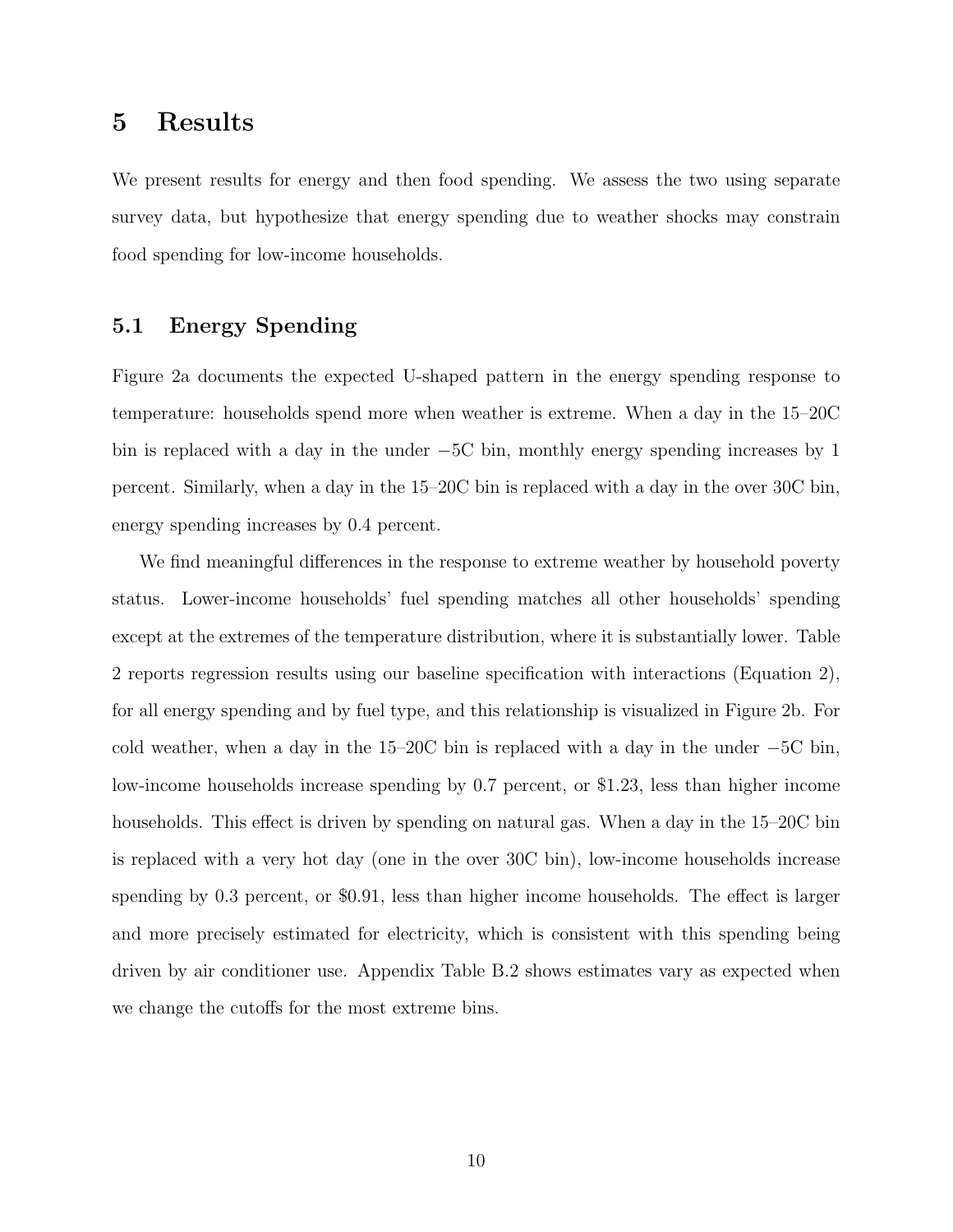### 5.2 Food Spending

Food spending is not very responsive to extreme weather for the average household: the effects on food spending of replacing a 15–20C day with a day below –5C or a day above 30C are not statistically different from zero.

As with energy, however, we find food spending poverty gaps for both extreme cold and extreme heat. Table [3](#page-27-0) presents estimates for three measures of spending: an indicator for any food spending, total grocery spending, and total food spending. When a day in the 15–20C bin is replaced with a day in the < −5C bin, low-income households are 0.3 percent less likely to buy any food in the survey week than higher income households. Low-income households also respond by spending 1.2 percent less on groceries and 1.7 percent less on all food than higher income households. In levels, this gap is \$1.63 for groceries and \$1.98 (estimated imprecisely) for all food. At the other extreme, when a day in the 15–20C bin is replaced with a day in the > 30C bin, low-income households are 0.2 percent less likely to buy any food than higher income households. The corresponding gaps in spending are 1.8 percent for groceries and 1.6 percent for all food spending, or \$2.88 and \$2.48 in levels.

#### 5.3 Lagged effects

We next turn to models with lagged weather variables. If these poverty gaps are due to liquidity constraints, they may appear in the month following unseasonable weather when the household pays its energy bill. Lingering spending gaps are also more consistent with budget constraints than other behavioral changes in spending related to weather. For diary survey weeks that occur early in a given month, the previous month's weather may also better reflect recent conditions.

We find the effects of last month's weather on spending are similar in magnitude to contemporaneous effects (Table [4\)](#page-28-0). For energy spending, the coefficients on last month's < −5C bin and its interaction with poverty status are nearly identical to this month's coefficients. For hot days, lagged and contemporaneous effects are similar, but only the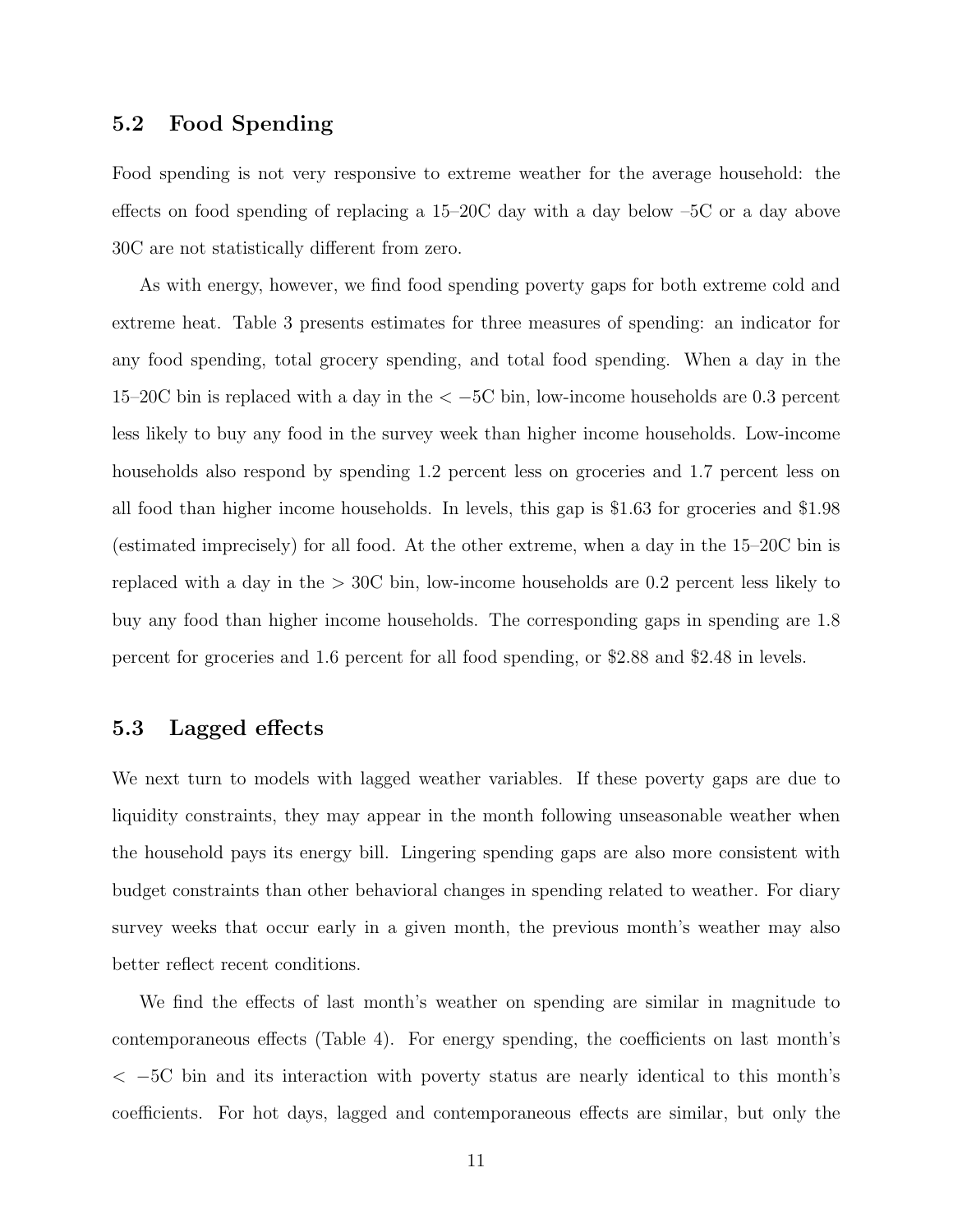lagged poverty interaction is statistically significant. In both cases, point estimates for contemporaneous effects are slightly smaller when lags are included. Estimates for the effects of weather on food spending are less precisely estimated when we include lags, but generally consistent with persistent decreases in spending.

### 6 Discussion

We find a novel poverty gap for energy spending in response to very hot days. This effect is driven by electricity spending, and its magnitude is consistent with disparate air conditioner use: the additional increase in electricity use among non-low income households for an unseasonably hot day would power a typical window air conditioning unit for 4 hours (see Appendix [C\)](#page-45-0).

To return to the example of the August 2011 heat wave, our estimates (combined with the shift in each temperature bin relative to the study average) imply a typical higher income household in Oklahoma increased monthly energy spending by about 7 percent, relative to a typical August, while for a low-income household this increase was only 1 percent. Like [Bhattacharya et al.](#page-19-3) [\(2003\)](#page-19-3), we find that low-income households increase their spending by less in response to extreme cold. During the January 2018 cold wave, our estimates imply energy spending in North Carolina rose by about 4 percent for higher-income households, but less than 1 percent for low-income households.

We next provide evidence these differences in spending are indicative of differences in consumption and differences in dwelling temperatures. We then discuss the implications of inadequate indoor heating and cooling for health and policy.

### 6.1 Differences in consumption

It is possible differences in energy prices are driving our findings, rather than underlying differences in consumption. We rule this out by comparing energy usage and spending in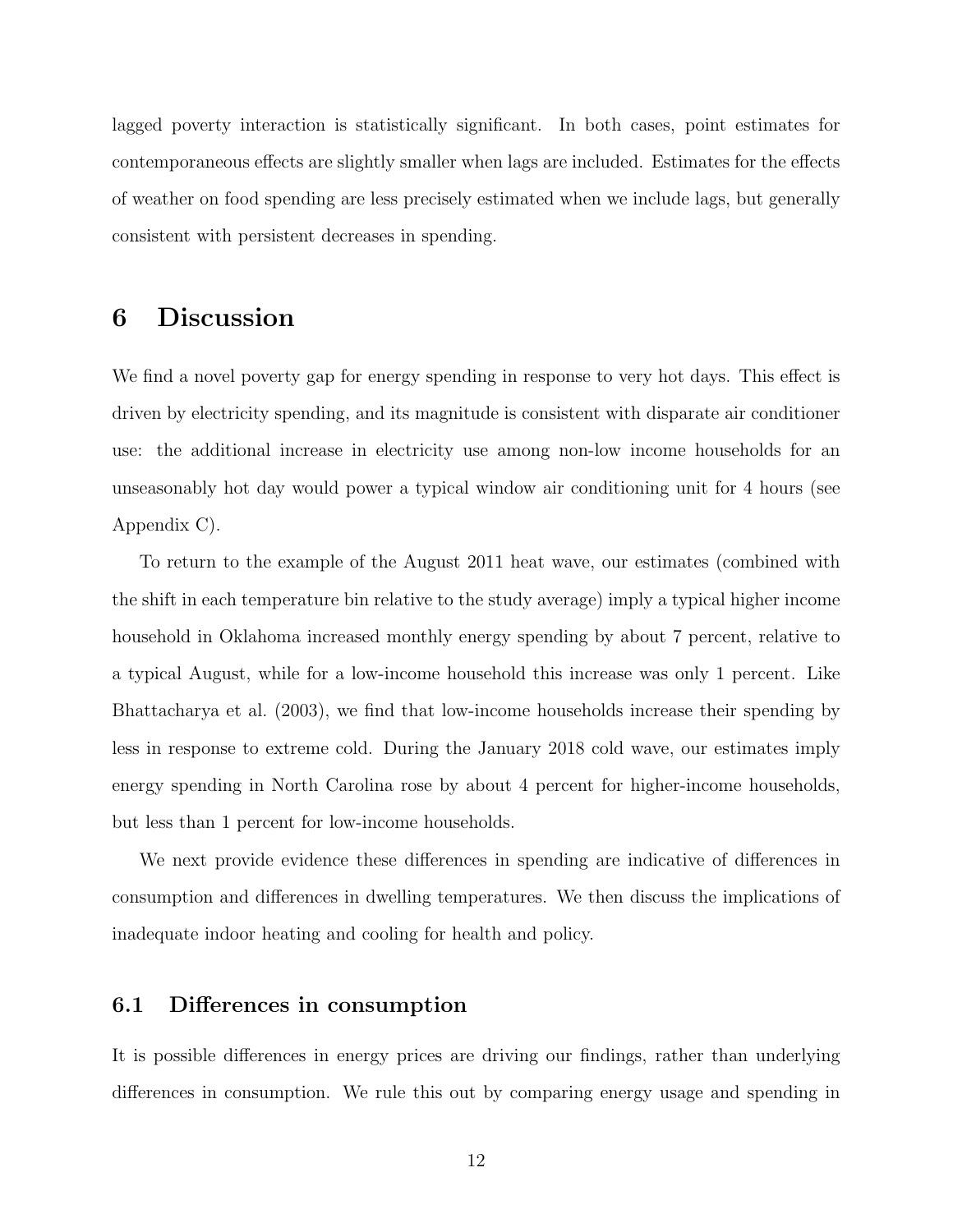the Residential Energy Consumption Survey (RECS).

In particular, if low-income households face lower marginal energy prices than higherincome households, then the same increase in energy use would result in a smaller increase in energy spending for low-income households. Marginal energy prices can vary with location or with use, especially for electricity. [Borenstein and Bushnell](#page-19-9) [\(2019\)](#page-19-9) find almost 60 percent of households face marginal electricity prices that vary with consumption.<sup>[7](#page-0-0)</sup> Of these households, about two-thirds face marginal prices that increase with use, while one-third face marginal prices that decrease with use.

We use the RECS, which collects annual data on energy billing and use directly from respondents' utilities, to find that low and higher-income households face similar prices.[8](#page-0-0) For electricity, we find a one kWh increase in use is associated with a \$0.105 increase in spending for low-income households, compared to a \$0.111 increase for higher-income households. For natural gas, the increase in spending for a one therm increase in use is \$1.11 for both groups. Appendix [C](#page-45-0) provides a more thorough discussion of these results. It also shows that our CEX electricity spending results are robust to dropping households with the highest electricity spending, and also the state of California (that is, households most likely to pay high marginal prices under increasing block pricing).

The design of the CEX also makes it unlikely our results reflect bill non-payment or underpayment by low-income households. The CEX questions solicit the amount billed, not the amount paid, for utilities. We cannot rule out the possibility that households misinterpret the question and report the amount actually spent (low-income households may spend less on energy because they are receiving energy assistance), so we test whether results extend to households unlikely to receive energy assistance. Energy subsidies from LIHEAP, the federal assistance program, are limited to households below either 150 percent of the FPL or 60

<sup>7</sup>Using data from 2014-2016 they find 58 percent of households are served by utilities whose primary residential tariff has marginal prices that vary with consumption (p.6).

<sup>8</sup>We cannot use these data to estimate our main specification for three reasons: we only observe household location at the Census division level, the RECS data is annual rather than monthly, and the RECS sample is much smaller than the CEX sample.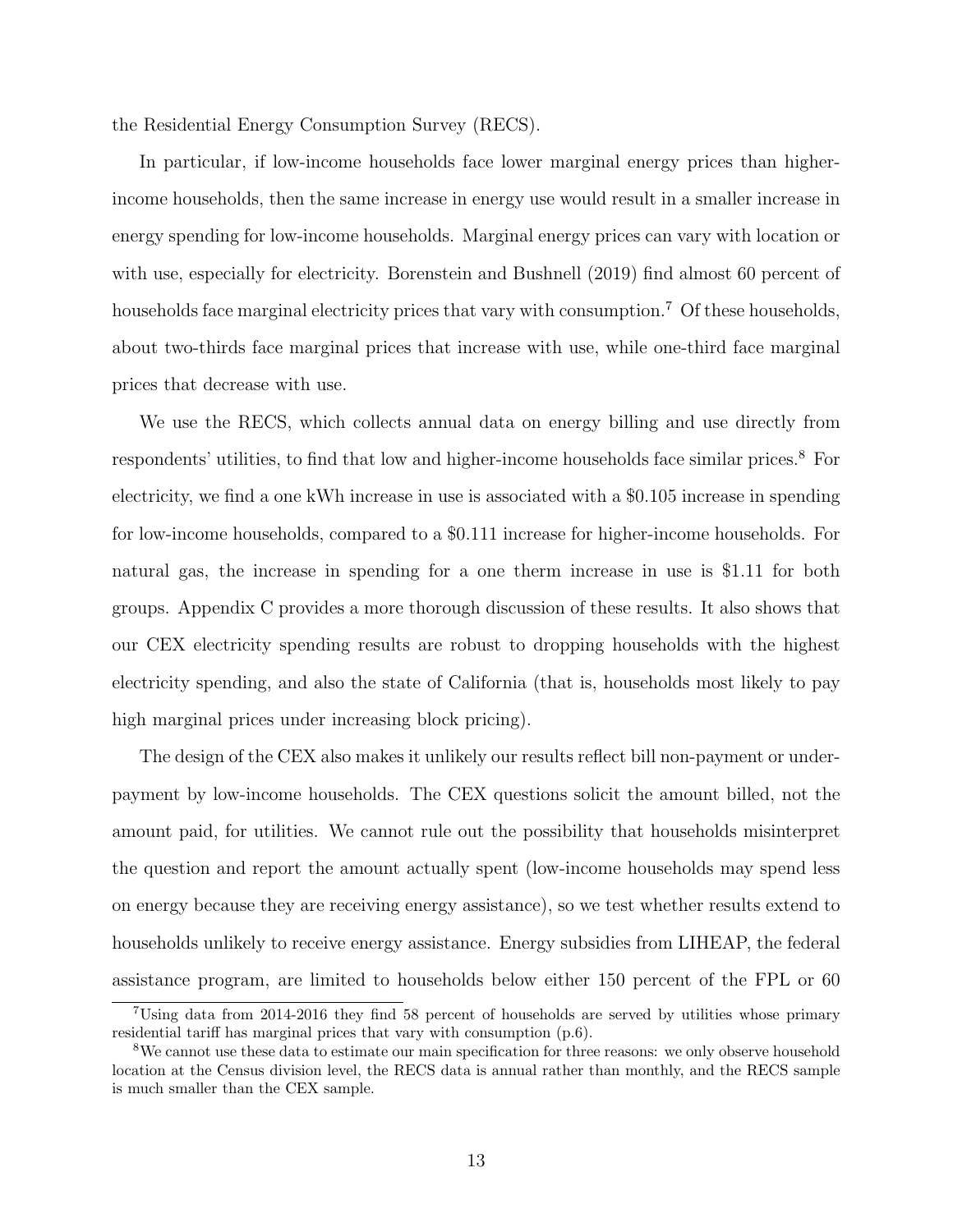percent of state median income [\(Perl, 2018\)](#page-22-1). If energy assistance were driving our findings, we might expect the energy poverty gaps to disappear as we raise the poverty threshold. This is not the case: the spending disparities remain with a higher threshold of 200 percent of the FPL (Table [B.3\)](#page-27-0).

The differences in energy spending we document do not appear to be a product of differences in prices or billing associated with poverty status, but instead evidence of differences in household energy consumption during extreme weather.

#### 6.2 Differences in indoor temperature

It is possible our estimates reflect differences in housing characteristics but not disparities in indoor temperatures. We rule this out by showing spending gaps exist conditional on housing types and sizes.

Smaller homes and apartments require less energy to maintain ambient temperature. In the CEX, low-income households' homes have on average fewer rooms (5.4 versus 6) and are more likely to be apartments (23 versus 15 percent), and these differences could result in energy consumption gaps without indoor temperature differences.

We find little evidence home sizes or types explain these energy spending gaps. First, our preferred specification uses the inverse hyperbolic sine (IHS) of energy spending, which avoids scale effects. Thus, to explain the gap, smaller dwellings would need to require less of an increase in energy spending in percentage terms to maintain ambient temperature. Second, our estimates are robust to comparisons within size and type of home. While we do not observe square footage in the CEX, we do observe the number of rooms. For the IHS specifications, we estimate similar poverty gaps if we subset the data by the number of rooms and estimate the model separately for each subset (Table [B.4\)](#page-28-0). The point estimates on the extreme bins for higher-income households are also alike across these subsets, suggesting the percentage increase in spending in response to extreme weather is similar across homes of different sizes. Estimating poverty gaps within housing types in the CEX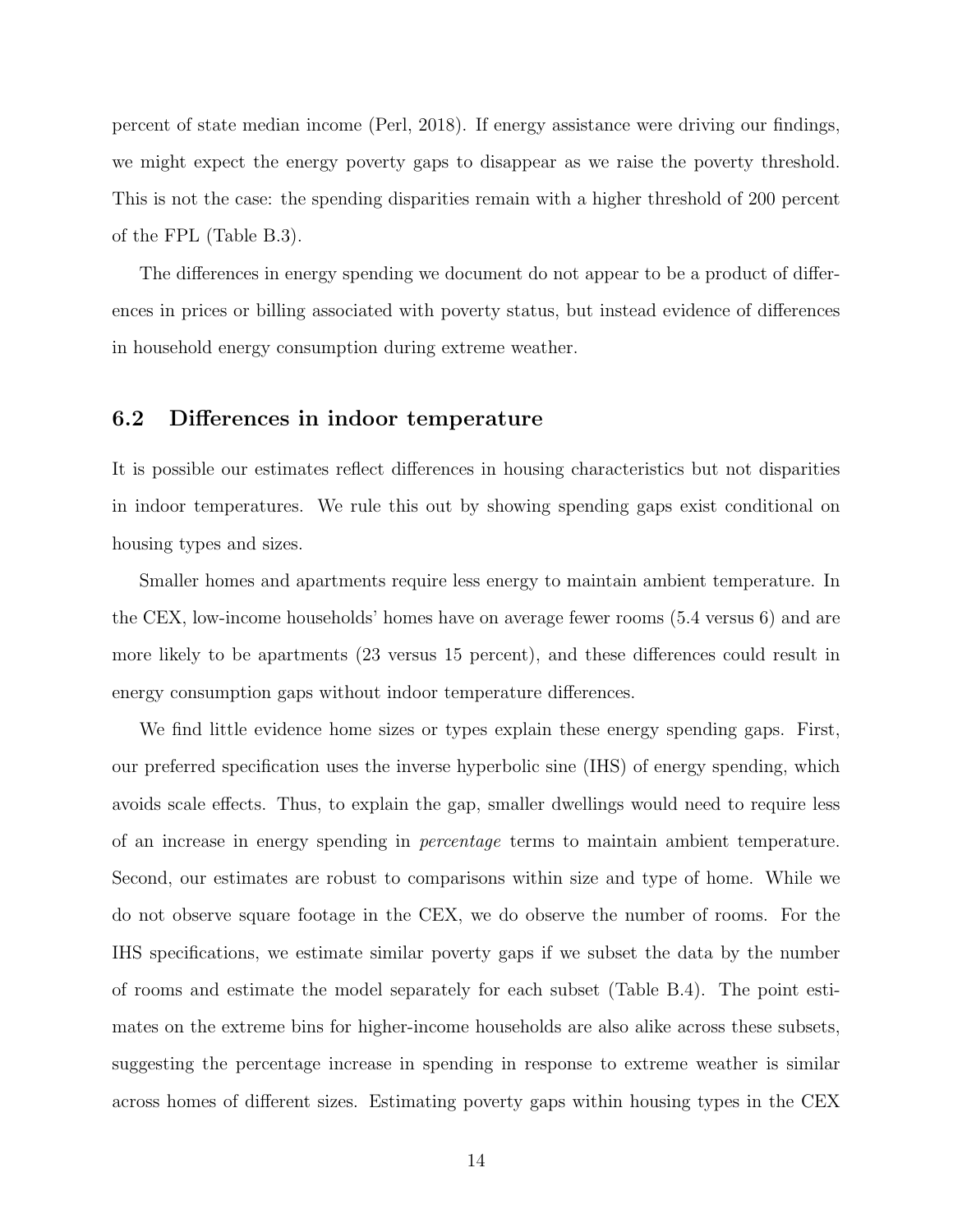(such as apartments, or single family homes) also yields results consistent with our main estimates (though with less precision, see Table [B.5\)](#page-42-0), suggesting our findings are not driven by systematic differences in housing type by poverty status.

Conversely, differences in dwelling characteristics may cause consumption differences to understate differences in indoor temperature. This could be the case if lower-income households' homes are systematically less well insulated or served by less efficient heating and cooling systems. There is survey evidence for just these efficiency disparities: in the 2015 RECS, 25 percent of households below 1.5 times the FPL live in homes with poor or no insulation, compared with only 15 percent of households above that threshold. Frequent draftiness is reported in 19 percent of low-income households, versus 8 percent of other households. In the 2011 American Housing Survey, about twice as many households below the 1.5 FPL threshold as above it report inadequate heating capacity or inadequate insulation in their unit. Low-income households are also 50 percent more likely to report their dwelling has holes in the roof or walls. Thus, lower quality housing could lead to disparities in indoor temperatures even absent observed differences in consumption: the same amount of energy towards cooling will leave a less efficient home warmer on a hot day than a more efficient home.

Finally, while indoor temperature differences may reflect hardship, they are also consistent with low-income households consuming "just enough" heating or cooling. To test for this, we re-estimate equation [2](#page-9-0) omitting the most affluent households, that is, those least likely to be concerned about utility bills and monitoring or rationing energy use. Table [B.6](#page-43-0) shows results are robust to dropping households above five and ten times the FPL, so the gap is not due to excess energy spending by affluent households. Corroborating this interpretation, both qualitative and survey evidence find that low-income households are more likely to keep their homes uncomfortably hot or cold (Hernández, 2016; [Energy Information](#page-20-0) [Administration, 2018\)](#page-20-0).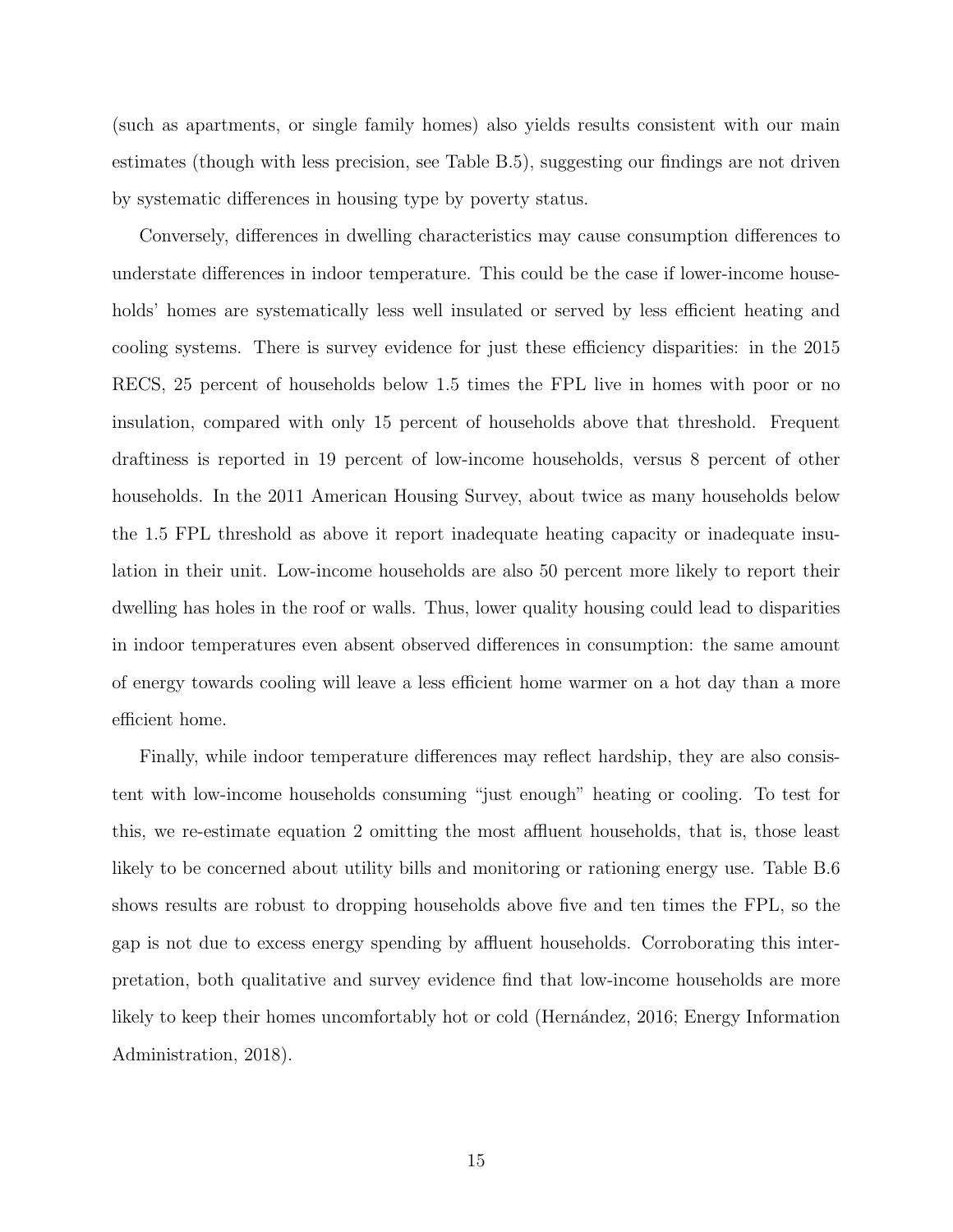### 6.3 Implications for health and policy

We conclude these energy spending gaps reflect differences in energy use that result in disparities in indoor temperature. Experiencing too-hot or too-cold temperatures may have serious health consequences. Extreme cold and heat cause a wide range of health ailments, including respiratory illness, heart attacks, and death. Compounding this, lower-income individuals are more likely to have underlying health conditions that increase the danger of exposure to extreme weather.

Low-income households consuming less energy during hot weather is likely not due to lack of access to air conditioning. Air conditioning is prevalent in the U.S.—nearly 90 percent of households had it in their home in 2015 [\(Energy Information Administration, 2018\)](#page-20-0)—and when we re-estimate our main specification using only households with air conditioning, we find similar poverty gaps (Table [B.7\)](#page-44-0).<sup>[9](#page-0-0)</sup> This suggests affordability, not availability, limits U.S. households' consumption of air conditioning over the period we study. [Barreca et al.](#page-19-0) [\(2016\)](#page-19-0) use data from 1960-2004 to find the relationship between heat and mortality was lower in areas where more households owned air conditioning—but to receive the health benefits of air conditioning, households must be able to afford to run their units.

The food spending results further support the explanation that low-income households consume less energy during extreme weather. If households cannot smooth budget shocks caused by high energy bills, we would expect them to cut back on all variable expenses. We find statistically significant food spending poverty gaps, consistent with low-income households cutting back on necessities, such as maintaining a comfortable indoor temperature, in order to afford energy bills.[10](#page-0-0) This suggests a broader pattern of cutting back spending on other healthful expenses, such as medicine, in order to afford energy.

<sup>9</sup>The CEX does not differentiate between households that do not have air conditioning and those that do not respond to the question. Thus, the households we exclude from this analysis may or may not have air conditioning.

 $10$ It is possible low-income households have different food shopping responses to extreme temperature. Yet, if low-income households are more likely to delay shopping trips, we should find a corresponding rebound in food spending the next month. Instead, we find persistent poverty gaps (Table [4\)](#page-28-0).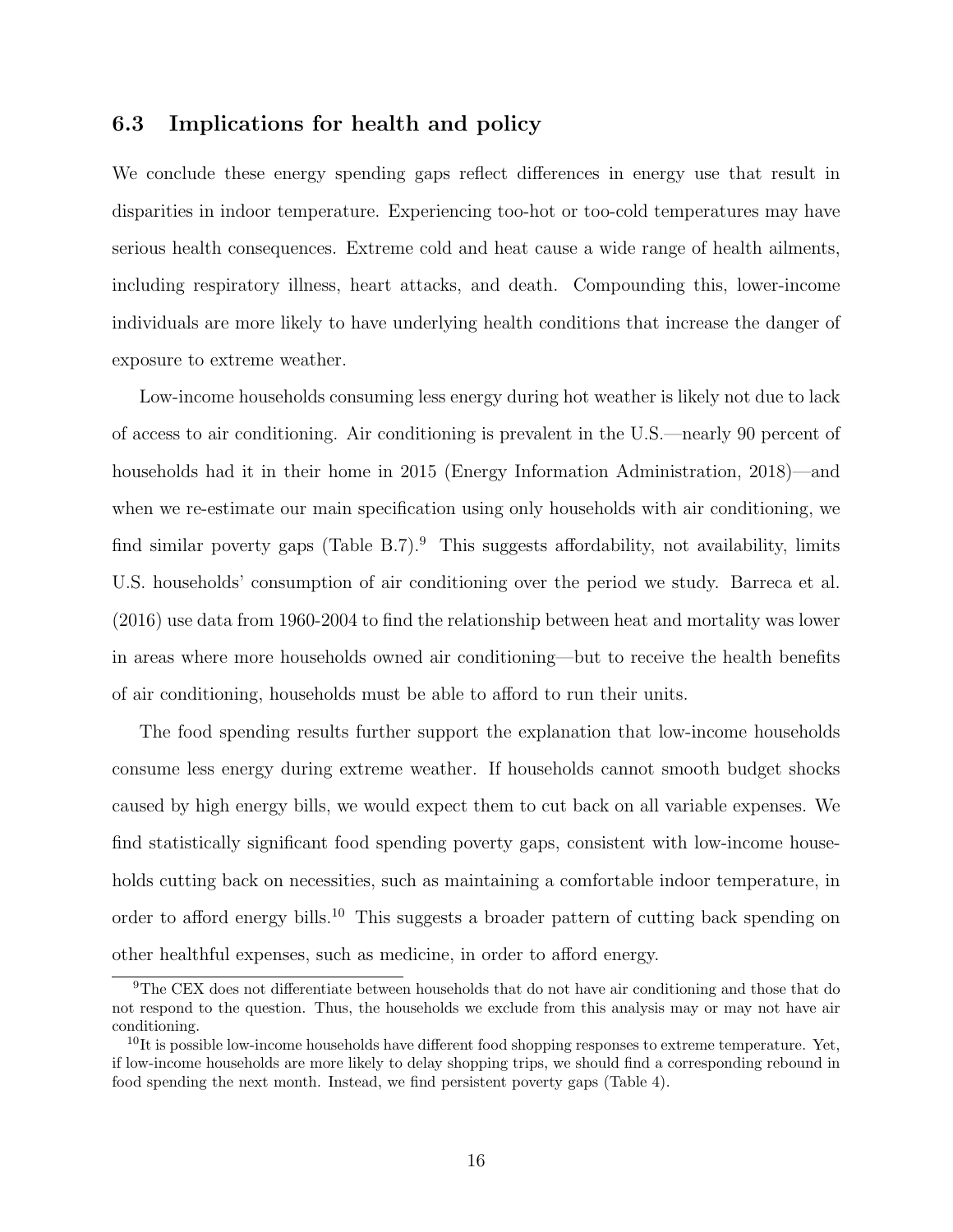Our findings point to a failure of current U.S. assistance programs to adequately buffer households from energy bill shocks. This may be because take-up of these programs is limited: many households eligible for benefits are not enrolled (incomplete take-up of both SNAP and LIHEAP are documented in [Currie](#page-20-8) [\(2006\)](#page-20-8) and [Graff and Pirog](#page-20-9) [\(2019\)](#page-20-9), respectively). Benefits may also be inadequate. Twenty-six states did not offer any LIHEAP cooling assistance in  $2015<sup>11</sup>$  $2015<sup>11</sup>$  $2015<sup>11</sup>$  In our sample, low-income households in these states reported average fuel expenditures of \$157 for June, July, and August; similar to the \$168 low-income households spent in states that did offer cooling assistance. Average summer fuel expenditures for low-income households in states without cooling assistance (\$157) are also comparable to their average winter (December, January, February) fuel expenditures of \$194. Eligibility thresholds may also be too low. While the LIHEAP eligibility cutoff is 150 percent of the FPL, poverty gap estimates for specifications with a cutoff of 200 percent of the FPL are very similar to those for 150 percent of the FPL (see Appendix Table [B.3\)](#page-27-0).

Climate change could exacerbate these weather-driven spending disparities. By 2065, the frequency of days with mean temperatures over 30C is expected to rise by about 24 days per year under a business as usual scenario, while the frequency of days below –5C is expected to fall by only 7 days.<sup>[12](#page-0-0)</sup> More frequent heat shocks may exacerbate the unaffordability of air conditioner use for lower-income households. And while less frequent extreme cold may generate savings in winter energy spending (implying reduced energy insecurity during those months), the gains and losses at each end of the temperature distribution may not cancel out, but represent a further source of inequality. For example, low-income households in the Southern U.S. may be especially harmed by an increase in very hot days while households in the Northeast benefit the most from a reduction in extremely cold weather.

<sup>&</sup>lt;sup>11</sup>Full table of benefits from HHS available at https://liheapch.acf.hhs.gov/tables/FY2015/heatbenefit.htm.

 $12$ This projection is for the typical household in the U.S. It comes from average changes in each bin of our temperature distribution from 2004–2018 to 2050–2065 under the RCP 8.5 scenario, across the CMIP5 ensemble models from [Hsiang et al.](#page-21-5) [\(2017\)](#page-21-5) and [Rasmussen and Kopp](#page-22-5) [\(2017\)](#page-22-5), combined with a middle-ofthe-road county population forecast from [Hauer](#page-21-9) [\(2019\)](#page-21-9).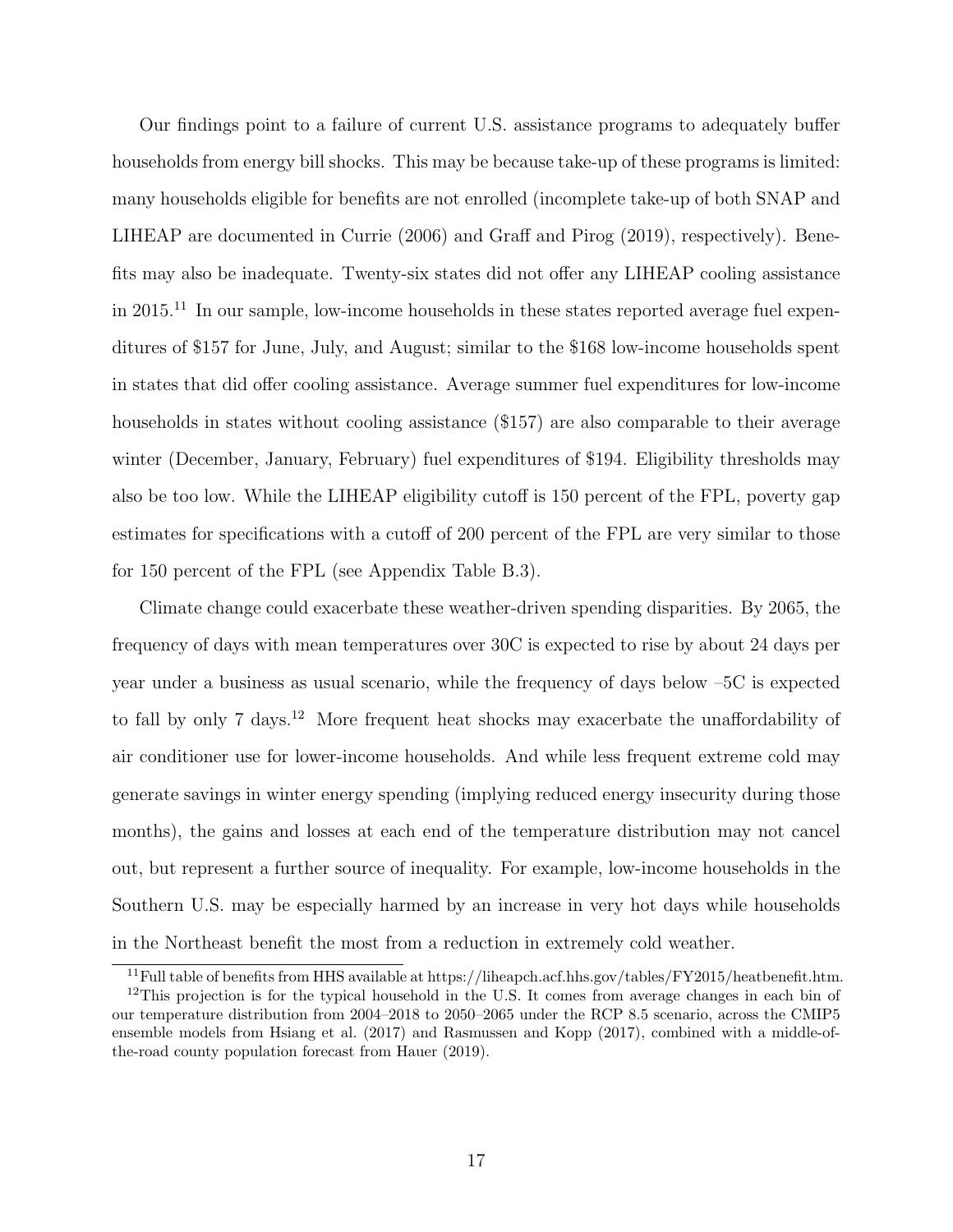### 7 Conclusion

We find a novel poverty gap in the energy spending response to very hot weather, and a corresponding disparity for very cold weather. This muted spending response by lowerincome households may indicate homes are insufficiently heated and cooled to prevent adverse health effects. We also find poverty gaps in the food spending response to temperature, corroborating the concern that lower-income households cut back on necessities to afford energy bills. While we propose liquidity constraints as the mechanism for these effects, the policy implications are much the same for alternative mechanisms.

This research has implications for existing social programs, and the design of policies to address climate change. It suggests low-income households are especially vulnerable to exposure to weather shocks. Cooling technologies like air conditioning have a key role to play in adaptation to climate change, but so does energy assistance: the affordability of adaptation is likely to affect the distribution of climate damages.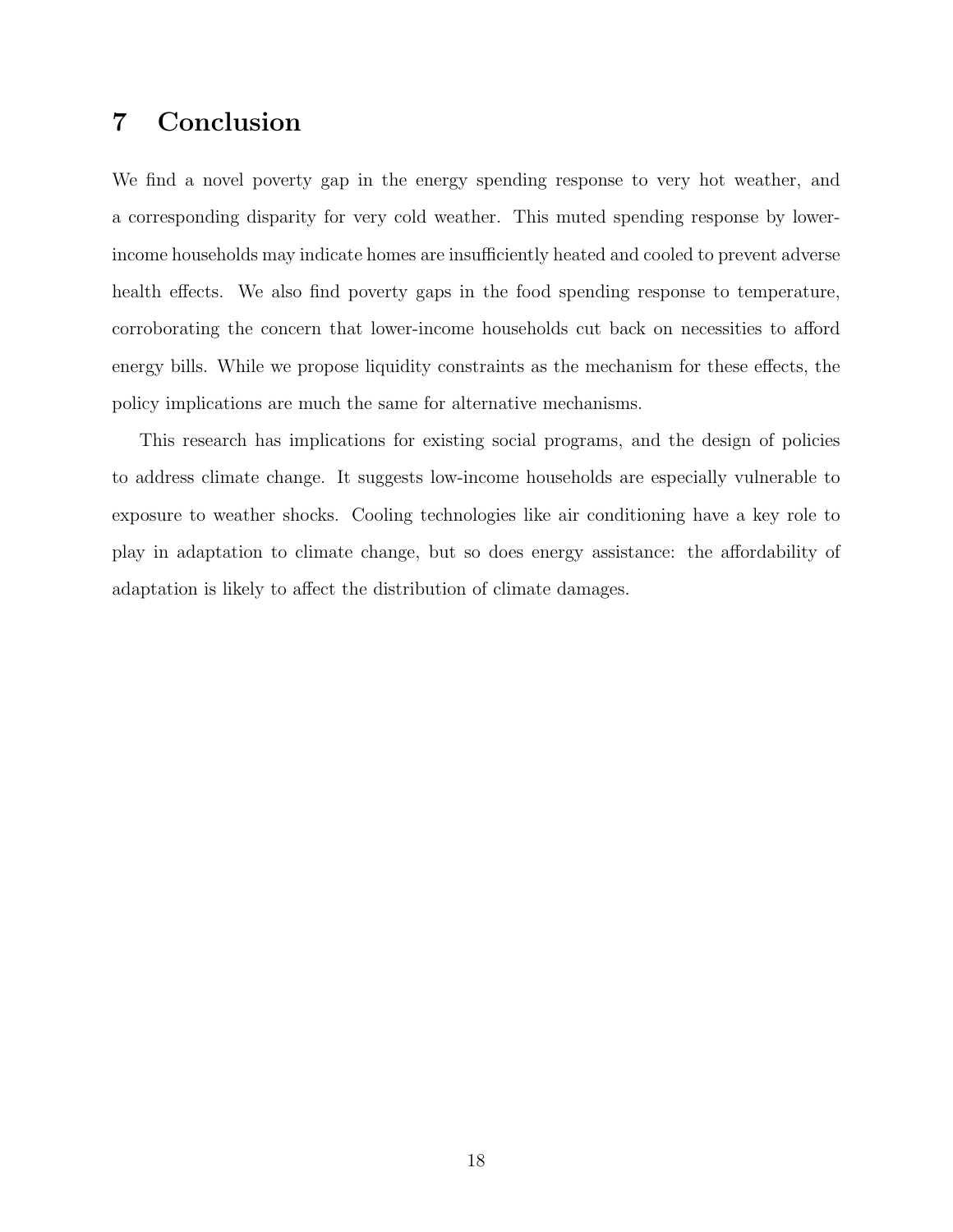### References

- <span id="page-19-1"></span>Anderson, Soren, Ioana Marinescu, and Boris Shor, "Can Pigou at the Polls Stop us Melting the Poles?," 2019. Working Paper.
- <span id="page-19-0"></span>Barreca, Alan, Karen Clay, Olivier Deschenes, Michael Greenstone, and Joseph S Shapiro, "Adapting to climate change: The remarkable decline in the US temperaturemortality relationship over the twentieth century," Journal of Political Economy, 2016,  $124(1), 105-159.$
- <span id="page-19-4"></span>Beatty, Timothy K. M., Laura Blow, and Thomas F. Crossley, "Is there a 'heat-oreat' trade-off in the UK?," Journal of the Royal Statistical Society: Series A (Statistics in Society), 2014, 177 (1), 281–294.
- <span id="page-19-3"></span>Bhattacharya, Jayanta, Thomas DeLeire, Steven Haider, and Janet Currie, "Heat or Eat? Cold Weather Shocks and Nutrition in Poor American Families," American Journal of Public Health, 2003, 93 (7), 1149–1154.
- <span id="page-19-5"></span> $\ldots$ ,  $\ldots$ , and  $\ldots$ , "Heat or Eat? Cold Weather Shocks and Nutrition in Poor American Families," 2004. NBER Working Paper No. 9004.
- <span id="page-19-9"></span>Borenstein, Severin and James Bushnell, "Do Two Electricity Pricing Wrongs Make a Right? Cost Recovery, Externalities, and Efficiency," 2019. Hass Energy Institute WP 294R.
- <span id="page-19-2"></span>Bureau of Labor Statistics, "Average annual expenditures and characteristics of all consumer units, Consumer Expenditure Survey, 2013-2018," 2019. [https://www.bls.gov/](https://www.bls.gov/cex/2018/standard/multiyr.pdf) [cex/2018/standard/multiyr.pdf](https://www.bls.gov/cex/2018/standard/multiyr.pdf).
- <span id="page-19-7"></span>Burgess, Robin, Olivier Deschenes, Dave Donaldson, and Michael Greenstone, "Weather, climate change and death in India," 2017. Working Paper.
- <span id="page-19-11"></span>Burke, Marshall, Solomon M. Hsiang, and Edward Miguel, "Global non-linear effect of temperature on economic production," Nature, 2015, 527 (7577), 235–239.
- <span id="page-19-10"></span>Carleton, Tamma A, Amir Jina, Michael T Delgado, Michael Greenstone, Trevor Houser, Solomon M Hsiang, Andrew Hultgren, Robert E Kopp, Kelly E Mc-Cusker, Ishan B Nath et al., "Valuing the global mortality consequences of climate change accounting for adaptation costs and benefits," Technical Report, National Bureau of Economic Research 2020.
- <span id="page-19-6"></span>Chirakijja, Janjala, Seema Jayachandran, and Pinchuan Ong, "Inexpensive Heating Reduces Mortality," 2019. NBER Working Paper No. 25681.
- <span id="page-19-8"></span>Cullen, Julie Berry, Leora Friedberg, and Catherine Wolfram, "Do households smooth small consumption shocks? Evidence from anticipated and unanticipated variation in home energy costs," 2005. Center for the Study of Energy Markets Working Paper No. 141.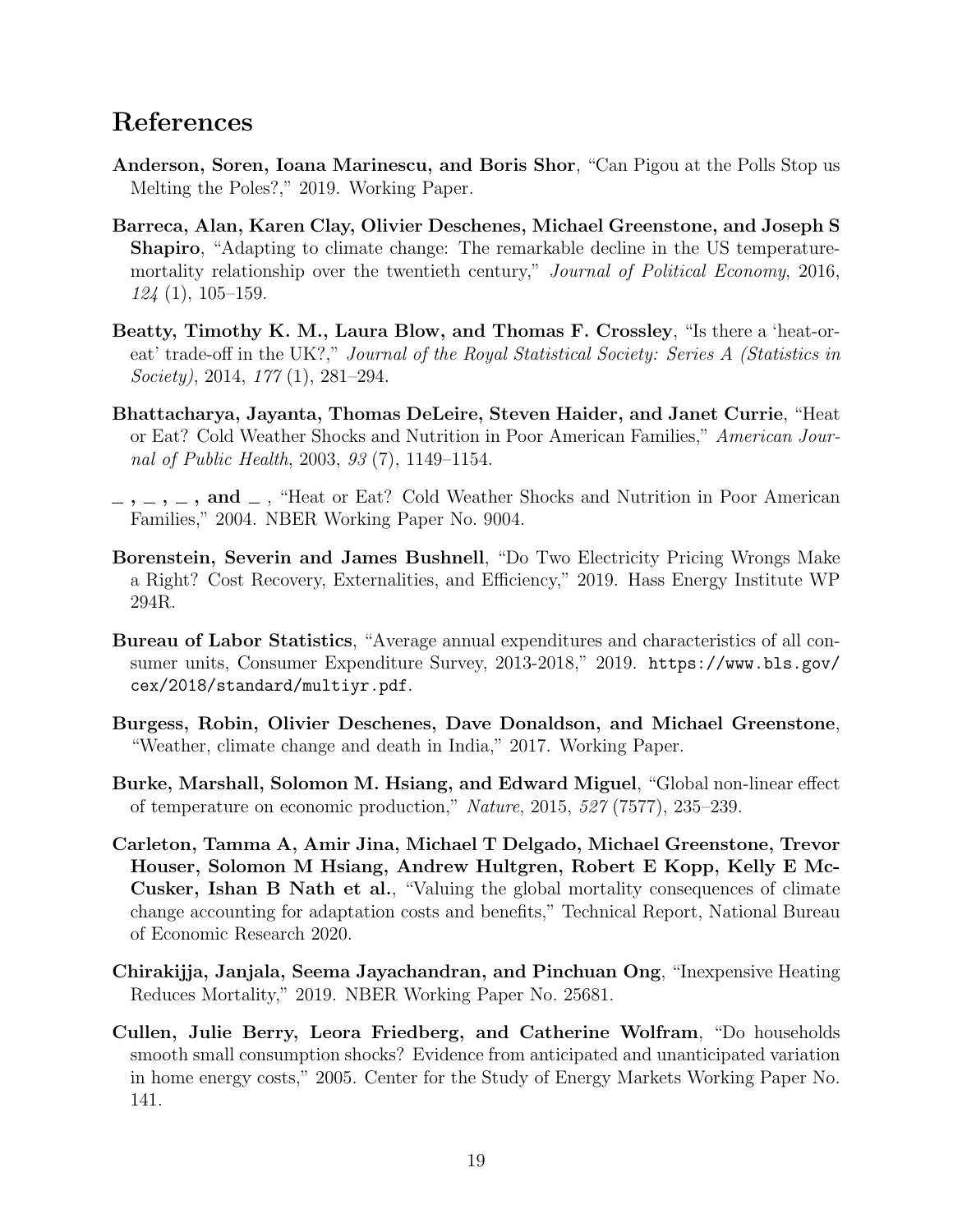- <span id="page-20-8"></span>Currie, Janet, "The take-up of social benefits," in Alan Auerbach, David Card, and John Quigley, eds., Public Policy and the Distribution of Income, 2006.
- <span id="page-20-4"></span>Davis, Lucas W and Paul J Gertler, "Contribution of air conditioning adoption to future energy use under global warming," Proceedings of the National Academy of Sciences, 2015, p. 201423558.
- <span id="page-20-1"></span>Deschenes, Olivier and Enrico Moretti, "Extreme weather events, mortality, and migration," The Review of Economics and Statistics, 2009, 91 (4), 659–681.
- <span id="page-20-5"></span>and Michael Greenstone, "Climate Change, Mortality, and Adaptation: Evidence from Annual Fluctuations in Weather in the US," American Economic Journal: Applied Economics, October 2011, 3 (4), 152–85.
- <span id="page-20-11"></span>Eames, KC, Patrick Holder, and Eduardo Zambrano, "Solving the kidney shortage via the creation of kidney donation co-operatives," Journal of health economics, 2017, 54, 91–97.
- <span id="page-20-0"></span>Energy Information Administration, "2015 RECS Survey Data," 2018. [https://www.](https://www.eia.gov/consumption/residential/data/2015/) [eia.gov/consumption/residential/data/2015/](https://www.eia.gov/consumption/residential/data/2015/)(Accessed Dec 15, 2018).
- <span id="page-20-7"></span>Falk, Gene, Alison Mitchell, Karen E Lynch, Maggie Mccarty, William R Morton, and Margot L Crandall-Hollick, "Need-Tested Benefits: Estimated Eligibility and Benefit Receipt by Families and Individuals (R44327)," Technical Report, U.S. Congressional Research Service 2015.
- <span id="page-20-2"></span>Frank, Deborah A, Nicole B Neault, Anne Skalicky, John T Cook, Jacqueline D Wilson, Suzette Levenson, Alan F Meyers, Timothy Heeren, Diana B Cutts, Patrick H Casey et al., "Heat or eat: the Low Income Home Energy Assistance Program and nutritional and health risks among children less than 3 years of age," Pediatrics, 2006, 118 (5), e1293–e1302.
- <span id="page-20-3"></span>Garg, Teevrat, Maulik Jagnani, and Vis Taraz, "Temperature and Human Capital in India," Journal of the Association of Environmental and Resource Economists, 2020, 7 (6), 1113–1150.
- <span id="page-20-12"></span>Gelman, Michael, Shachar Kariv, Matthew D Shapiro, Dan Silverman, and Steven Tadelis, "How individuals respond to a liquidity shock: Evidence from the 2013 government shutdown," Journal of Public Economics, 2018, p. 103917.
- <span id="page-20-6"></span>Gjertson, Leah, "Emergency saving and household hardship," Journal of Family and Economic Issues, 2016, 37 (1), 1–17.
- <span id="page-20-9"></span>Graff, Michelle and Maureen Pirog, "Red tape is not so hot: Asset tests impact participation in the Low-Income Home Energy Assistance Program," Energy Policy, 2019, 129, 749 – 764.
- <span id="page-20-10"></span>Grassi, Simona, "Public and Private Provision under Asymmetric Information: Ability to Pay and Willingness to Pay," 2010. Manuscript.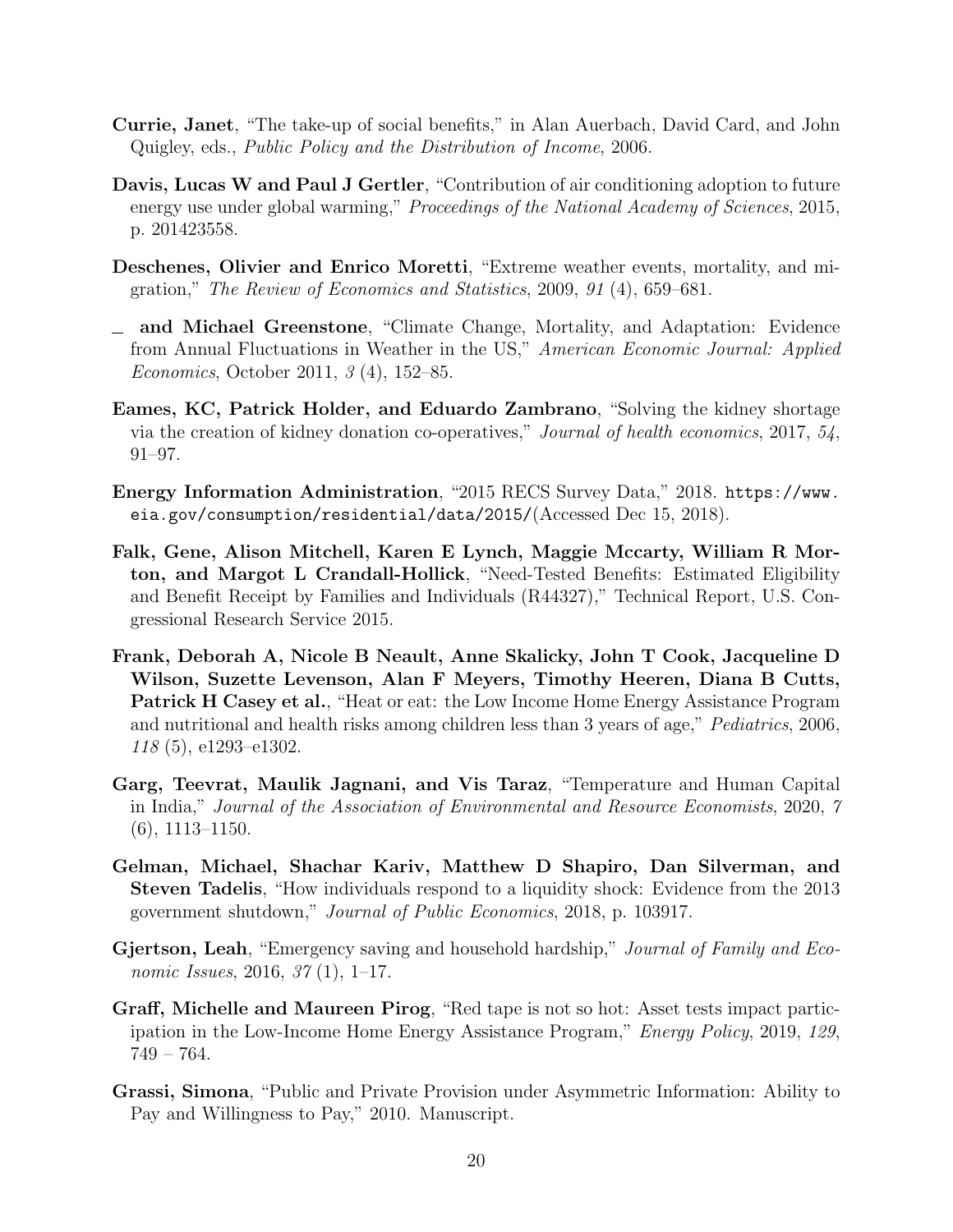- <span id="page-21-10"></span>- and Ching to Albert Ma, "Optimal public rationing and price response," *Journal of* Health Economics, 2011, 30 (6), 1197–1206.
- <span id="page-21-9"></span>Hauer, Mathew, "Population projections for all U.S. counties by age, sex, and race controlled to the Shared Socioeconomic Pathways," 2019.
- <span id="page-21-6"></span>Hernández, Diana, "Understanding 'energy insecurity' and why it matters to health," Social Science & Medicine, 2016, 167,  $1 - 10$ .
- <span id="page-21-8"></span>Hsiang, Solomon, "Climate econometrics," Annual Review of Resource Economics, 2016, 8, 43–75.
- <span id="page-21-13"></span>, Paulina Oliva, and Reed Walker, "The distribution of environmental damages," Review of Environmental Economics and Policy, 2019, 13 (1), 83–103.
- <span id="page-21-5"></span>, Robert Kopp, Amir Jina, James Rising, Michael Delgado, Shashank Mohan, DJ Rasmussen, Robert Muir-Wood, Paul Wilson, Michael Oppenheimer et al., "Estimating economic damage from climate change in the United States," Science, 2017, 356 (6345), 1362–1369.
- <span id="page-21-0"></span>**Jessel, Sonal, Samantha Sawyer, and Diana Hernández**, "Energy, Poverty, and Health in Climate Change: A Comprehensive Review of an Emerging Literature," Frontiers in Public Health, 2019, 7, 357.
- <span id="page-21-11"></span>Kanniainen, Vesa, Juha Laine, and Ismo Linnosmaa, "Pricing the Pharmaceuticals when the Ability to Pay Differs: Taking Vertical Equity Seriously," 2019.
- <span id="page-21-12"></span>Madaniyazi, Lina, Yong Zhou, Shanshan Li, Gail Williams, Jouni JK Jaakkola, Xin Liang, Yan Liu, Shouling Wu, and Yuming Guo, "Outdoor temperature, heart rate and blood pressure in Chinese adults: effect modification by individual characteristics," *Scientific reports*, 2016,  $6(1)$ , 1–9.
- <span id="page-21-4"></span>Mullins, Jamie and Corey White, "Does Access to Health Care Mitigate Environmental Damages?," IZA Discussion Paper Series, 2019.
- <span id="page-21-1"></span>Mullins, Jamie T and Corey White, "Temperature and mental health: Evidence from the spectrum of mental health outcomes," Journal of Health Economics, 2019, 68, 102240.
- <span id="page-21-7"></span>Murray, Anthony G. and Bradford F. Mills, "The Impact of Low-Income Home Energy Assistance Program Participation on Household Energy Insecurity," Contemporary Economic Policy, 2014, 32 (4), 811–825.
- <span id="page-21-3"></span>Nord, Mark and Linda S Kantor, "Seasonal variation in food insecurity is associated with heating and cooling costs among low-income elderly Americans," The Journal of Nutrition, 2006, 136 (11), 2939–2944.
- <span id="page-21-2"></span>Park, R. Jisung, Joshua Goodman, Michael Hurwitz, and Jonathan Smith, "Heat and Learning," American Economic Journal: Economic Policy, May 2020, 12 (2), 306–39.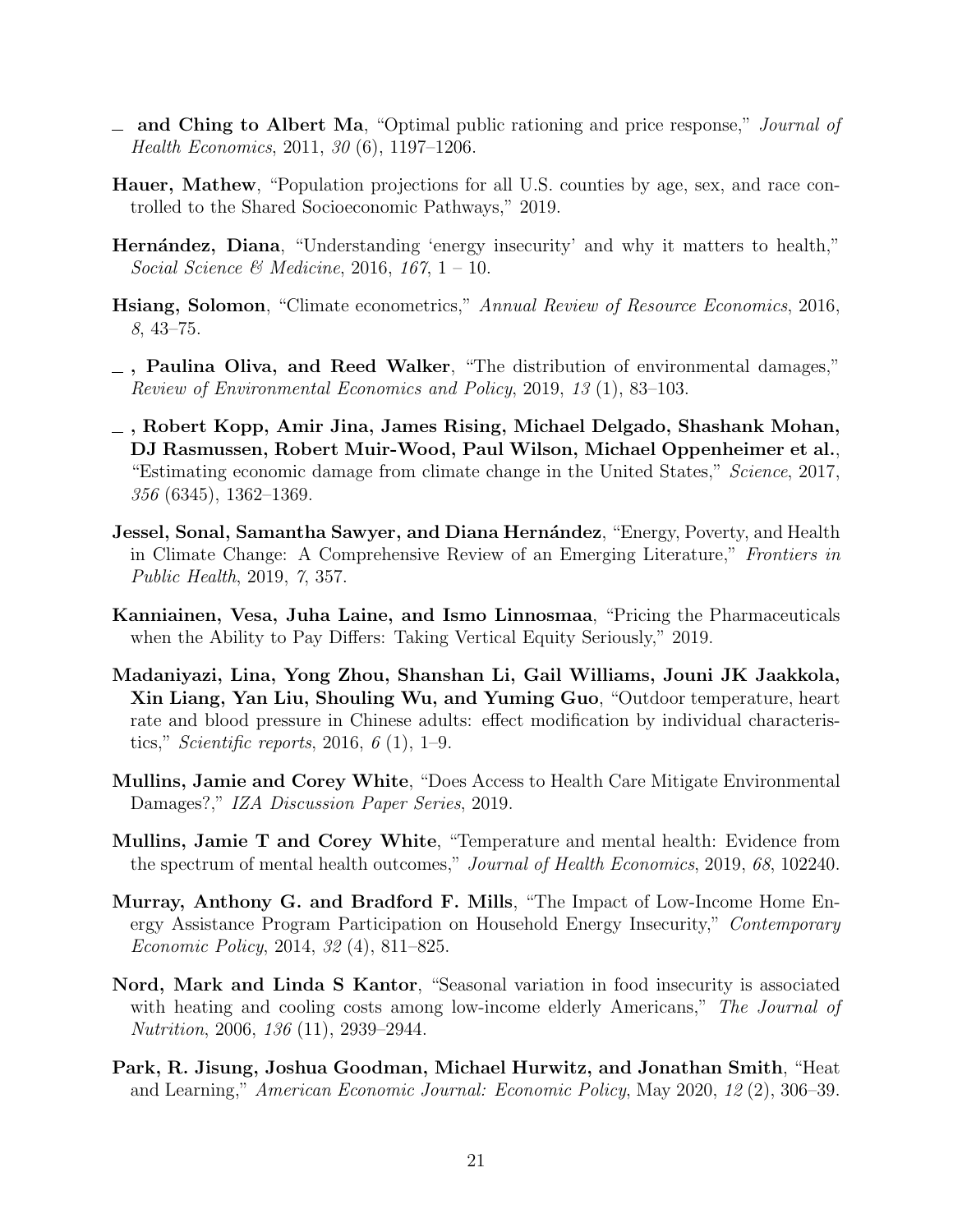- <span id="page-22-1"></span>Perl, Libby, "LIHEAP: Program and Funding," 2018.
- <span id="page-22-5"></span>Rasmussen, D.J. and Robert E. Kopp, "Probability-weighted ensembles of U.S. countylevel climate projections for climate impact modeling," May 2017.
- <span id="page-22-2"></span>Schilbach, Frank, Heather Schofield, and Sendhil Mullainathan, "The Psychological Lives of the Poor," American Economic Review, May 2016, 106 (5), 435–40.
- <span id="page-22-4"></span>Schlenker, Wolfram, "Daily Weather Data for Contiguous United States (1950–2019) version March 2020," 2020.
- <span id="page-22-7"></span>and Michael J. Roberts, "Nonlinear temperature effects indicate severe damages to U.S. crop yields under climate change," PNAS, 2009, 106 (37), 15594–15598.
- <span id="page-22-3"></span>U.S. Census, "Survey of Income and Program Participation: 2014 Panel Wave 1 (Version 1.2)," 2018. [https://www.census.gov/programs-surveys/sipp/data/datasets/](https://www.census.gov/programs-surveys/sipp/data/datasets/2014-panel/wave-1.html) [2014-panel/wave-1.html](https://www.census.gov/programs-surveys/sipp/data/datasets/2014-panel/wave-1.html).
- <span id="page-22-0"></span>White, Corey, "The Dynamic Relationship Between Temperature and Morbidity," Journal of the Association of Environmental and Resource Economists, 2017, 4 (4), 1155–1198.
- <span id="page-22-6"></span>Zivin, Joshua Graff and Matthew Neidell, "Temperature and the allocation of time: Implications for climate change," Journal of Labor Economics, 2014, 32 (1), 1–26.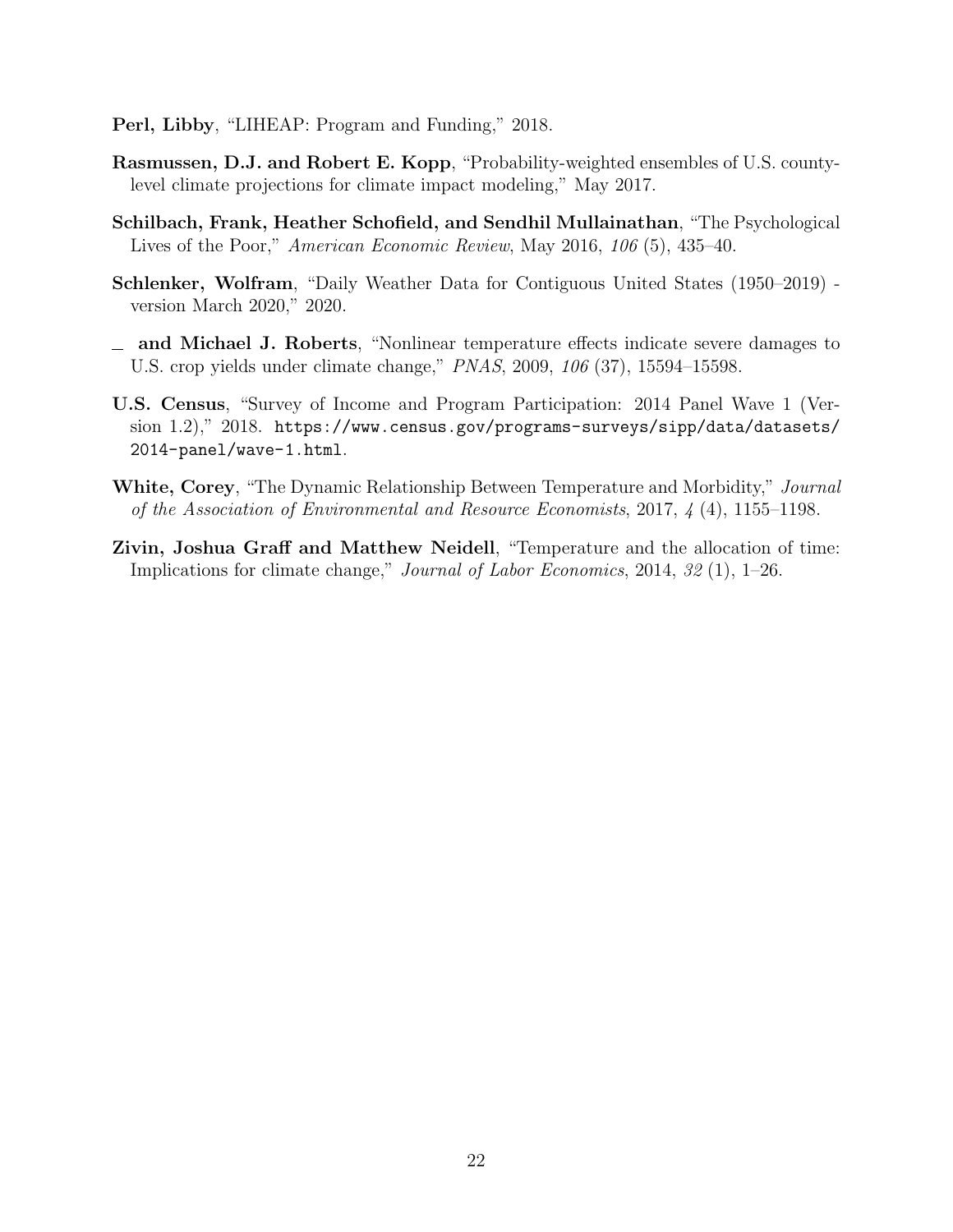## 8 Figures and Tables

| Statistic                    | Mean   | Median   | St. Dev. | N       |
|------------------------------|--------|----------|----------|---------|
| Days under $-5C$             | 1.08   | 0.00     | 3.41     | 925,021 |
| Days over 30C                | 0.54   | $\theta$ | 2.64     | 925,021 |
| Energy expenditures          | 199.81 | 165.75   | 157.99   | 925,021 |
| $\ldots$ Over 1.5 FPL        | 207.69 | 172.67   | 162.13   | 628,087 |
| Under 1.5 FPL                | 183.12 | 151.63   | 147.45   | 296,934 |
| Natural gas expenditures     | 49.28  | 21.22    | 78.54    | 925,021 |
| $\ldots$ Over 1.5 FPL        | 52.64  | 25.71    | 80.22    | 628,087 |
| Under 1.5 FPL                | 42.15  | 3.44     | 74.37    | 296,934 |
| Electricity expenditures     | 138.23 | 115.1    | 101.62   | 925,021 |
| $\ldots$ Over 1.5 FPL        | 141.19 | 117.47   | 102.17   | 628,087 |
| Under 1.5 FPL                | 131.99 | 109.88   | 100.15   | 296,934 |
| Any air conditioning $(0/1)$ | 0.74   | 1        | 0.44     | 925,021 |
| $\ldots$ Over 1.5 FPL        | 0.77   | 1.00     | 0.42     | 628,087 |
| Under 1.5 FPL                | 0.67   | 1.00     | 0.47     | 296,934 |
| Rooms in home                | 6.02   | 6.00     | 2.22     | 917,888 |
| $\ldots$ Over 1.5 FPL        | 6.27   | 6.00     | 2.23     | 625,186 |
| Under 1.5 FPL                | 5.48   | 5.00     | 2.11     | 292,702 |

#### Table 1: Summary statistics

<span id="page-23-0"></span>A: Interview Survey (IS)

B: Diary Survey (IS)

| <b>Statistic</b>              | Mean   | Median | St. Dev. | N       |
|-------------------------------|--------|--------|----------|---------|
| Days under $-5C$              | 1.07   | 0.00   | 3.37     | 171,336 |
| Days over 30C                 | 0.51   | 0      | 2.56     | 171,336 |
| Any food expenditures $(0/1)$ | 0.90   | 1      | 0.30     | 171,336 |
| $\ldots$ Over 1.5 FPL         | 0.95   | 1.00   | 0.21     | 109,105 |
| $\ldots$ Under 1.5 FPL        | 0.80   | 1.00   | 0.40     | 62,231  |
| In home food expenditures     | 363.92 | 261.45 | 396.34   | 171,336 |
| $\ldots$ Over 1.5 FPL         | 408.28 | 311.49 | 403.91   | 109,105 |
| $\ldots$ Under 1.5 FPL        | 286.13 | 172.63 | 370.09   | 62,231  |
| All food expenditures         | 599.45 | 456.66 | 655.71   | 171,336 |
| $\ldots$ Over 1.5 FPL         | 701.91 | 564.27 | 706.24   | 109,105 |
| $\ldots$ Under 1.5 FPL        | 419.81 | 275.11 | 508.56   | 62,231  |

Note: Statistics constructed from the CEX for 2004-2018. N is the no. of household-months. Days under -5C are counts of days each month with an average daily temperature under -5C; Days over 30 C is the same for > 30C. Energy expenditures (total, natural gas, and electricity) are monthly spending in Jan. 2018 dollars. Over 1.5 FPL is the subset of households over 1.5 times the Federal Poverty Line. Any air conditioning is an indicator for whether a household reported having A.C. that year; it is 0 for both households without A.C. and those that did not respond. Rooms in home is the number of rooms in the households' dwelling. In home food spending is monthly expenditures on food for consumption at home. Table [B.1](#page-23-0) presents additional statistics.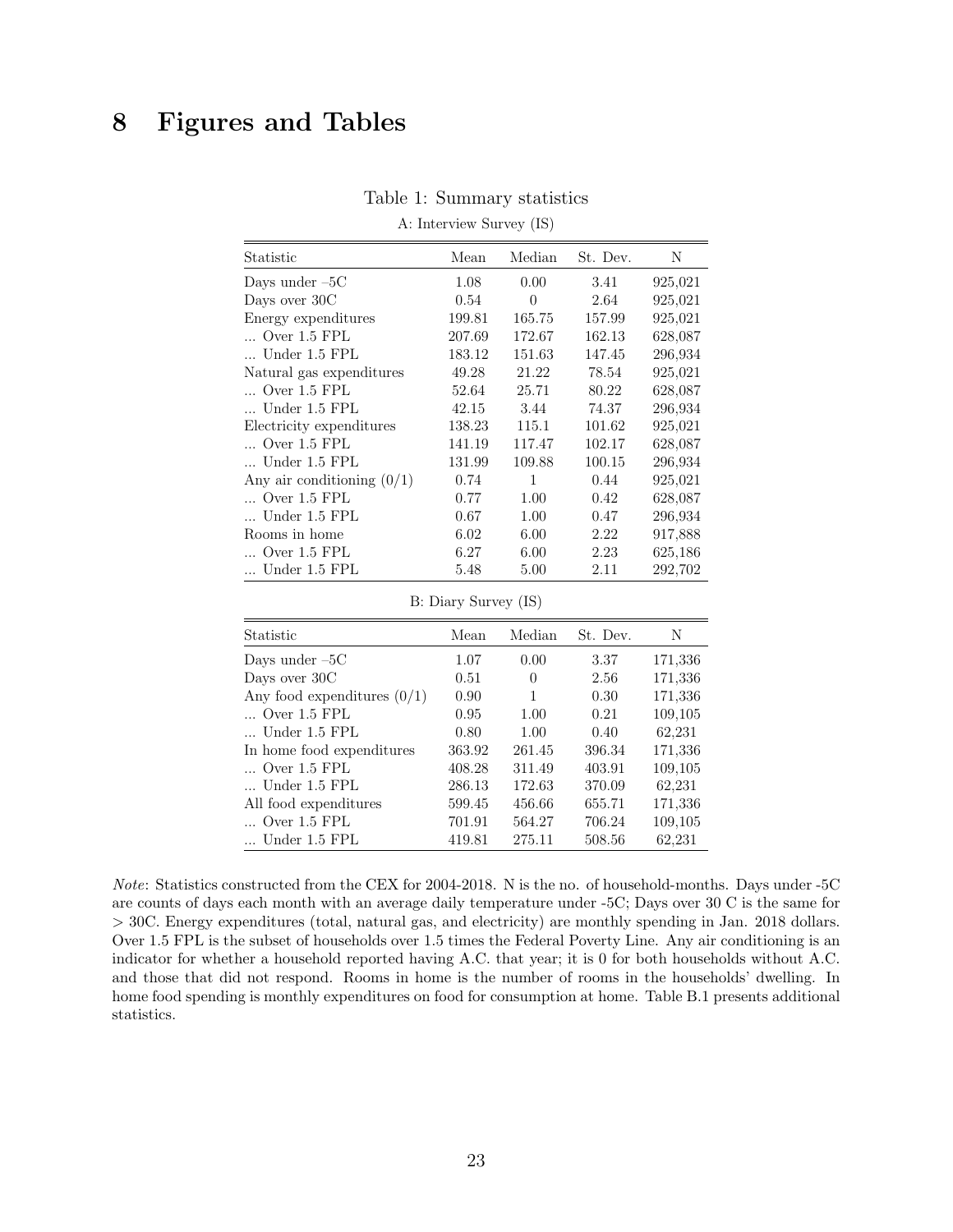



<span id="page-24-0"></span>Figure 1: Seasonal energy spending by poverty status

Note: Average monthly fuel spending (using sample weights) is plotted separately for households above and below 1.5 times the FPL in Panel (a). Panel (b) plots difference between the two group means in Panel (a).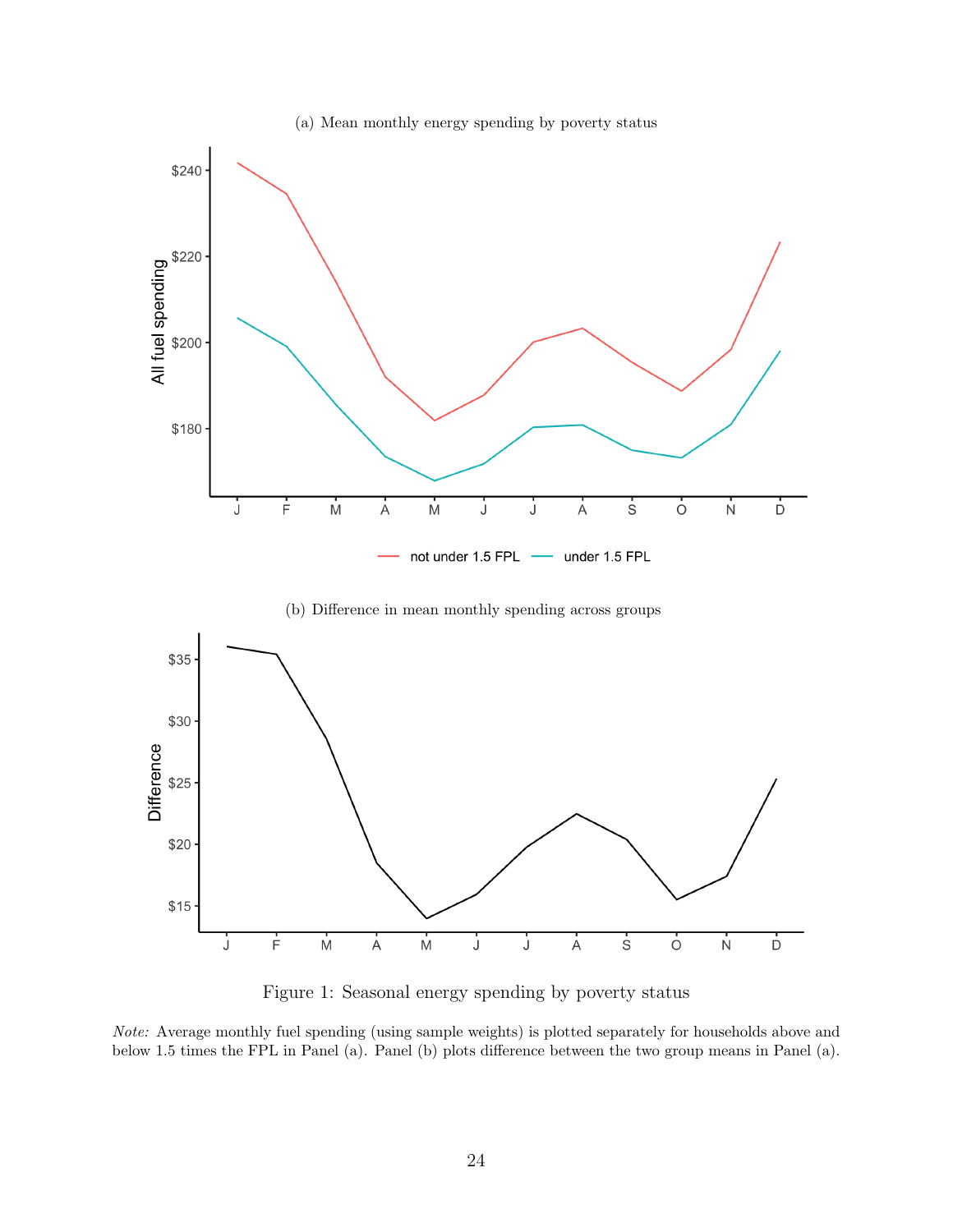

<span id="page-25-0"></span>Figure 2: Energy spending response to temperature

Note: Coefficients show the effect of one additional day per month in each 5C-temperature bin on IHStransformed monthly home energy spending. Panel (a) corresponds to Equation [1](#page-9-1) in the text, and Panel (b) to Equation [2,](#page-9-0) which allows for heterogeneity in household spending by poverty status. Confidence intervals are 95%.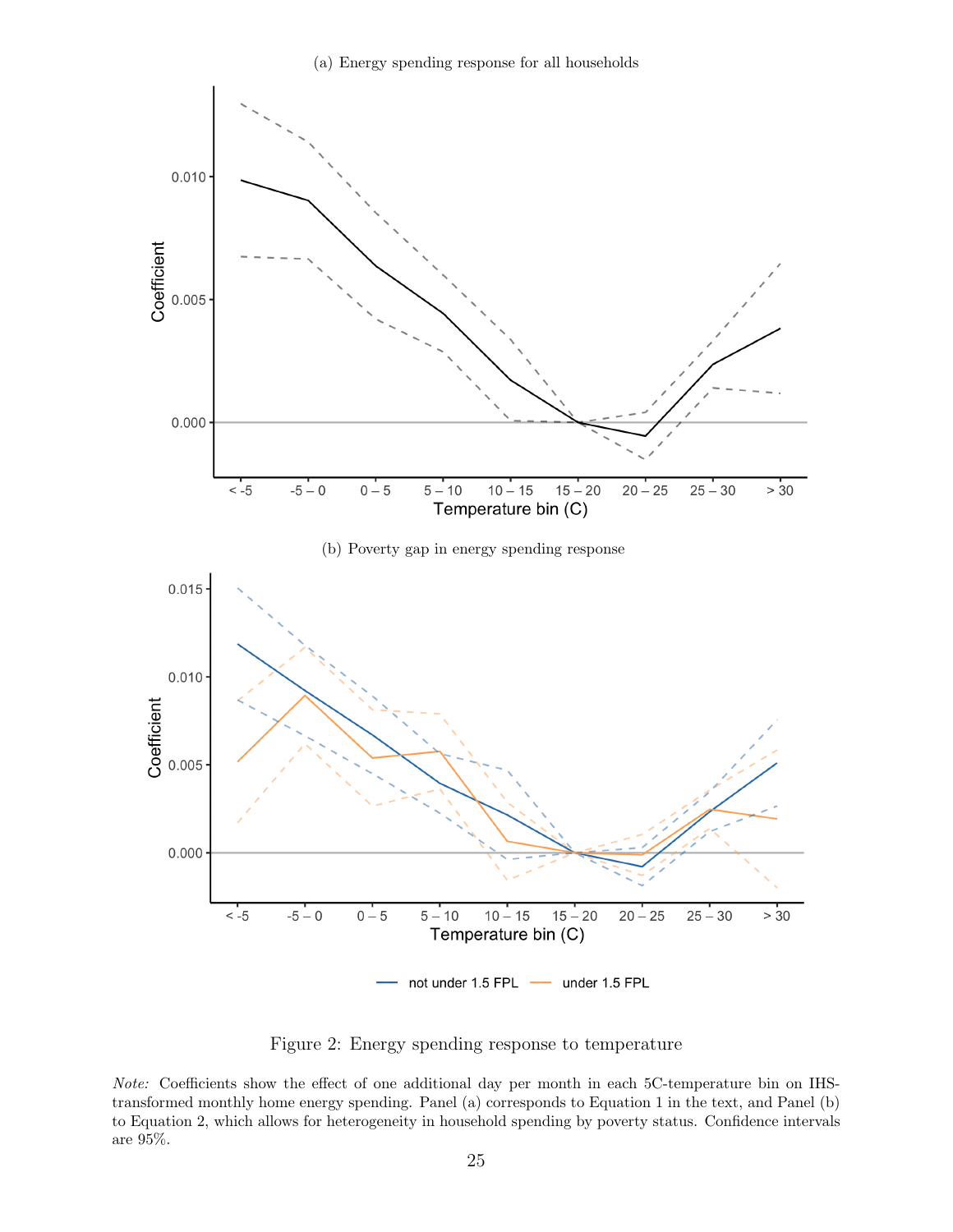|                          |                          | Dependent variable: |                               |             |             |             |  |  |  |
|--------------------------|--------------------------|---------------------|-------------------------------|-------------|-------------|-------------|--|--|--|
|                          | $i\text{hs}(All energy)$ | ihs (Natural gas)   | i <sub>hs</sub> (Electricity) | All energy  | Natural gas | Electricity |  |  |  |
|                          | (1)                      | (2)                 | (3)                           | (4)         | (5)         | (6)         |  |  |  |
| Under $-5$               | $0.012***$               | $0.020***$          | $0.005**$                     | $2.388***$  | $1.318***$  | $0.667**$   |  |  |  |
|                          | (0.002)                  | (0.006)             | (0.002)                       | (0.367)     | (0.235)     | (0.268)     |  |  |  |
| $\ldots$ × under 1.5 FPL | $-0.007***$              | $-0.012**$          | $-0.001$                      | $-1.228***$ | $-0.658***$ | $-0.200*$   |  |  |  |
|                          | (0.001)                  | (0.005)             | (0.002)                       | (0.175)     | (0.159)     | (0.112)     |  |  |  |
| Over 30                  | $0.005***$               | 0.005               | $0.005***$                    | $1.218***$  | 0.231       | $1.100***$  |  |  |  |
|                          | (0.001)                  | (0.005)             | (0.002)                       | (0.270)     | (0.156)     | (0.258)     |  |  |  |
| $\ldots$ × under 1.5 FPL | $-0.003*$                | $-0.002$            | $-0.005**$                    | $-0.913**$  | 0.107       | $-1.121***$ |  |  |  |
|                          | (0.002)                  | (0.008)             | (0.002)                       | (0.379)     | (0.104)     | (0.329)     |  |  |  |
| Subset                   | <b>IS</b>                | IS                  | <b>IS</b>                     | <b>IS</b>   | <b>IS</b>   | <b>IS</b>   |  |  |  |
| Observations             | 925,021                  | 925,021             | 925,021                       | 925,021     | 925,021     | 925,021     |  |  |  |
| $\mathrm{R}^2$           | 0.268                    | 0.210               | 0.185                         | 0.178       | 0.186       | 0.190       |  |  |  |

<span id="page-26-0"></span>Table 2: Poverty gap in energy spending response

Note: Dependent variables are at the household-month level. Data from the CEX Interview Survey (IS). All energy is total HH energy expenditures; Natural gas and Electricity are expenditures for each fuel type. Under -5 is the no. of days in that month with an average temp. < −5 C for the tata in  $\sim$  −5 C for the state in a control in a state of the state in a con state the HH resides in; Over 30 is the same for days <sup>&</sup>gt;<sup>30</sup> C. Under 1.5 FPL is an indicator for HHs under 1.5 times the federal poverty line. All specifications include temperature bins for  $\langle -5 \text{ C}, -5 \text{ C}, \dots, 25 \text{-}30 \text{ C}, \times 30 \text{ C} \text{ and their interaction with Under 1.5 FPL; the omitted bin is 15-20.}$ C. All specifications include state-by-month FE and month-year FE; the age, sex, race, and education of the reference individual; HH size, no. ofchildren, and no. of elderly; the state-level unemployment rate for that month; and state-level precipitation and its square. SE clustered by state.Observations weighted by CEX sampling weights.\*p<0.1; \*\*p<0.05; \*\*\*p<0.01.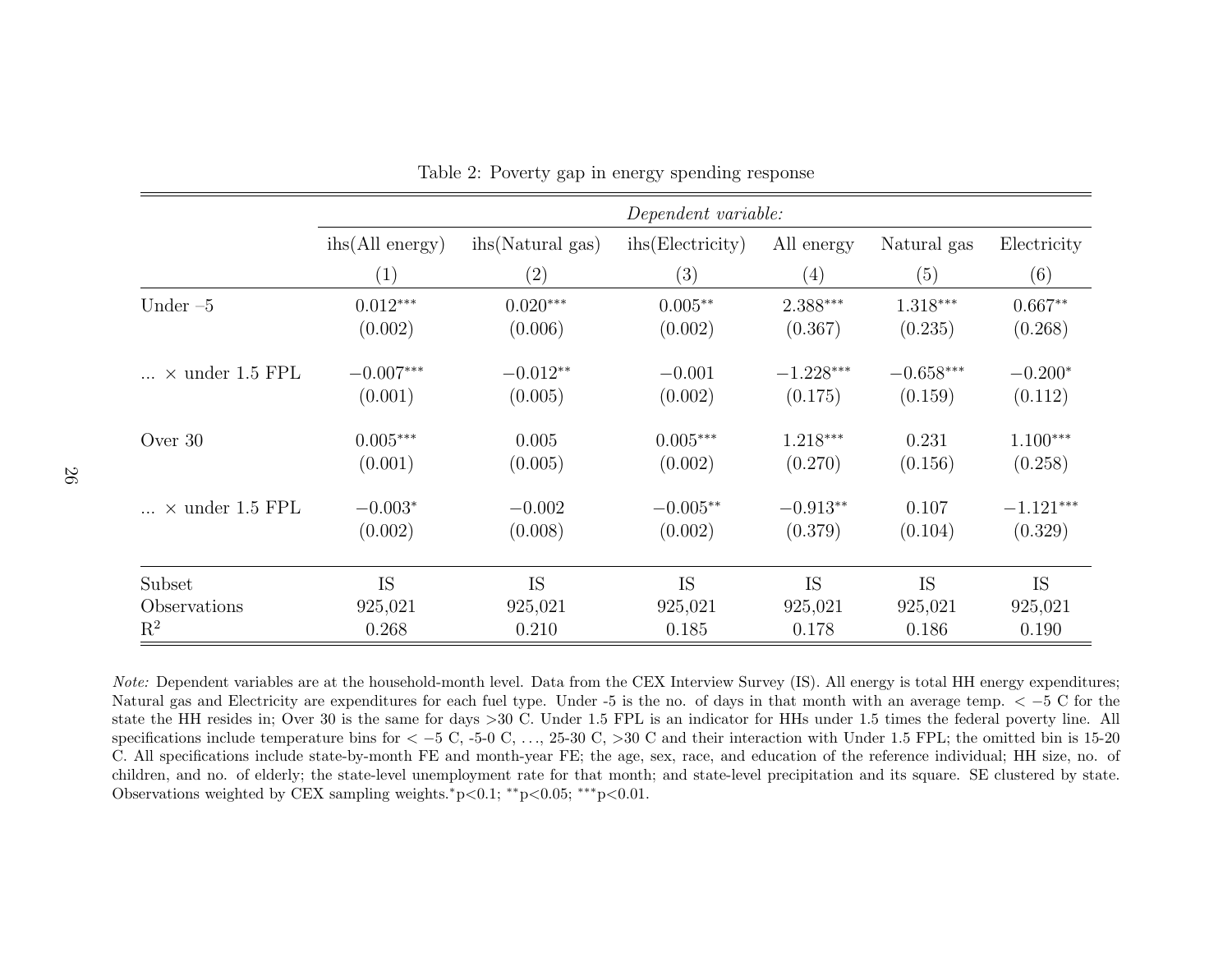|                        |                  | Dependent variable:          |                        |                   |          |  |  |  |
|------------------------|------------------|------------------------------|------------------------|-------------------|----------|--|--|--|
|                        | Any food $(0/1)$ | $i\text{hs}(\text{Food in})$ | $i\text{hs}(All food)$ | Food in           | All food |  |  |  |
|                        | (1)              | $\left( 2\right)$            | (3)                    | $\left( 4\right)$ | (5)      |  |  |  |
| Under $-5$             | $-0.001*$        | 0.002                        | $-0.007$               | 1.331             | 1.472    |  |  |  |
|                        | (0.001)          | (0.006)                      | (0.005)                | (1.127)           | (1.772)  |  |  |  |
| $\times$ under 1.5 FPL | $-0.003**$       | $-0.012*$                    | $-0.017**$             | $-1.632*$         | $-1.977$ |  |  |  |
|                        | (0.001)          | (0.006)                      | (0.008)                | (0.825)           | (1.830)  |  |  |  |
| Over 30                | 0.001            | 0.011                        | 0.008                  | 1.558             | 2.578    |  |  |  |
|                        | (0.001)          | (0.009)                      | (0.010)                | (1.486)           | (3.532)  |  |  |  |
| $\times$ under 1.5 FPL | $-0.002***$      | $-0.018***$                  | $-0.016***$            | $-2.876***$       | $-2.478$ |  |  |  |
|                        | (0.001)          | (0.004)                      | (0.005)                | (0.817)           | (1.684)  |  |  |  |
| Subset                 | DS               | DS                           | DS                     | DS                | DS       |  |  |  |
| Observations           | 171,336          | 171,336                      | 171,336                | 171,336           | 171,336  |  |  |  |
| $\mathrm{R}^2$         | 0.082            | 0.126                        | 0.152                  | 0.158             | 0.162    |  |  |  |

<span id="page-27-0"></span>Table 3: Poverty gap in food spending response

Note: Dependent variables are at the household-month level. Data from the CEX Diary Survey (DS). Any food is an indicator for non-zero HH food expenditures during the two week DS. Food in is expenditures on food for consumption at home. Expenditures during the two week DS are scaled up to construct the monthly measure. All Food is the same for total food expenditures. Under -5 is the no. of days in that month with an average temp. < −5 C for the state the HH resides in; Over 30 is the same for days >30 C. Under 1.5 FPL is an indicator for HHs under 1.5 times the federal poverty line. All specifications include temperature bins for < −5 C, -5-0 C, . . ., 25-30 C, >30 C and their interaction with Under 1.5 FPL; the omitted bin is 15-20 C. All specifications include state-by-month FE and month-year FE; the age, sex, race, and education of the reference individual; HH size, no. of children, and no. of elderly; the state-level unemployment rate for that month; and state-level precipitation and its square. SE clustered by state. Observations weighted by CEX sampling weights.  $*p<0.1$ ;  $*p<0.05$ ;  $**p<0.01$ .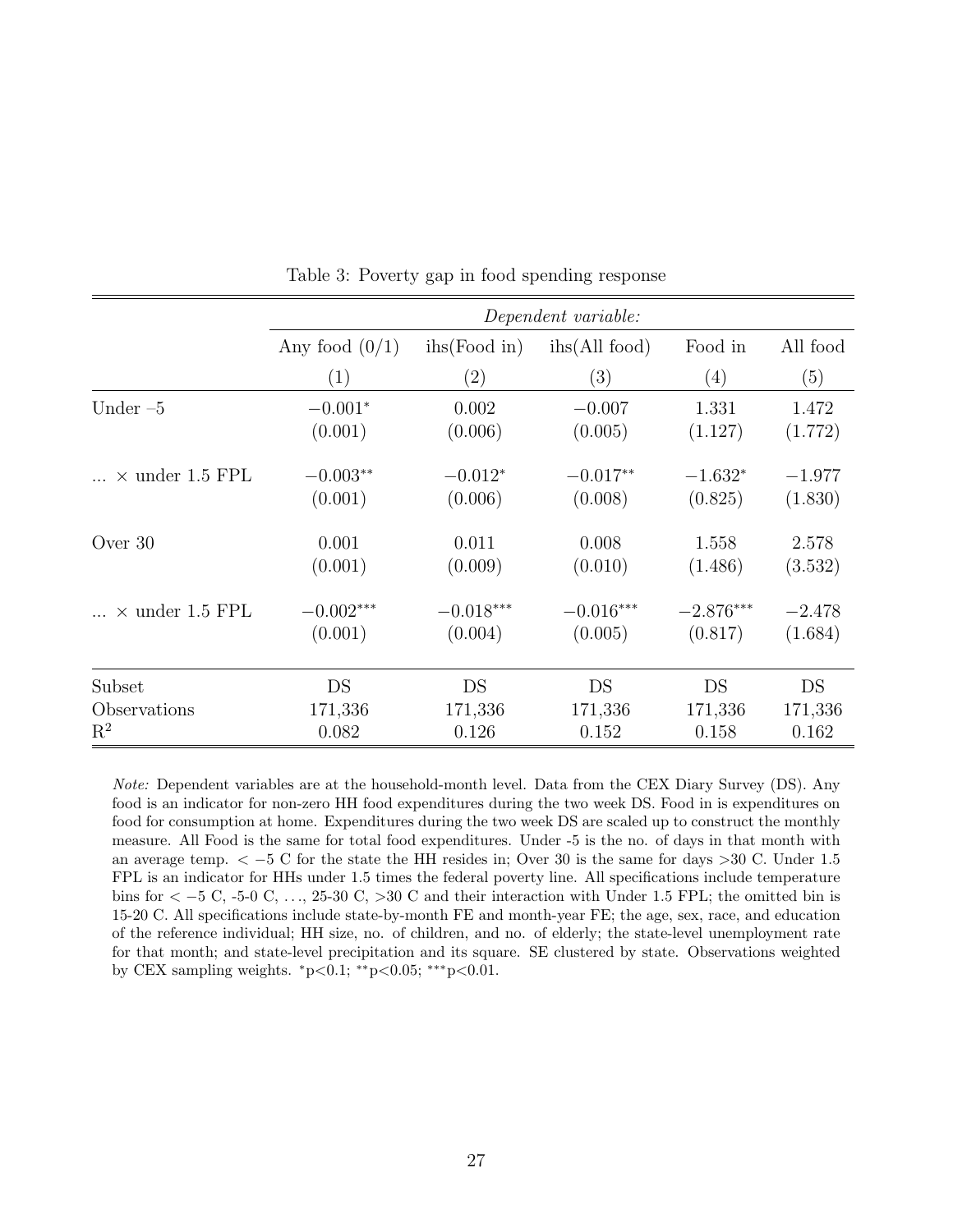|                          |                          | Dependent variable:          |             |            |
|--------------------------|--------------------------|------------------------------|-------------|------------|
|                          | $i\text{hs}(All energy)$ | $i\text{hs}(\text{Food in})$ | All energy  | Food in    |
|                          | (1)                      | (2)                          | (3)         | (4)        |
| Under $-5$               | $0.010***$               | 0.002                        | $1.881***$  | 1.423      |
|                          | (0.001)                  | (0.007)                      | (0.323)     | (1.165)    |
| $\ldots$ × under 1.5 FPL | $-0.005***$              | $-0.010$                     | $-0.866***$ | $-1.950**$ |
|                          | (0.001)                  | (0.006)                      | (0.196)     | (0.880)    |
| Under $-5$ (t-1)         | $0.010***$               | 0.002                        | $1.965***$  | 0.518      |
|                          | (0.001)                  | (0.005)                      | (0.294)     | (0.994)    |
| $\times$ under 1.5 FPL   | $-0.004***$              | $-0.009$                     | $-0.688***$ | 0.616      |
|                          | (0.001)                  | (0.008)                      | (0.174)     | (0.808)    |
| Over 30                  | $0.004***$               | 0.015                        | $0.855***$  | 1.482      |
|                          | (0.001)                  | (0.011)                      | (0.231)     | (1.593)    |
| $\times$ under 1.5 FPL   | $-0.002$                 | $-0.016**$                   | $-0.591*$   | $-1.948*$  |
|                          | (0.001)                  | (0.007)                      | (0.315)     | (0.993)    |
| Over $30(t-1)$           | $0.005***$               | $-0.014$                     | $1.029***$  | $-0.774$   |
|                          | (0.001)                  | (0.015)                      | (0.225)     | (1.479)    |
| $\times$ under 1.5 FPL   | $-0.003**$               | $-0.006$                     | $-0.621***$ | $-0.982$   |
|                          | (0.001)                  | (0.007)                      | (0.217)     | (0.808)    |
| Subset                   | <b>IS</b>                | DS                           | IS          | DS         |
| Observations             | 925,021                  | 171,336                      | 925,021     | 171,336    |
| $\mathbf{R}^2$           | 0.269                    | 0.126                        | 0.179       | 0.158      |

<span id="page-28-0"></span>Table 4: Poverty gap in spending response with previous month's weather

Note: Dependent variables are at the household-month level. Data from the CEX Interview Survey (IS) and Diary Survey (DS). All energy is total energy expenditures in month t; Food in is expenditures on food for consumption at home in month t. Under -5 is the no. of days in month t with an average temp.  $\lt -5$  C for the state the HH resides in; Over 30 is the same for days >30 C. Under 1.5 FPL is an indicator for HHs under 1.5 times the federal poverty line. Under -5 (t-1) is the no. of days last month  $(t-1)$  with an average temp.  $\lt -5$  C for the state the HH resides in; Over 30 (t-1) is the same for days >30 C. All specifications include temperature bins for  $\lt$  –5 C, –5-0 C, ..., 25-30 C, >30 C in t and t – 1 and their interaction with Under 1.5 FPL; the omitted bin is 15-20 C. All specifications include state-by-month FE and month-year FE; the age, sex, race, and education of the reference individual; HH size, no. of children, and no. of elderly; the state-level unemployment rate for that month; and state-level precipitation and its square. SE clustered by state. Observations weighted by CEX sampling weights. <sup>∗</sup>p<0.1; ∗∗p<0.05; ∗∗∗p<0.01.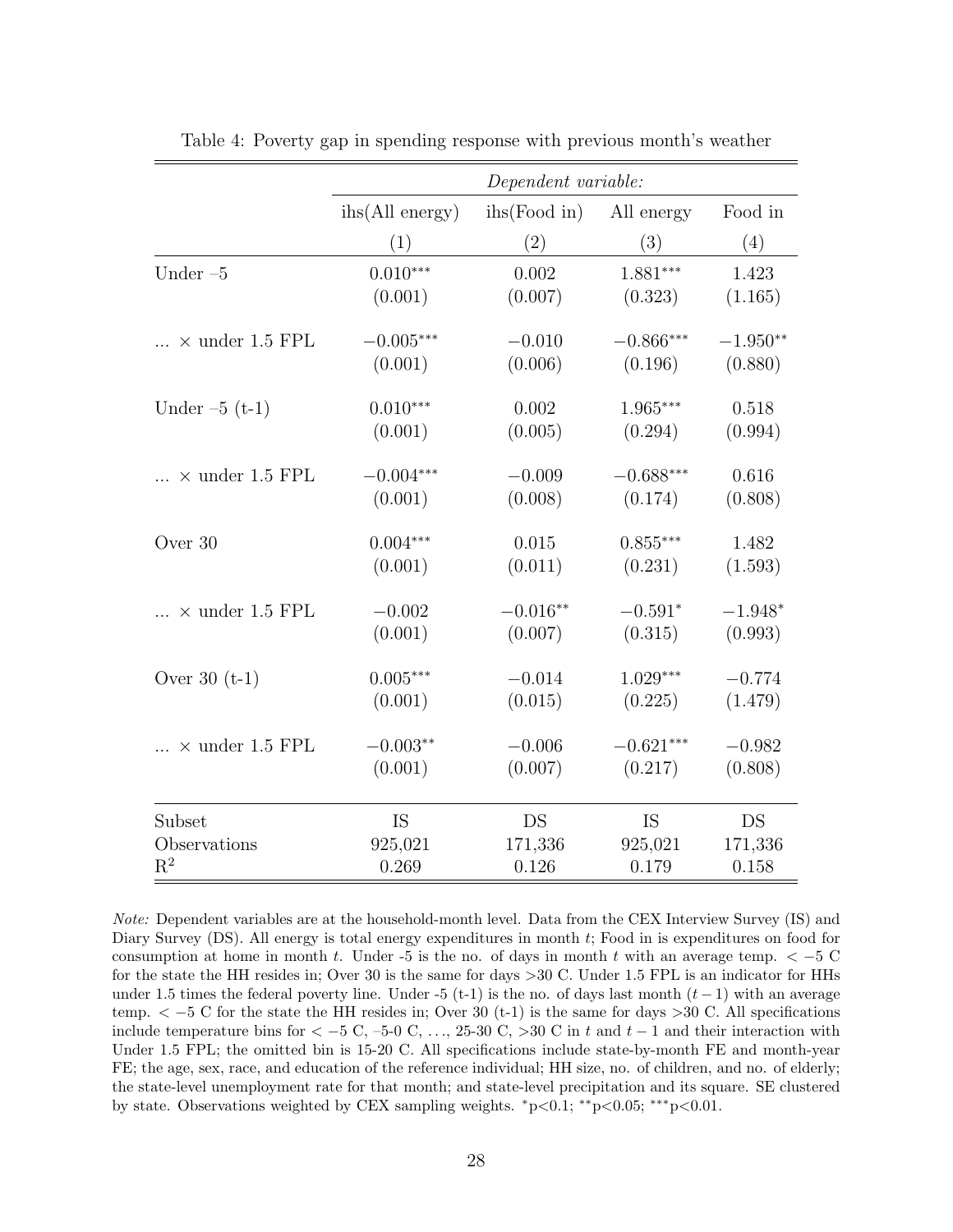# Appendices

## <span id="page-29-0"></span>A Theoretical model

This section first presents results for a simple, static model of the decision to spend more on energy in response to a weather shock. Though the model applies to extreme hot and cold, our main focus is on the response to hot days. Using a framework anchored by [Carleton](#page-19-10) [et al.](#page-19-10) [\(2020\)](#page-19-10), we make a distinction between willingness-to-pay and ability-to-pay inspired by [Grassi](#page-20-10) [\(2010\)](#page-20-10) to predict how energy spending may vary with income. Next, we consider reasonable extensions of the model that allow for greater realism and explore whether our main result still holds.

### A.1 Energy Spending and Weather with Liquidity Constraints

Consumers derive utility as  $u(x, c, e) = u(x)(1-f(c, e))$ , which is continuously differentiable. Here,  $0 < f(c, e) < 1$  is a health variable interpreted as mortality risk, and  $(1 - f(c, e))$  is the probability of living to enjoy consumption.<sup>[13](#page-0-0)</sup> Utility also depends on consumption of the numeraire good x,  $u(x)$ , which is continuously differentiable with  $u'(x) > 0$  and  $u''(x) < 0$  and x has a positive support. Extreme weather also affects utility: define weather as a random draw c from a climate distribution C which has a positive support.<sup>[14](#page-0-0)</sup> Absent adaptation, extreme weather affects a consumer's utility by reducing health. Consumers may adapt by purchasing extra energy  $e$ , which has a positive support, at a cost of  $p$ .

Energy spending  $e$  reduces the health costs of exposure to extreme temperature, increas-ing utility derived from the numeraire.<sup>[15](#page-0-0)</sup> The share of utility lost from exposure to extreme

<sup>&</sup>lt;sup>13</sup>Mortality from exposure to extreme weather is well-documented [\(Deschenes and Greenstone, 2011\)](#page-20-5).

 $14$ This random draw is realized at the start of the period, thus there is no uncertainty. The interpretation for c is that it is a deviation, in absolute value, away from a bliss point temperature. This would be excess heat in the summer and excess cold in the winter.

<sup>&</sup>lt;sup>15</sup>Note in [Carleton et al.](#page-19-10) [\(2020\)](#page-19-10) health costs are restricted to mortality and adaptation is a composite  $\mathbf{b} = (b_1; \dots; b_k)$ , where  $b_k$  describe all adaptive behaviors, including energy spending. We restrict shortterm adaptation to focus on energy spending only and we broaden the risks from extreme temperature to include all health effects.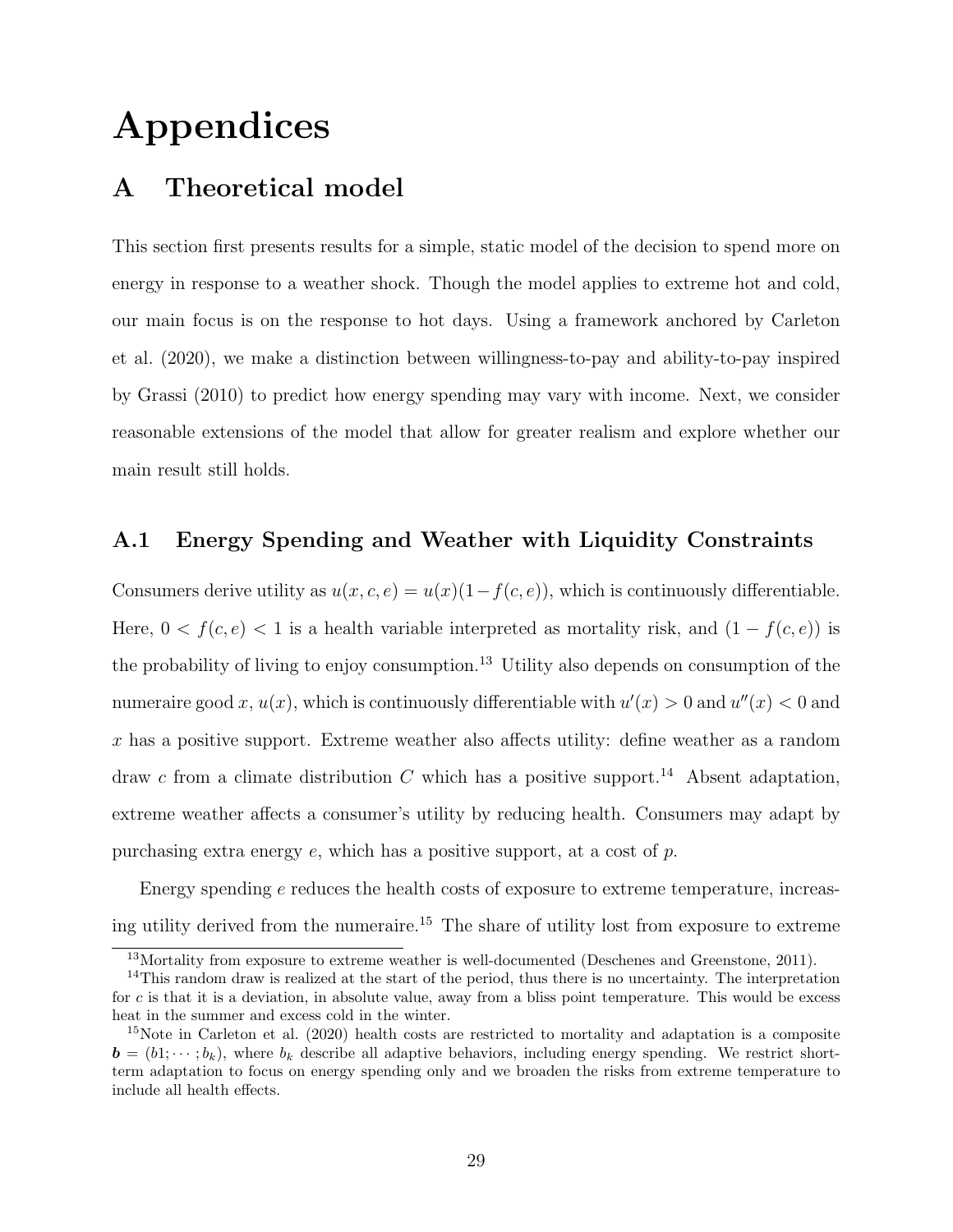weather due to health effects is a function of realized weather and household energy spending,  $f = f(e, c)$ .<sup>[16](#page-0-0)</sup> We begin with the assumption that changes in health risk from energy spending are identical across consumers.<sup>[17](#page-0-0)</sup> The health risk function is continuously differentiable and is increasing and convex in weather,  $f_c(e, c) > 0$  and  $f_{cc}(e, c) > 0$ . This means health risks increase and grow more extreme with more extreme weather. In contrast, health risk is decreasing and concave in energy spending,  $f_e(e, c) < 0$  and  $f_{ee}(e, c) < 0$ , meaning energy spending is protective; however, there are diminishing returns to spending on health. Increased energy spending decreases the severity of more extreme climate,  $f_{ec}(e, c) < 0$ .

Given a random weather realization c, agents simultaneously choose their consumption of the numeraire  $x$  and extra energy spending  $e$  to maximize utility subject to an exogenous budget constraint. Consumers' budget constraint is their disposable income  $Y$ , which has a positive support. There is no access to credit or borrowing; budgets must balance each period.

$$
\max_{e,x} u(x) [1 - f(e, c)]
$$
  
s.t.  $Y \ge x + pe$  (3)

Consumers fall into two types: those that increase their energy spending to adapt to weather, making their dwelling temperature more comfortable, and those that do not. Whether or not households consume extra energy depends on their income, their *ability-to-pay*. Households that do not increase energy spending despite their willingness to do so are energy insecure.

For those that adapt and purchase extra energy, their utility is

$$
u(Y - pe)(1 - f(e, c))\tag{4}
$$

<sup>&</sup>lt;sup>16</sup>Note, given  $f(e, c)$  is the share of utility lost, its range is from 0 to 1.

<sup>&</sup>lt;sup>17</sup>Given that many health conditions are co-morbid with poverty, it is more likely that energy spending by low-income households brings greater reductions in health costs than energy spending by high-income households. We relax this restriction in our model extensions.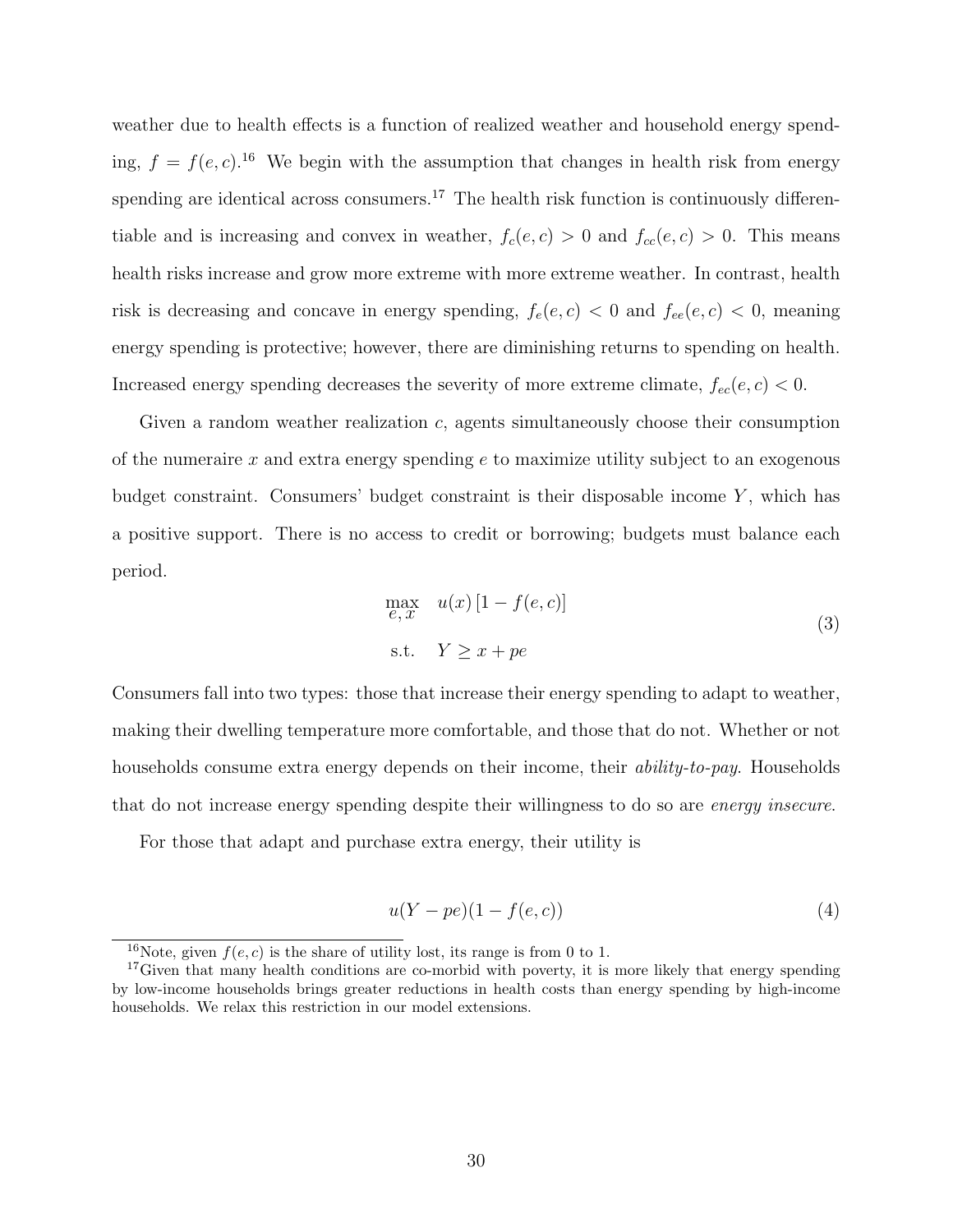For those that do not adapt, utility is

$$
u(Y)(1 - f(0, c))\tag{5}
$$

Following [Grassi](#page-20-10) [\(2010\)](#page-20-10), we deviate from a traditional neoclassical approach, where within a utility maximization problem the consumers' income (ability-to-pay) determines their willingness-to-pay. In the context of health, consumers may derive large benefits from consumption but not purchase a good if it is unaffordable [\(Grassi and Ma, 2011;](#page-21-10) [Eames et al.,](#page-20-11) [2017;](#page-20-11) [Kanniainen et al., 2019\)](#page-21-11). In these contexts, separating ability-to-pay and willingnessto-pay is vital to understanding the consequences of policy intervention.

Instead, we follow [Kanniainen et al.](#page-21-11) [\(2019\)](#page-21-11) and define willingness-to-pay  $\theta$  implicitly for income  $Y$  using the moment when a consumer is indifferent between utility from increasing energy spending and utility from not increasing energy spending

<span id="page-31-0"></span>
$$
u(Y - \theta)(1 - f(e, c)) = u(Y)(1 - f(0, c))
$$
\n(6)

This indifference conditions implies that the health benefit from energy spending equals the utility from foregone consumption of the numeraire.

<span id="page-31-1"></span>**Proposition 1.** There exists a threshold income,  $Y_M$ , such that  $Y \ge Y_M$  implies  $e > 0$  and  $Y < Y_M$  implies  $e = 0$ .

*Proof.* Tautology. Define  $Y_M$  as the income-level such that Equation [\(6\)](#page-31-0) holds. Given concave utility,  $u''(x) < 0$ ,  $u(Y - \theta)(1 - f(e, c)) < u(Y)(1 - f(0, c))$  for all  $Y < Y_M$ . Give  $u'(x) > 0$  and  $f_e(e, c) < 0$ ,  $u(Y - \theta)(1 - f(e, c)) > u(Y)(1 - f(0, c))$  for all  $Y > Y_M$ .

This Proposition highlights that, for low-income households, utility from spending on other goods  $x$  such as basic needs outweighs utility from lower health risk from energy spending in response to extreme temperature.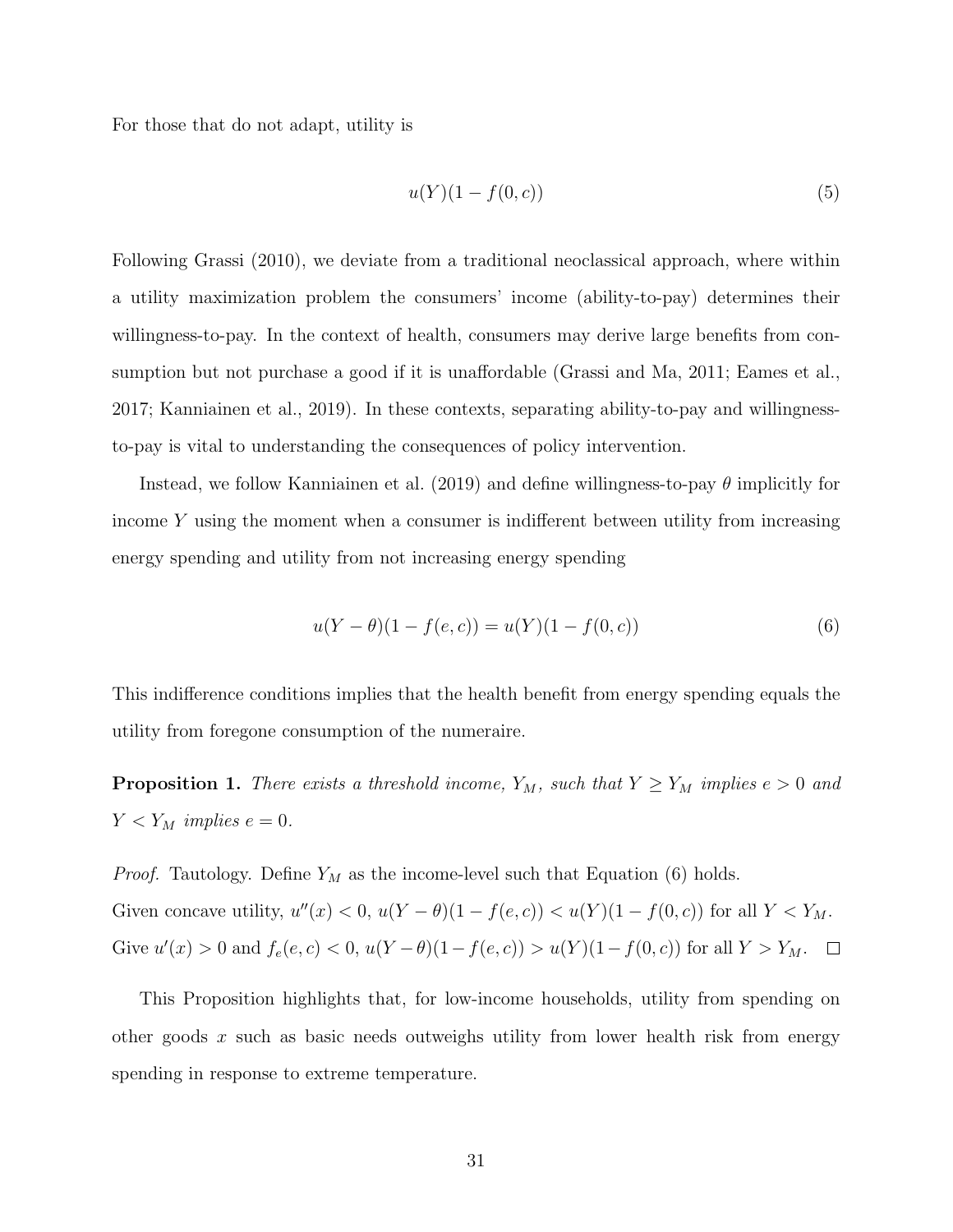Equation [\(6\)](#page-31-0) also leads to the following remark, which relates willingness-to-pay to ability-to-pay and weather.

<span id="page-32-0"></span>Lemma 1. Willingness-to-pay is increasing in ability-to-pay (income) and weather.

Proof. Direct calculation. Implicit differentiation gives

$$
\frac{\partial \theta}{\partial Y} = 1 - \left(\frac{u'(Y)}{u'(Y - \theta)}\right) \left(\frac{1 - f(0, c)}{1 - f(e, c)}\right) > 0\tag{7}
$$

and

$$
\frac{\partial \theta}{\partial c} = \frac{u(Y)f_c(0, c) - u(Y - \theta)f_c(e, c)}{u'(Y - \theta)(1 - f(e, c))} > 0
$$
\n(8)

 $\Box$ 

where  $f_c(0, c) > f_c(e, c)$  due to  $f_{ec}(e, c) < 0$ .

Lemma [\(1\)](#page-32-0) clarifies how ability-to-pay (income) affects willingness-to-pay, with implications for welfare [\(Grassi, 2010\)](#page-20-10). Clearly, households with low income benefit from energy spending through reduced mortality risk. However, their willingness-to-pay is limited by their ability-to-pay. Put another way, this model would interpret differences in energy spending between high- and low-income households as reflecting differences in ability-to-pay, not differences across households in the private benefits from energy spending (captured in  $f(e, c)$ . This stands in contrast to a standard neo-classical model, where differences in willingness-to-pay reflect preferences and are not explicitly tied to ability-to-pay.

#### A.2 Extensions

The model framing greatly simplifies consumer decision-making to focus on the main tensions for how energy spending in response to weather changes with household income. Our main result is that there is a threshold income below which households fail to consume extra energy in response to weather shocks. Here we explore extensions to the model that recognize different ways that income may affect other objects of the optimization problem to see how they affect our main result.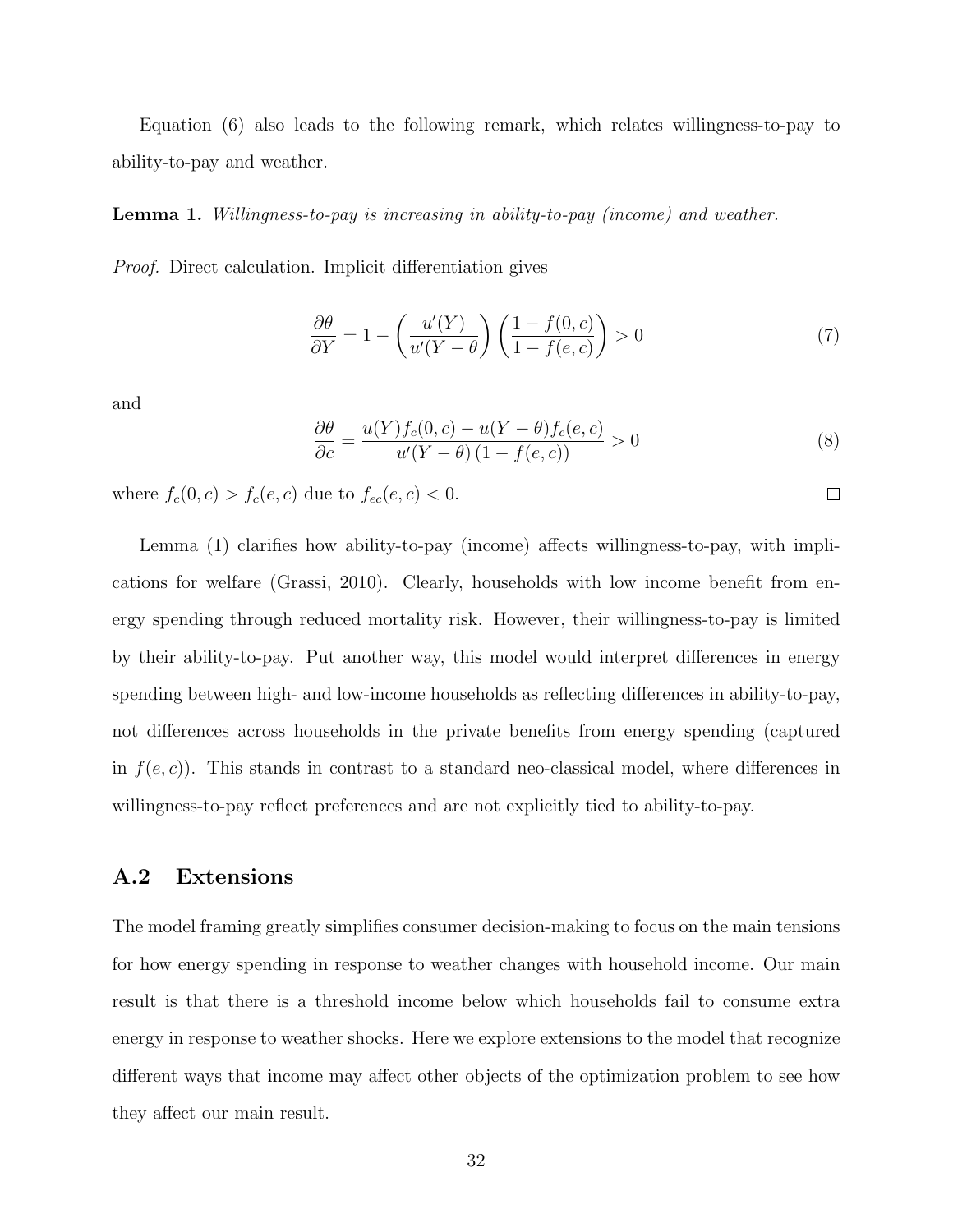#### A.2.1 Income and Weather

In our static model, income is exogenous and does not vary with weather. However, we know that economic activity, and thus income, is affected by weather [\(Graff Zivin and Neidell, 2014;](#page-22-6) [Burke et al., 2015\)](#page-19-11). Our baseline model abstracts from this link because the magnitude of the changes in income from weather shocks are somewhat small.[18](#page-0-0) The simplest way to model how income responds to weather is to make income decreasing and convex in extreme temperature,  $\tilde{Y}(c), \tilde{Y}'(c) > 0, \tilde{Y}''(c) > 0.19$  $\tilde{Y}(c), \tilde{Y}'(c) > 0, \tilde{Y}''(c) > 0.19$ 

**Remark 1.** If income is decreasing and convex in extreme temperature,  $\tilde{Y}(c), \tilde{Y}'(c) > 0$  $0, \tilde{Y}''(c) > 0$ , there exists a threshold income for energy spending in response to extreme weather,  $\tilde{Y}_M^c$ , where consumers with  $\tilde{Y} \geq \tilde{Y}_M^c$  increase energy spending and all others do not. Moreover,  $\frac{\partial \tilde{Y}_M^c(c)}{\partial x}$  $\frac{M(S)}{\partial c} > 0.$ 

*Proof.* For the threshold value  $\tilde{Y}_M^c$ , proof by tautology identical to Proposition [\(1\)](#page-31-1). For  $\frac{\partial \tilde{Y}_M^c(c)}{\partial}$  $\frac{M(C)}{\partial c}$  < 0, direct calculation using Lemma [\(1\)](#page-32-0).  $\Box$ 

We conclude that allowing income to depend on weather,  $\tilde{Y}(c)$ , fails to change our main result, that there is a critical value of income for non-zero energy spending. Moreover, we see that allowing for feedback between weather and income increases the set of households that are energy insecure, e.g. those that do not purchase energy despite avoided mortality benefits from doing so.

#### A.2.2 Income and Energy Pricing

High income households tend to use greater energy, regardless of weather. Given increasing block pricing in some electricity markets, this implies the marginal price of electricity may be

<sup>18</sup>For example, [Burke et al.](#page-19-11) [\(2015\)](#page-19-11) find an additional day with an average temperature of 30C decreases labor performance by 10%.

<sup>&</sup>lt;sup>19</sup>Note, this simplification does not address that productivity of cold areas may actually increase with warmer average temperatures in winter [\(Schlenker and Roberts, 2009\)](#page-22-7). We instead emphasize the negative impacts from extreme heat in summer since this paper documents a new energy spending poverty gap at that time.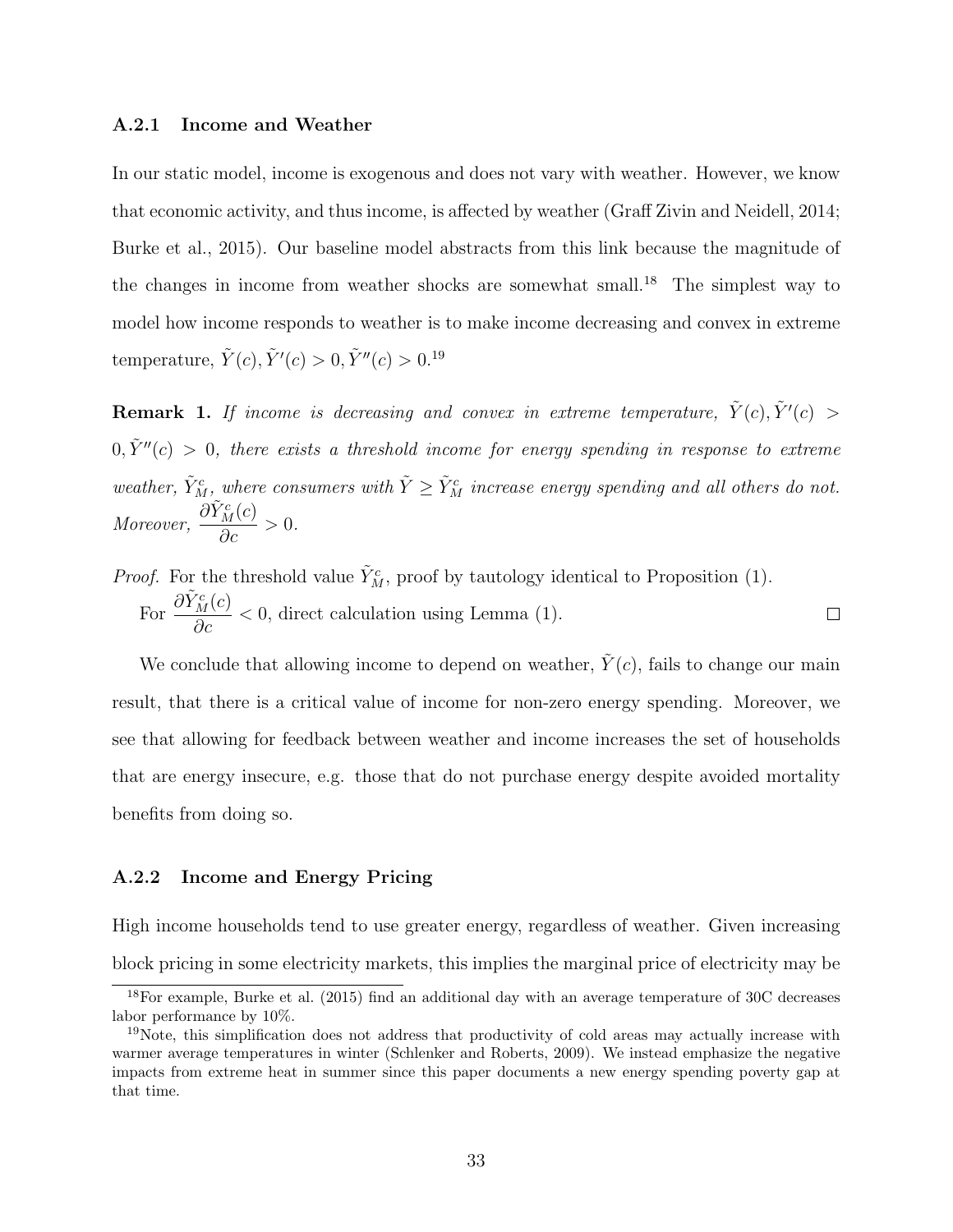monotonically increasing in income. This could make the cost of extra energy  $e$  in response to a weather shock vary with income if higher income households tend to be in a higher pricing block.

**Lemma 2.** Suppose the price of energy is increasing in income, e.g.  $p(Y)$ , where  $p'(Y) > 0$ for all Y and  $p(\underline{Y}) = p$ . There exists a critical income level  $Y_M^p$  such that  $Y > Y_M^p$  purchase energy and  $Y < Y_M^p$  do not. Moreover,  $Y_M^p > Y_M$ 

Proof. For the critical threshold, we use Proposition [\(1\)](#page-31-1).

To compare the critical income levels with and without prices that increase in income, note that for the marginal household that purchases energy,

$$
\theta(Y, e) = p(Y)e \tag{9}
$$

Given  $p(\underline{Y}) = p$ ,  $\theta(Y, e) > \theta$ , if Equation [\(6\)](#page-31-0) holds, then  $Y_M^p > Y_M$ .  $\Box$ 

Allowing for energy prices to increase in income reduces the return on energy spending for higher income households. This broadens the set of households that fail to increase energy spending in response to weather.

#### A.2.3 Income and Health Response to Energy Spending

Differences in home energy efficiency could affect the functional relationship between energy spending and health. On average, low-income households have draftier homes and lower quality insulation [\(Energy Information Administration, 2018\)](#page-20-0)), and this implies the effectiveness of energy spending at protecting health may increase with income. Here, we can incorporate a smaller marginal change in dwelling temperature, given an increase in energy spending, for low-income households in our mortality risk function,  $\tilde{f}(e, c, Y)$ .

Lemma 3. Suppose there is a direct relationship between willingness-to-pay and income,  $\tilde{f}(e, c, Y)$ , where  $\tilde{f}_Y(e, c, Y) < 0$ . In this case, there exists a threshold for energy spending in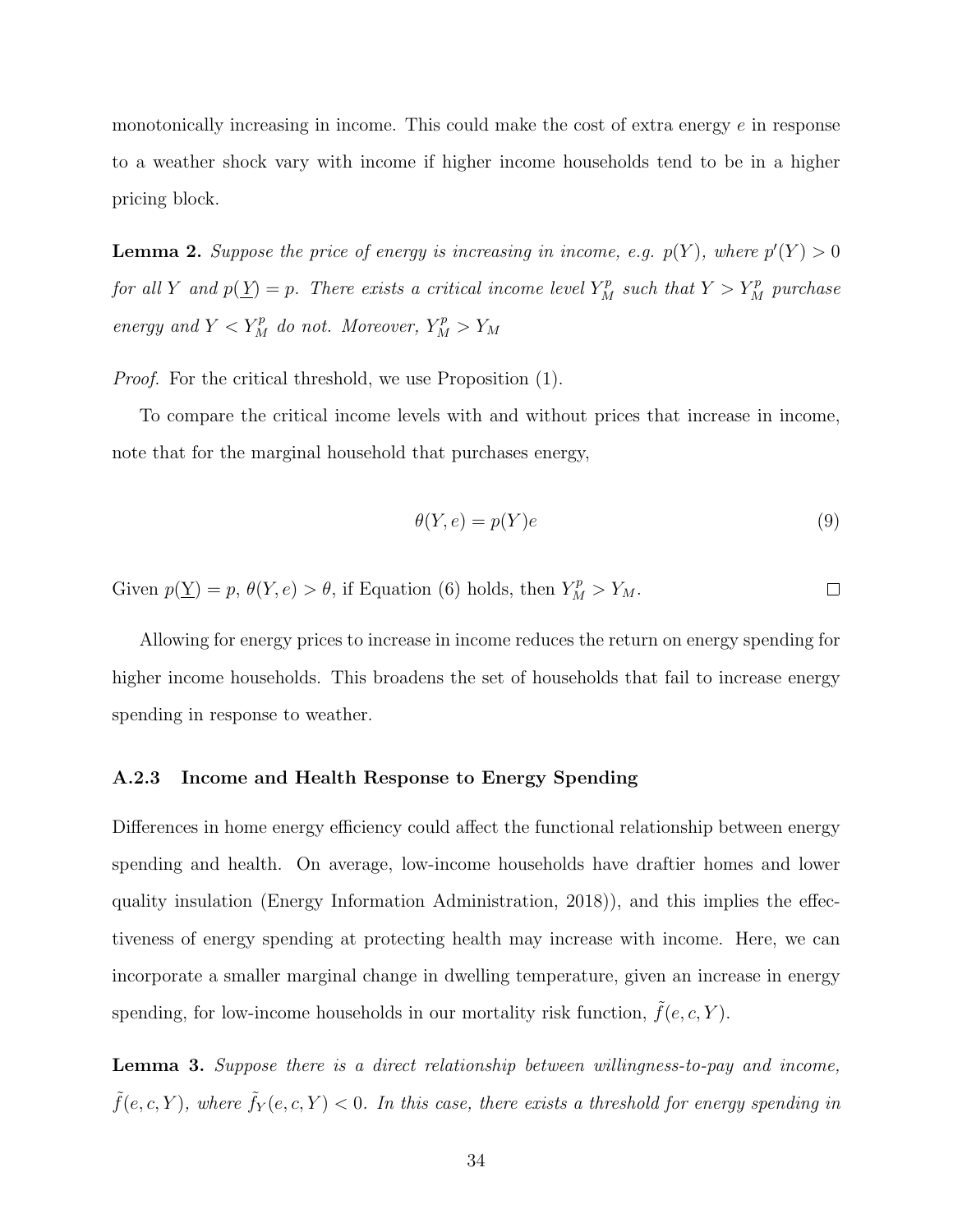response to extreme weather,  $Y_M^f$ , where consumers with  $Y \ge Y_M^f$  increase energy spending and all others do not. Moreover, if  $\tilde{f}(e, c, \underline{Y}) = f(e, c)$ , then  $Y_M^f > Y_M$ .

*Proof.* For the threshold value  $y_M^f$ , proof by tautology identical to Proposition [\(1\)](#page-31-1).

$$
Y_M^f > Y_M
$$
 implied by  $\tilde{f}_Y(e, c, Y) < 0$  and  $\tilde{f}(e, c, \underline{Y}) = f(e, c)$ .

Like for other model extensions, building in the relationship between income and the function that relates energy spending to health risk amplifies existing tensions in the model. It broadens the set of households that fail to increase energy spending and are energy insecure, e.g. cannot afford energy spending due to their ability-to-pay.

#### A.3 Conclusions from Model and Extensions

Our model finds a threshold for energy spending in response to extreme temperature. This threshold is robust to several reasonable extensions, including income as a function of weather, increasing block pricing for electricity, and differences in willingness-to-pay due to housing quality. All of these extensions either fail to change the income threshold or increase it, meaning a greater share of households are energy insecure.

Our model limits the behavior we consider in response to extreme temperature. Four limitations deserve note. First, energy spending may have consumption value in its own right,  $u(x, e)$ .<sup>[20](#page-0-0)</sup> This could be the case if other energy use complements energy spending to change dwelling temperature, e.g. increased television or gaming console use. Our model fails to address these types of energy spending because we suspect they are second-order, in terms of their effect on energy spending. $^{21}$  $^{21}$  $^{21}$ 

The second limitation of our model is that it does not address other forms of adaptation, such as averting behaviors like traveling to a more temperate climate or a more comfortable

<sup>&</sup>lt;sup>20</sup>The physiological evidence suggests that there are measurable health effects from deviations from preferred temperature [\(Madaniyazi et al., 2016\)](#page-21-12). This suggests that much of the consumption value of energy spending, perceived as comfort, are rooted in physiological health benefits.

<sup>&</sup>lt;sup>21</sup>An additional six hours of use of a gaming computer with monitor, assuming 300 watts per hour when in use and a price of ten cents/kWh, would cost an additional \$0.18.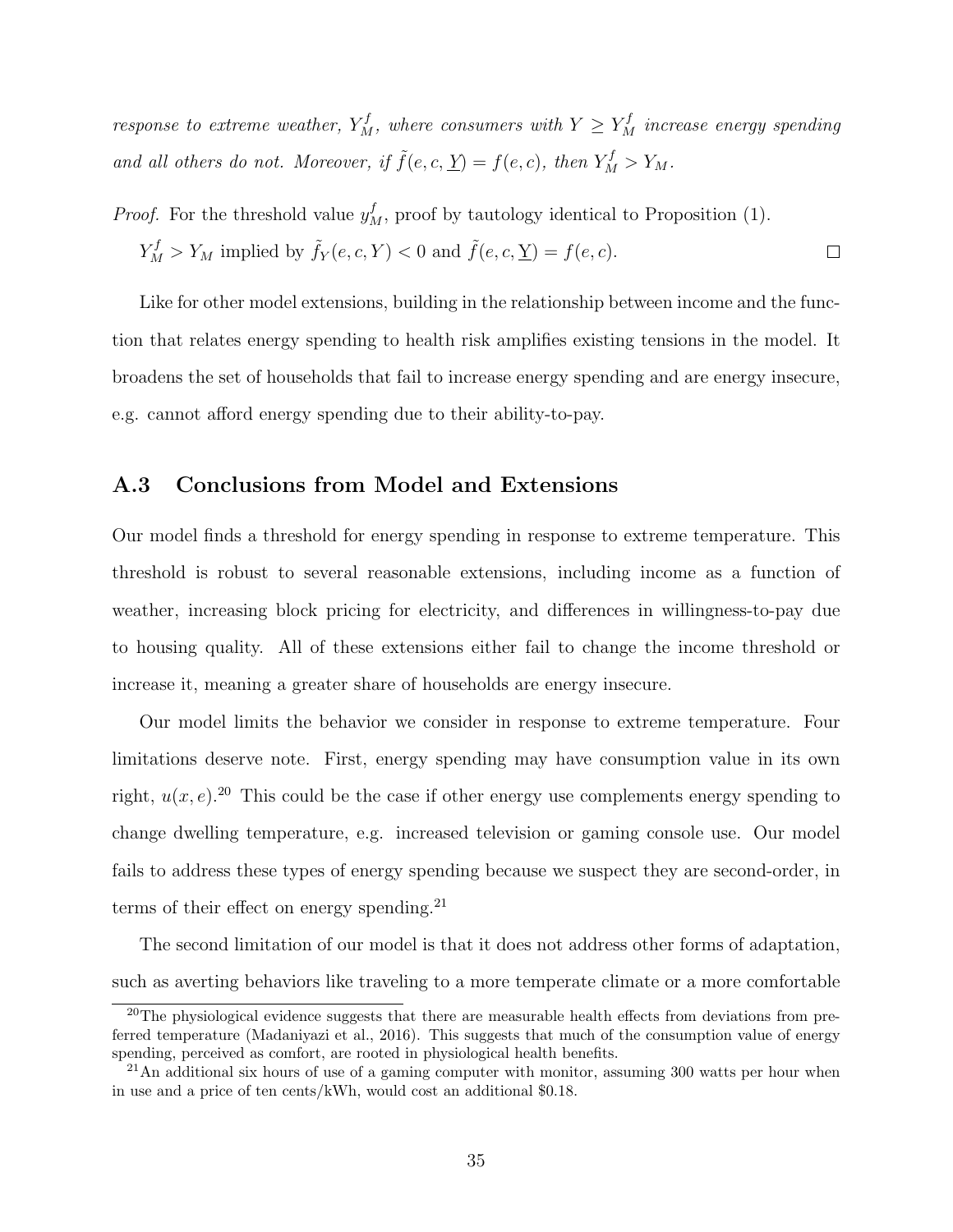place, be it public (library) or private (movie theater). Given low-income households tend to have less geographic mobility, we suspect this channel would operate in a way similar to other extensions we consider.

The third limitation of our model is that we do not allow households to borrow. First, our paper focuses on immediate adaptive behaviors, e.g. changes in variable costs in response to weather shocks and not investment in durable assets, which fits well with a static model. Second, empirical evidence shows that low-income households in the U.S. households have very little liquidity [\(Gelman et al., 2018\)](#page-20-12).

Finally, our model fails to formally consider how these extensions and others interact. Income seems to affect the utility maximization in a consistent way, essentially increasing resilience to weather shocks. Recent work in climate economics emphasizes the protective nature of income, unpacking whether income itself may be a form of adaptation or is correlated with unobserved, protective factors [\(Hsiang et al., 2019\)](#page-21-13). If we were to consider interactions of model extensions, we would expect our main result of a threshold income to hold.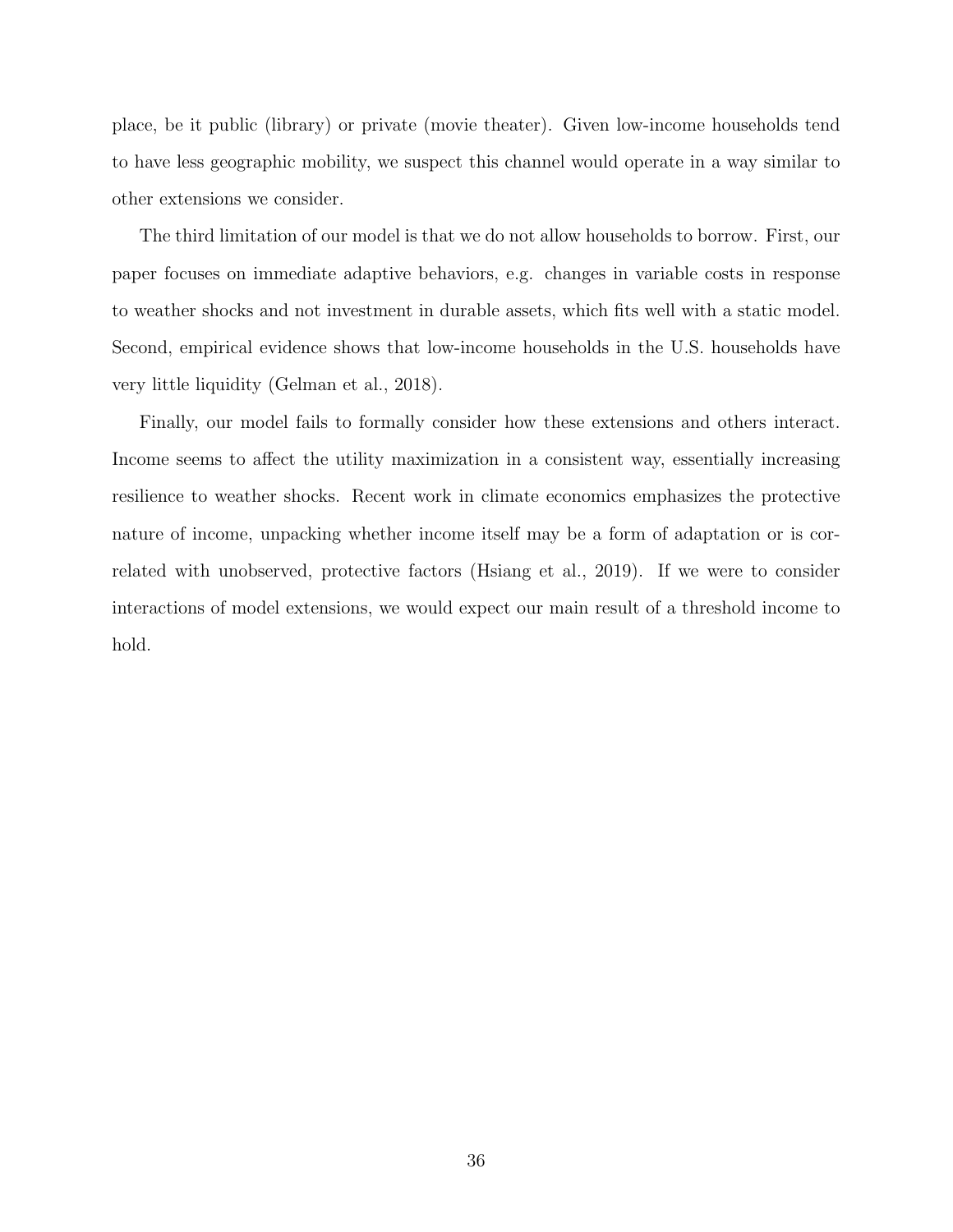# B Additional figures and tables



Figure B.1: Temperature distribution over sample period

Note: The distribution of mean daily temperatures is shown over the study period (2004–2018). Dashed vertical lines at –5C and 30C illustrate the cutoffs we use for the most extreme temperature bins. Note, the temperature bins we use in our analysis are counts of daily mean temperatures falling into each range.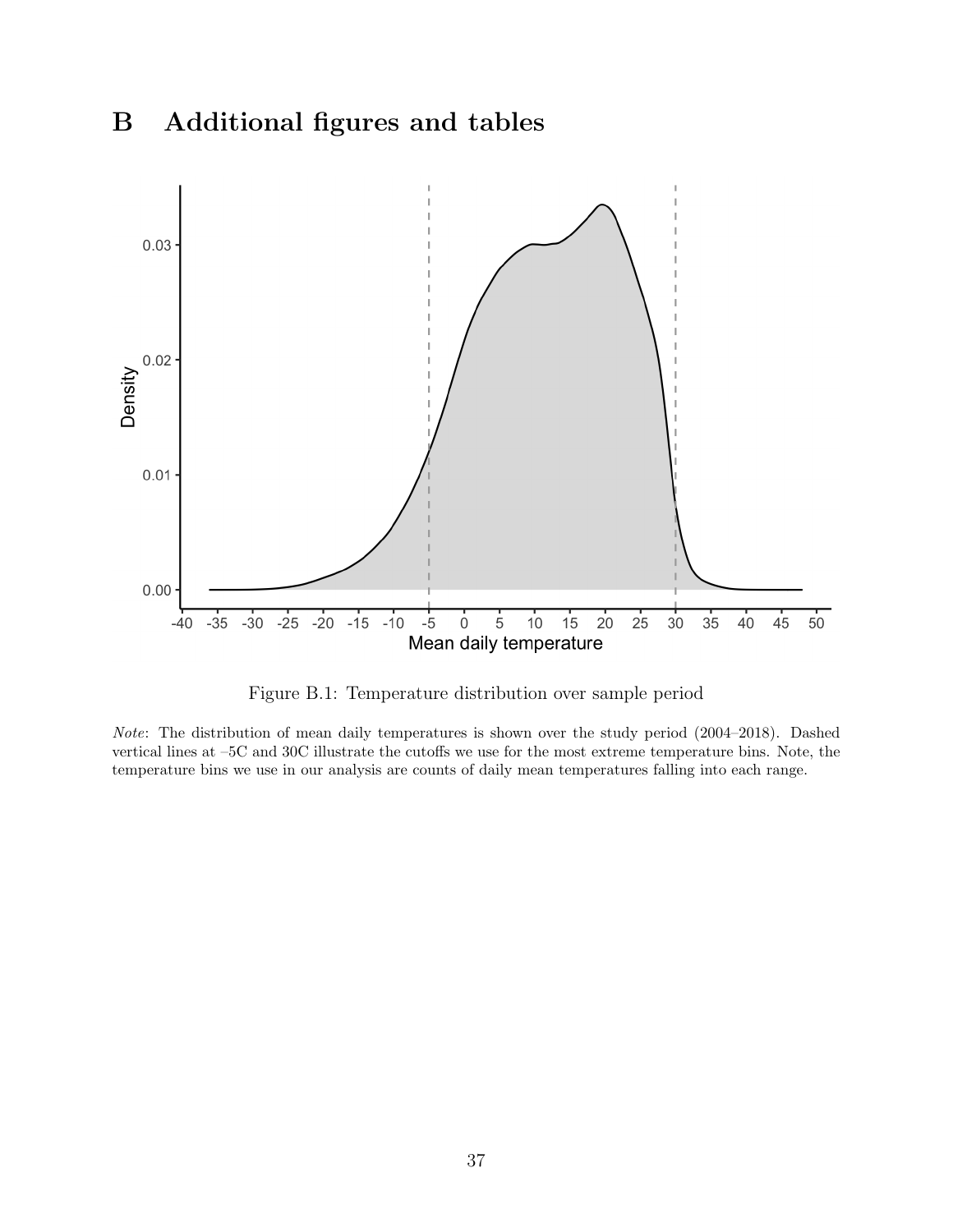| Statistic                         | Mean      | Median         | St. Dev.  | N         |
|-----------------------------------|-----------|----------------|-----------|-----------|
| Diary/Interview $(0/1)$           | 0.84      | 1              | 0.36      | 1,096,357 |
| Days under $-5C$                  | 1.08      | 0.00           | 3.40      | 1,096,357 |
| $ -5 -0C$                         | 1.66      | 0.0002         | 3.46      | 1,096,357 |
| $ 0 - 5C$                         | 2.86      | 0.10           | 4.47      | 1,096,357 |
| $ 5-10C$                          | 3.87      | 1.31           | 4.78      | 1,096,357 |
| $10 - 15C$                        | 4.71      | 2.51           | 5.21      | 1,096,357 |
| $\ldots 15 - 20C$                 | 5.54      | 4.21           | 5.44      | 1,096,357 |
| $20 - 25C$                        | 6.04      | 2.44           | 6.92      | 1,096,357 |
| $ 25 - 30C$                       | 4.16      | 0.03           | 7.44      | 1,096,357 |
| Days over 30C                     | 0.53      | $\overline{0}$ | 2.63      | 1,096,357 |
| Precipitation                     | 2.78      | 2.59           | 1.84      | 1,096,357 |
| Unemployment                      | 6.33      | 5.70           | 2.27      | 1,096,357 |
| Age (reference person)            | 50.41     | 50             | 16.93     | 1,096,357 |
| Female (reference person) $(0/1)$ | 0.53      | 1              | 0.50      | 1,096,357 |
| Income                            | 60,116.61 | 41,000         | 70,697.04 | 1,096,357 |
| Under FPL $(0/1)$                 | 0.24      | $\theta$       | 0.43      | 1,096,357 |
| Under $1.5$ FPL $(0/1)$           | 0.33      | $\Omega$       | 0.47      | 1,096,357 |
| Under 2 FPL $(0/1)$               | 0.41      | $\theta$       | 0.49      | 1,096,357 |
| HH size (truncated)               | 2.55      | $\overline{2}$ | 1.47      | 1,096,357 |
| Any children under 18             | 0.34      | $\overline{0}$ | 0.47      | 1,096,357 |
| Number of children                | 0.64      | $\theta$       | 1.07      | 1,096,357 |
| Any elderly over 64               | 0.26      | $\theta$       | 0.44      | 1,096,357 |
| Number of elderly                 | 0.35      | 0              | 0.64      | 1,096,357 |

Table B.1: Additional summary statistics

Note: Statistics constructed from the CEX for 2004-2018. Unweighted statistics from combined Interview and Diary Survey data (statistics are similar across the two survey products). N is the no. of householdmonths. Days under –5C are the no. of days in that month with an average daily temperature under -5C. Other weather variables are similar. Unemployment is the state unemployment rate for that month. Income is household income in Jan. 2018 dollars (approximated from binned responses). FPL is the Federal Poverty Line.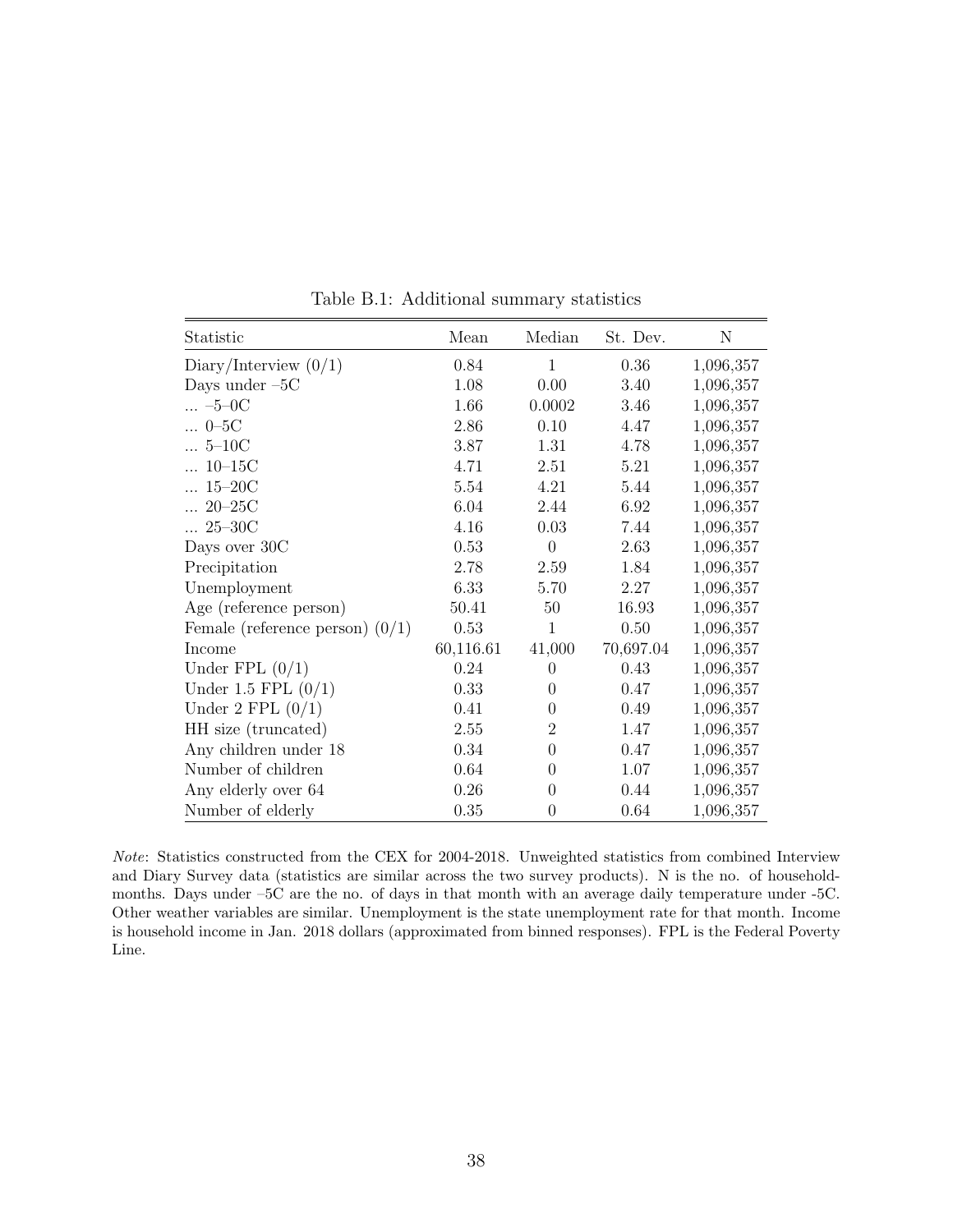|                                   |                        |                        |                        | Dependent variable:    |                        |                        |  |
|-----------------------------------|------------------------|------------------------|------------------------|------------------------|------------------------|------------------------|--|
|                                   |                        | ihs(All energy)        |                        | All energy             |                        |                        |  |
|                                   | (1)                    | (2)                    | (3)                    | (4)                    | (5)                    | (6)                    |  |
| Under $-10$                       | $0.013***$<br>(0.002)  |                        |                        | 2.298***<br>(0.460)    |                        |                        |  |
| $\ldots$ × under 1.5 FPL          | $-0.010***$<br>(0.001) |                        |                        | $-1.343***$<br>(0.331) |                        |                        |  |
| Under $-5$                        |                        | $0.012***$<br>(0.002)  | $0.012***$<br>(0.002)  |                        | $2.374***$<br>(0.370)  | $2.388***$<br>(0.367)  |  |
| $\ldots$ × under 1.5 FPL          |                        | $-0.007***$<br>(0.001) | $-0.007***$<br>(0.001) |                        | $-1.196***$<br>(0.178) | $-1.228***$<br>(0.175) |  |
| Over 25                           |                        | $0.003***$<br>(0.001)  |                        |                        | $0.590***$<br>(0.125)  |                        |  |
| $\ldots$ × under 1.5 FPL          |                        | $-0.0003$<br>(0.001)   |                        |                        | $-0.319**$<br>(0.145)  |                        |  |
| Over $30$                         | $0.005***$<br>(0.001)  |                        | $0.005***$<br>(0.001)  | $1.219***$<br>(0.270)  |                        | $1.218***$<br>(0.270)  |  |
| $\ldots\,$ $\times$ under 1.5 FPL | $-0.003*$<br>(0.002)   |                        | $-0.003*$<br>(0.002)   | $-0.913**$<br>(0.379)  |                        | $-0.913**$<br>(0.379)  |  |
| Subset                            | <b>IS</b>              | IS                     | <b>IS</b>              | IS                     | IS                     | <b>IS</b>              |  |
| Observations<br>$\mathbf{R}^2$    | 925,021<br>0.268       | 925,021<br>0.268       | 925,021<br>0.268       | 925,021<br>0.178       | 925,021<br>0.178       | 925,021<br>0.178       |  |

Table B.2: Poverty gap in spending response by temperature cutoffs

Note: Dependent variables are at the household-month level. Data from the CEX Interview Survey (IS). All energy is total energy expenditures. Under  $-10$  is the no. of days in that month with an average temp.  $<-10$  C for the state the HH resides in; Under  $-5$  is the same for days  $<-5$ ; Over 25 is the same for days >25 C; and Over 30 is the same for days >30 C. Under 1.5 FPL is an indicator for HHs under 1.5 times the federal poverty line. Each specification includes all intermediate temperature bins in 5 degree increments and their interaction with Under 1.5 FPL; the omitted bin is 15–20 C. All specifications include state-by-month FE and month-year FE; the age, sex, race, and education of the reference individual; HH size, no. of children, and no. of elderly; the state-level unemployment rate for that month; and state-level precipitation and its square. SE clustered by state. Observations weighted by CEX sampling weights.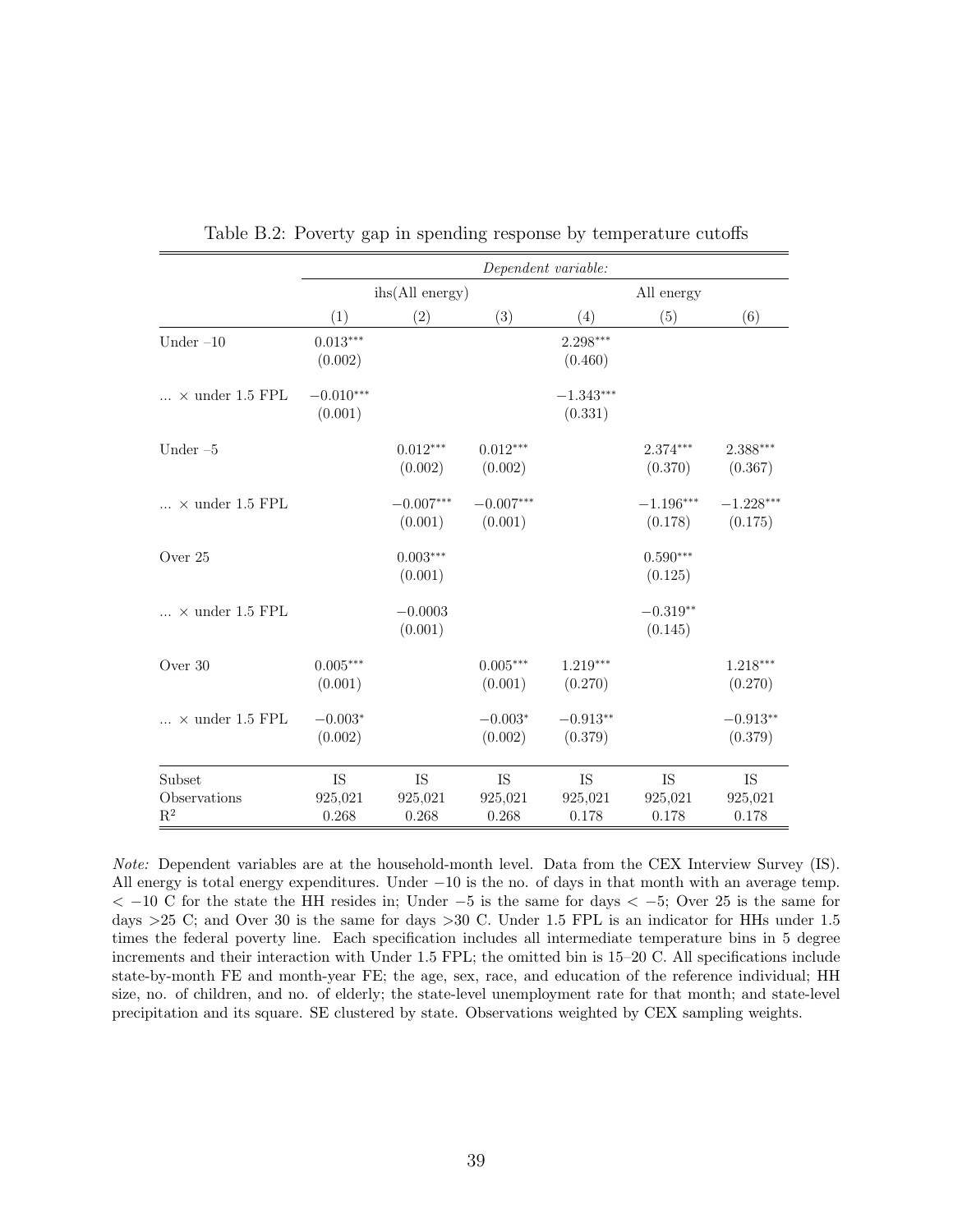|                                 |                        |                        |                        | Dependent variable:    |                        |                        |  |
|---------------------------------|------------------------|------------------------|------------------------|------------------------|------------------------|------------------------|--|
|                                 |                        | ihs(All energy)        |                        | All energy             |                        |                        |  |
|                                 | (1)                    | (2)                    | (3)                    | (4)                    | (5)                    | (6)                    |  |
| Under $-5$                      | $0.011***$<br>(0.002)  | $0.012***$<br>(0.002)  | $0.012***$<br>(0.002)  | $2.276***$<br>(0.371)  | $2.388***$<br>(0.367)  | $2.415***$<br>(0.371)  |  |
| $\ldots$ × under 1 FPL          | $-0.007***$<br>(0.001) |                        |                        | $-1.194***$<br>(0.204) |                        |                        |  |
| $\ldots$ × under 1.5 FPL        |                        | $-0.007***$<br>(0.001) |                        |                        | $-1.228***$<br>(0.175) |                        |  |
| $\ldots\,$ $\times$ under 2 FPL |                        |                        | $-0.006***$<br>(0.001) |                        |                        | $-1.016***$<br>(0.181) |  |
| Over 30                         | $0.004***$<br>(0.001)  | $0.005***$<br>(0.001)  | $0.006***$<br>(0.001)  | $0.999***$<br>(0.253)  | 1.218***<br>(0.270)    | 1.385***<br>(0.289)    |  |
| $\dots \times$ under 1 FPL      | $-0.002$<br>(0.002)    |                        |                        | $-0.440$<br>(0.372)    |                        |                        |  |
| $\ldots$ × under 1.5 FPL        |                        | $-0.003*$<br>(0.002)   |                        |                        | $-0.913**$<br>(0.379)  |                        |  |
| $\ldots$ × under 2 FPL          |                        |                        | $-0.004**$<br>(0.002)  |                        |                        | $-1.085**$<br>(0.442)  |  |
| Subset                          | <b>IS</b>              | <b>IS</b>              | <b>IS</b>              | <b>IS</b>              | <b>IS</b>              | IS                     |  |
| Observations<br>$R^2$           | 925,021<br>0.266       | 925,021<br>0.268       | 925,021<br>0.271       | 925,021<br>0.177       | 925,021<br>0.178       | 925,021<br>0.180       |  |

| Table B.3: Poverty gap in spending response by FPL status |  |  |  |  |
|-----------------------------------------------------------|--|--|--|--|
|                                                           |  |  |  |  |

Note: Dependent variables are at the household-month level. Data from the CEX Interview Survey (IS). All energy is total energy expenditures. Under −5 is the no. of days in that month with an average temp.  $<-5$  C for the state the HH resides in; and Over 30 is the same for days  $>30$  C. Under 1, 1.5, and 2 FPL are indicators for HHs under 1, 1.5, and 2 times the federal poverty line. Each specification includes all intermediate temperature bins in 5 degree increments and their interaction with Under 1.5 FPL; the omitted bin is 15-20 C. All specifications include state-by-month FE and month-year FE; the age, sex, race, and education of the reference individual; HH size, no. of children, and no. of elderly; the state-level unemployment rate for that month; and state-level precipitation and its square. SE clustered by state. Observations weighted by CEX sampling weights.  $*p<0.1$ ;  $*p<0.05$ ;  $**p<0.01$ .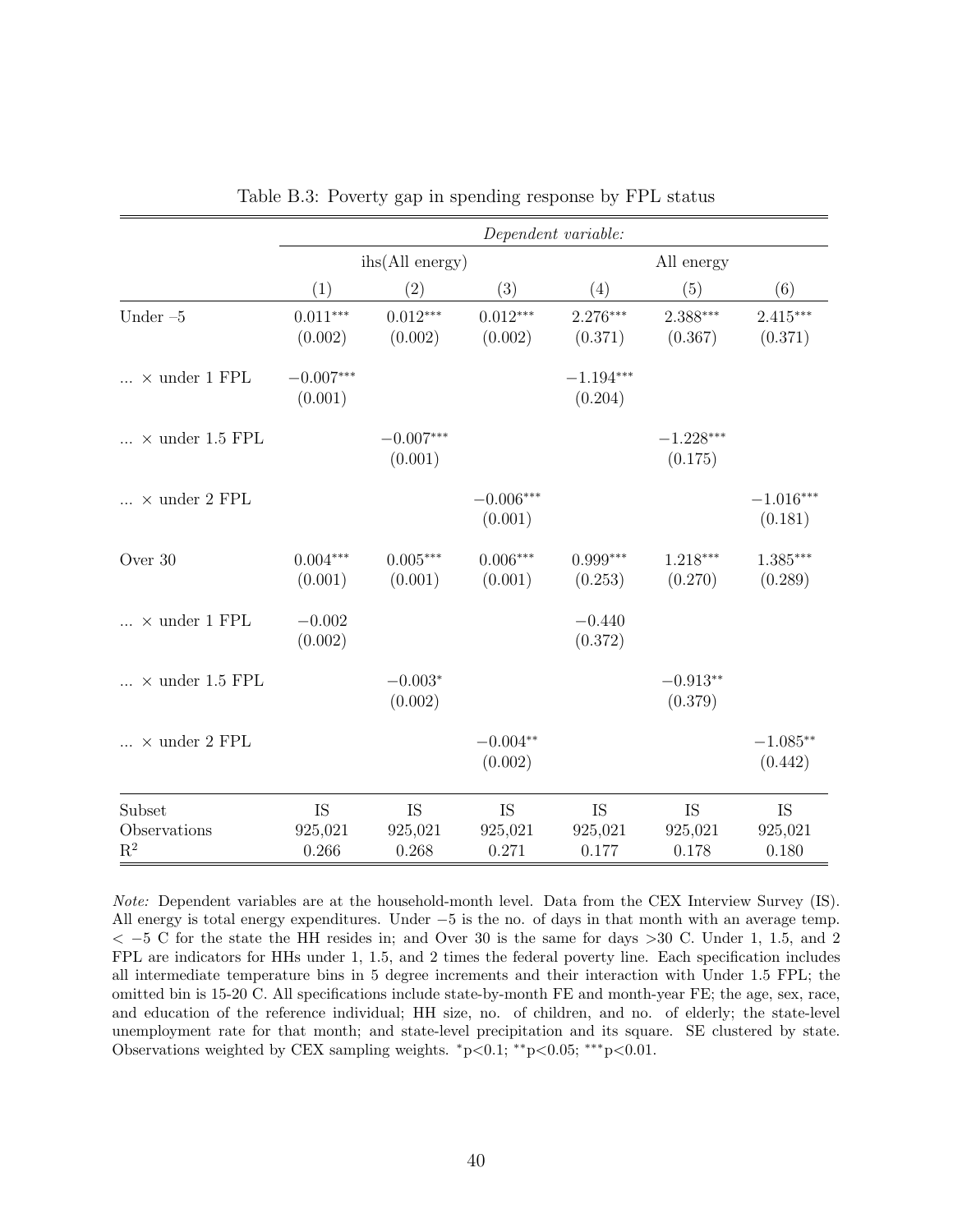|                          |                       | Dependent variable: |                 |             |                      |             |             |             |  |
|--------------------------|-----------------------|---------------------|-----------------|-------------|----------------------|-------------|-------------|-------------|--|
|                          |                       | ihs(All energy)     |                 |             |                      | All energy  |             |             |  |
|                          | (1)                   | (2)                 | (3)             | (4)         | (5)                  | (6)         | (7)         | (8)         |  |
| Under $-5$               | $0.011***$            | $0.010***$          | $0.012***$      | $0.010***$  | $2.281***$           | $1.273***$  | $2.100***$  | $2.843***$  |  |
|                          | (0.002)               | (0.003)             | (0.002)         | (0.002)     | (0.362)              | (0.456)     | (0.367)     | (0.600)     |  |
| $\ldots$ × under 1.5 FPL | $-0.007***$           | $-0.004***$         | $-0.007***$     | $-0.005***$ | $-1.203***$          | $-0.546***$ | $-0.976**$  | $-1.104***$ |  |
|                          | (0.001)               | (0.001)             | (0.002)         | (0.001)     | (0.194)              | (0.199)     | (0.365)     | (0.343)     |  |
| Over 30                  | $0.005***$            | 0.003               | $0.006^{***}\,$ | $0.004***$  | $1.146***$           | 0.439       | $1.239***$  | $1.072***$  |  |
|                          | (0.001)               | (0.002)             | (0.002)         | (0.002)     | (0.263)              | (0.340)     | (0.270)     | (0.397)     |  |
| $\ldots$ × under 1.5 FPL | $-0.003*$             | $-0.004$            | $-0.002**$      | $-0.004***$ | $-0.820**$           | $-0.549$    | $-0.283$    | $-1.093***$ |  |
|                          | (0.001)               | (0.003)             | (0.001)         | (0.001)     | (0.316)              | (0.539)     | (0.255)     | (0.222)     |  |
| Number of rooms          | $0.104***$<br>(0.005) |                     |                 |             | 20.739***<br>(1.323) |             |             |             |  |
| Subset                   | All rooms             | $0 - 4$ rms         | $5-6$ rms       | $7+$ rms    | All rooms            | $0 - 4$ rms | $5 - 6$ rms | $7+$ rms    |  |
| Observations             | 917,888               | 221,499             | 359,113         | 337,276     | 917,888              | 221,499     | 359,113     | 337,276     |  |
| $R^2$                    | 0.342                 | 0.211               | 0.188           | 0.206       | 0.238                | 0.128       | 0.141       | 0.152       |  |

Table B.4: Poverty gap in spending response by number of rooms in home

Note: Dependent variables are at the household-month level. Data from the CEX Interview Survey (IS). All energy is total energy expenditures. Under<sup>−</sup>5 is the no. of days in that month with an average temp.<<sup>−</sup>5 C for the state the HH resides in; and Over 30 is the same for days>30 C. Under 1.5 FPL is an indicator for HHs under 1.5 times the federal poverty line. Each specification includes all intermediate temperature bins in 5 degree increments and their interaction with Under 1.5 FPL; the omitted bin is 15-20 C. All specifications include state-by-month FE and month-year FE; the age, sex, race, and education of the reference individual; HH size, no. of children, and no. of elderly; the state-level unemployment rate forthat month; and state-level precipitation and its square. SE clustered by state. Observations weighted by CEX sampling weights.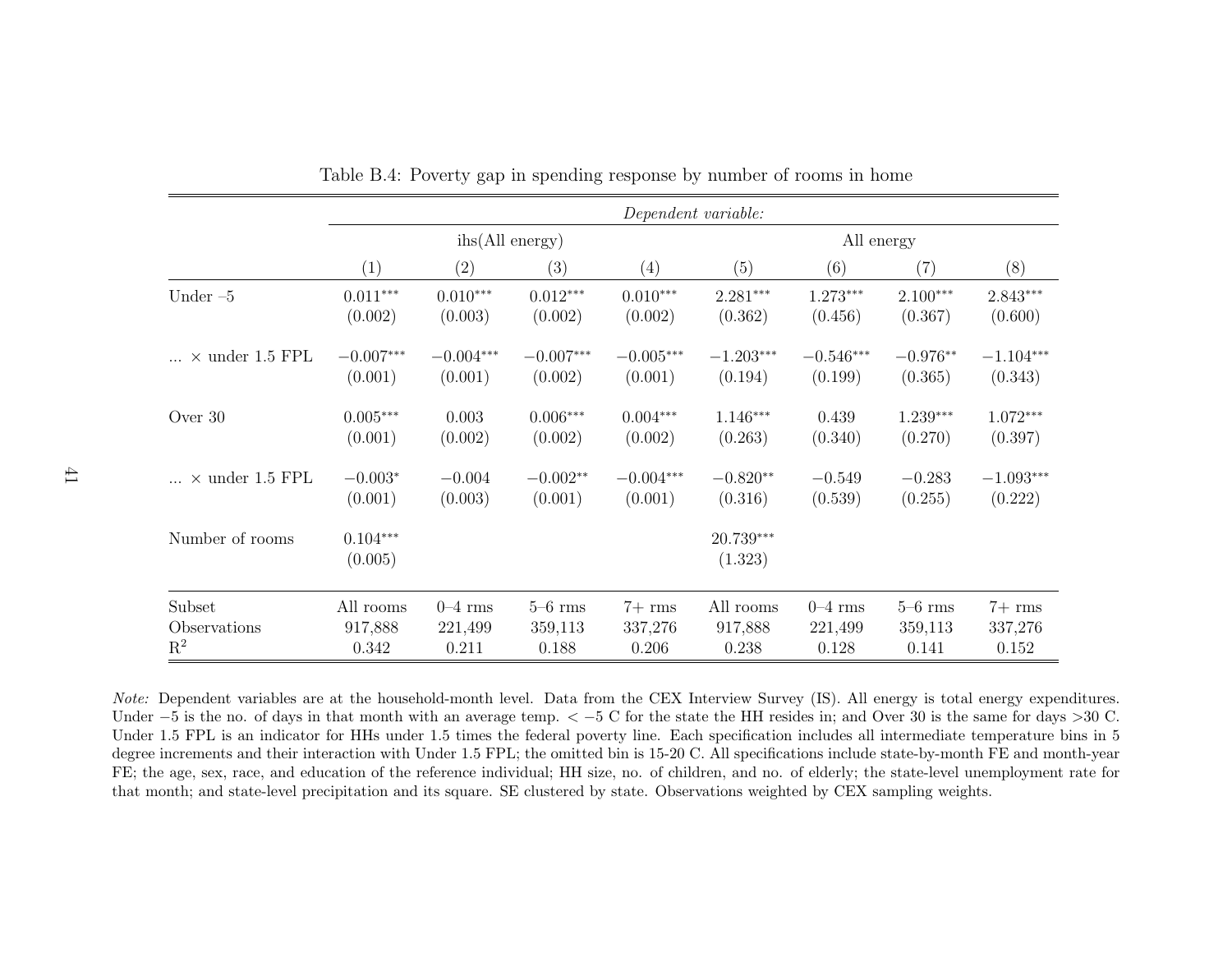|                              |                 | Dependent variable: |                  |
|------------------------------|-----------------|---------------------|------------------|
|                              | ihs(All energy) | ihs(Natural gas)    | ihs(Electricity) |
|                              | (1)             | (2)                 | (3)              |
| Under $-5$ and apartment     | 0.002           | $-0.014$            | 0.005            |
|                              | (0.005)         | (0.015)             | (0.005)          |
| $\ldots$ × under 1.5 FPL     | $-0.006***$     | $-0.015**$          | $-0.002$         |
|                              | (0.002)         | (0.006)             | (0.004)          |
| Under $-5$ and house         | $0.014***$      | $0.026***$          | $0.005**$        |
|                              | (0.001)         | (0.007)             | (0.002)          |
| $\ldots$ × under 1.5 FPL     | $-0.003**$      | 0.001               | $-0.001$         |
|                              | (0.001)         | (0.004)             | (0.002)          |
| Under $-5$ and townhouse     | $0.010***$      | $0.027***$          | 0.005            |
|                              | (0.003)         | (0.009)             | (0.004)          |
| $\ldots$ × under 1.5 FPL     | $-0.003$        | $-0.012$            | 0.003            |
|                              | (0.003)         | (0.012)             | (0.003)          |
| Under $-5$ and other         | $0.010**$       | $-0.025$            | $0.008**$        |
|                              | (0.004)         | (0.016)             | (0.004)          |
| $\ldots$ × under 1.5 FPL     | $-0.005**$      | $-0.014$            | $-0.004*$        |
|                              | (0.002)         | (0.012)             | (0.002)          |
| Over 30 and apartment        | $0.004***$      | 0.007               | $0.005***$       |
|                              | (0.001)         | (0.007)             | (0.002)          |
| $\ldots$ × under 1.5 FPL     | $-0.002$        | $0.012**$           | $-0.004**$       |
|                              | (0.001)         | (0.004)             | (0.002)          |
| Over 30 and house            | $0.004**$       | $-0.015$            | $0.006***$       |
|                              | (0.002)         | (0.015)             | (0.002)          |
| $\dots \times$ under 1.5 FPL | $-0.001$        | $-0.010$            | $-0.002$         |
|                              | (0.004)         | (0.022)             | (0.005)          |
| Over 30 and townhouse        | 0.004           | 0.017               | $-0.005$         |
|                              | (0.004)         | (0.016)             | (0.005)          |
| $\ldots$ × under 1.5 FPL     | $-0.007***$     | $-0.011$            | $-0.010***$      |
|                              | (0.002)         | (0.007)             | (0.003)          |
| Over 30 and other            | $0.015***$      | $0.033***$          | $0.008*$         |
|                              | (0.002)         | (0.010)             | (0.004)          |
| $\ldots$ × under 1.5 FPL     | $-0.003$        | 0.018               | $-0.003$         |
|                              | (0.005)         | (0.020)             | (0.006)          |
| Subset                       | IS              | IS                  | IS               |
| Observations                 | 924,865         | 924,865             | 924,865          |
| $\mathrm{R}^2$               | 0.349           | 0.243               | 0.206            |

<span id="page-42-0"></span>Table B.5: Poverty gap by house type

Note: Data from the CEX Interview Survey (IS). About 16% of households live in an apartment, 66% in a single family home, 14% in a townhouse or duplex, and 4% in some other type of housing. All energy is total energy expenditures. Under −5 is the no. of days in that month with an average temp. < −5 C for the state the HH resides in; and Over 30 is the same for days >30 C. Under 1.5 FPL is an indicator for HHs under 1.5 times the federal poverty line. Each specification includes all intermediate temperature bins in 5 degree increments and their interaction with Under 1.5 FPL; the omitted bin is 15-20 C. All specifications include state-by-month FE and month-year FE; the age, sex, race, and education of the reference individual; HH size, no. of children, and no. of elderly; the state-level unemployment rate for that month; and statelevel precipitation and its square. SE clustered by state. Observations weighted by CEX sampling weights. <sup>∗</sup>p<0.1; ∗∗p<0.05; ∗∗∗p<0.01.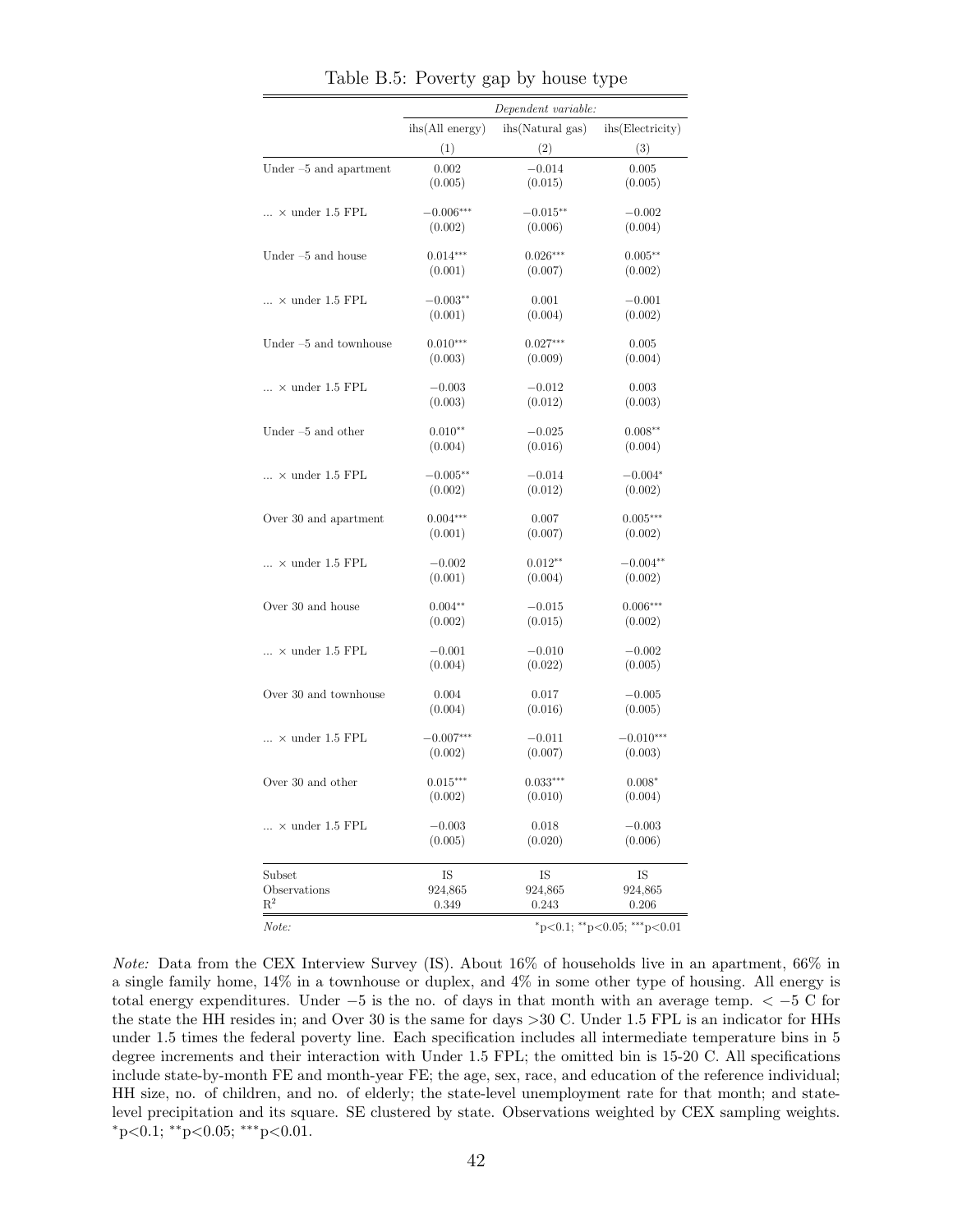|                        |             | Dependent variable: |                 |             |             |             |  |  |  |
|------------------------|-------------|---------------------|-----------------|-------------|-------------|-------------|--|--|--|
|                        |             | ihs(All energy)     |                 |             | All energy  |             |  |  |  |
|                        | (1)         | $\left( 2\right)$   | (3)             | (4)         | (5)         | (6)         |  |  |  |
| Under $-5$             | $0.012***$  | $0.012***$          | $0.011***$      | $2.388***$  | $2.207***$  | $2.001***$  |  |  |  |
|                        | (0.002)     | (0.002)             | (0.002)         | (0.367)     | (0.351)     | (0.344)     |  |  |  |
| $\times$ under 1.5 FPL | $-0.007***$ | $-0.007***$         | $-0.006***$     | $-1.228***$ | $-1.220***$ | $-1.025***$ |  |  |  |
|                        | (0.001)     | (0.001)             | (0.001)         | (0.175)     | (0.161)     | (0.147)     |  |  |  |
| Over $30$              | $0.005***$  | $0.006***$          | $0.006^{***}\,$ | $1.218***$  | $1.305***$  | $1.262***$  |  |  |  |
|                        | (0.001)     | (0.001)             | (0.001)         | (0.270)     | (0.265)     | (0.240)     |  |  |  |
| $\times$ under 1.5 FPL | $-0.003*$   | $-0.003**$          | $-0.003**$      | $-0.913**$  | $-0.842**$  | $-0.653***$ |  |  |  |
|                        | (0.002)     | (0.001)             | (0.001)         | (0.379)     | (0.322)     | (0.190)     |  |  |  |
| Subset                 | IS          | $< 10$ FPL          | $< 5$ FPL       | IS          | $< 10$ FPL  | $< 5$ FPL   |  |  |  |
| Observations           | 925,021     | 869,678             | 698,597         | 925,021     | 869,678     | 698,597     |  |  |  |
| $R^2$                  | 0.268       | 0.268               | 0.264           | 0.178       | 0.182       | 0.178       |  |  |  |

<span id="page-43-0"></span>Table B.6: Poverty gap, dropping higher income households

Note: Dependent variables are at the household-month level. Data from the CEX Interview Survey (IS). All energy is total energy expenditures. Under −5 is the no. of days in that month with an average temp.  $<-5$  C for the state the HH resides in; and Over 30 is the same for days  $>30$  C. Under 1.5 FPL is an indicator for HHs under 1.5 times the federal poverty line. Each specification includes all intermediate temperature bins in 5 degree increments and their interaction with Under 1.5 FPL; the omitted bin is 15-20 C. All specifications include state-by-month FE and month-year FE; the age, sex, race, and education of the reference individual; HH size, no. of children, and no. of elderly; the state-level unemployment rate for that month; and state-level precipitation and its square. SE clustered by state. Observations weighted by CEX sampling weights.  $*p<0.1; **p<0.05; ***p<0.01$ .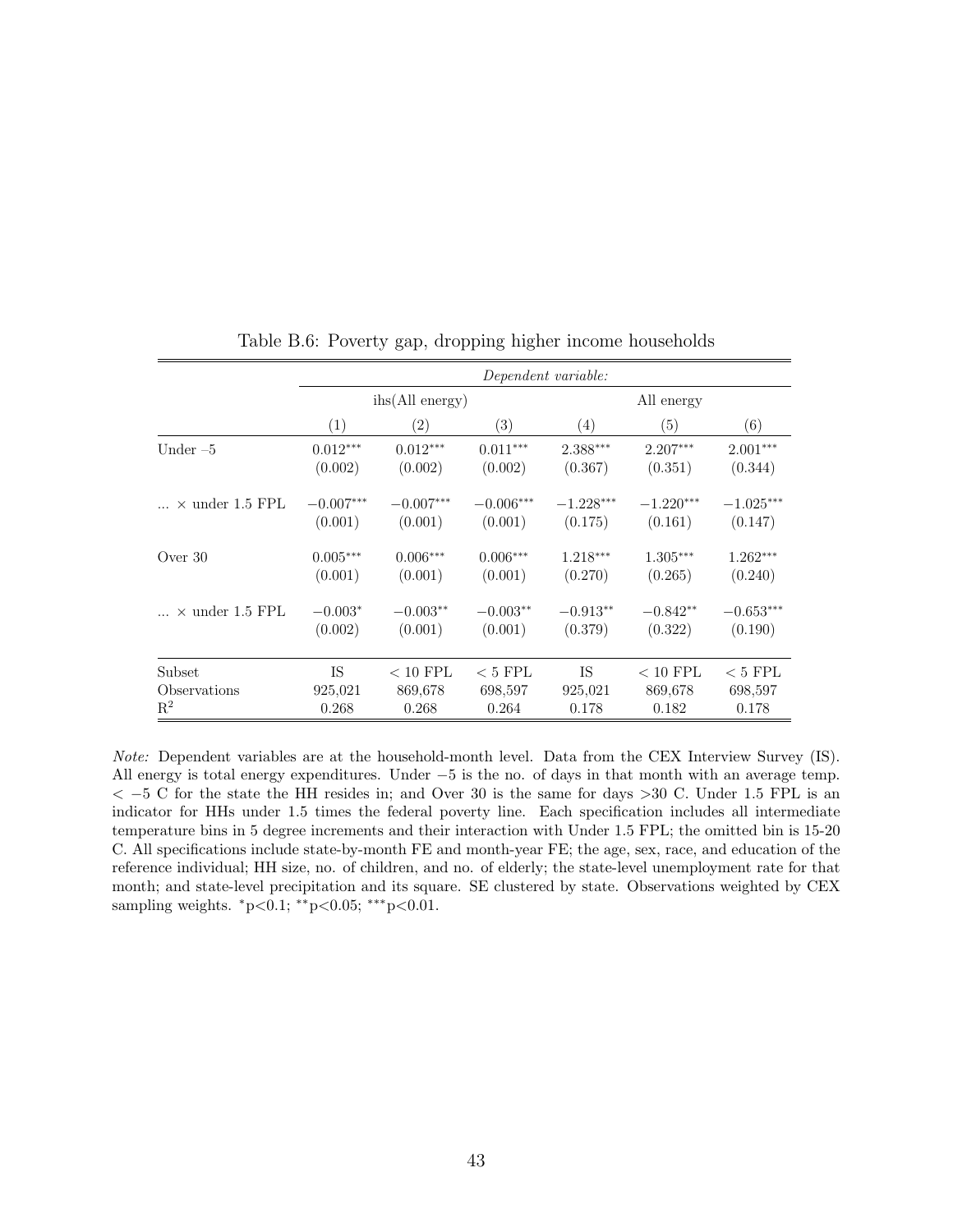|                          | Dependent variable:      |                   |                   |             |  |  |
|--------------------------|--------------------------|-------------------|-------------------|-------------|--|--|
|                          | $i\text{hs}(All energy)$ | ihs (Electricity) | All energy        | Electricity |  |  |
|                          | (1)                      | $\left( 2\right)$ | $\left( 3\right)$ | (4)         |  |  |
| Over 30 and central AC   | $0.005***$               | $0.006***$        | $1.217***$        | $1.180***$  |  |  |
|                          | (0.002)                  | (0.002)           | (0.319)           | (0.318)     |  |  |
| $\ldots$ × under 1.5 FPL | $-0.004**$               | $-0.006***$       | $-0.867**$        | $-0.989***$ |  |  |
|                          | (0.002)                  | (0.002)           | (0.409)           | (0.333)     |  |  |
| Over 30 and window $AC$  | 0.003                    | 0.001             | 0.458             | 0.018       |  |  |
|                          | (0.004)                  | (0.005)           | (0.715)           | (0.594)     |  |  |
| $\times$ under 1.5 FPL   | $-0.005$                 | $-0.006$          | $-1.234$          | $-1.226$    |  |  |
|                          | (0.005)                  | (0.005)           | (0.997)           | (0.982)     |  |  |
| Subset                   | Any AC                   | Any AC            | Any AC            | Any AC      |  |  |
| Observations             | 683,653                  | 683,653           | 683,653           | 683,653     |  |  |
| $\rm R^2$                | 0.242                    | 0.175             | 0.169             | 0.185       |  |  |

<span id="page-44-0"></span>Table B.7: Poverty gap for households with air conditioning

Note: Data from the CEX Interview Survey (IS). All energy is total energy expenditures. Under −5 is the no. of days in that month with an average temp. < −5 C for the state the HH resides in; and Over 30 is the same for days  $>30$  C. Under 1.5 FPL is an indicator for HHs under 1.5 times the federal poverty line. Each specification includes all intermediate temperature bins in 5 degree increments and their interaction with Under 1.5 FPL; the omitted bin is 15-20 C. All specifications include state-by-month FE and month-year FE; the age, sex, race, and education of the reference individual; HH size, no. of children, and no. of elderly; the state-level unemployment rate for that month; and state-level precipitation and its square. SE clustered by state. Observations weighted by CEX sampling weights. <sup>∗</sup>p<0.1; ∗∗p<0.05; ∗∗∗p<0.01.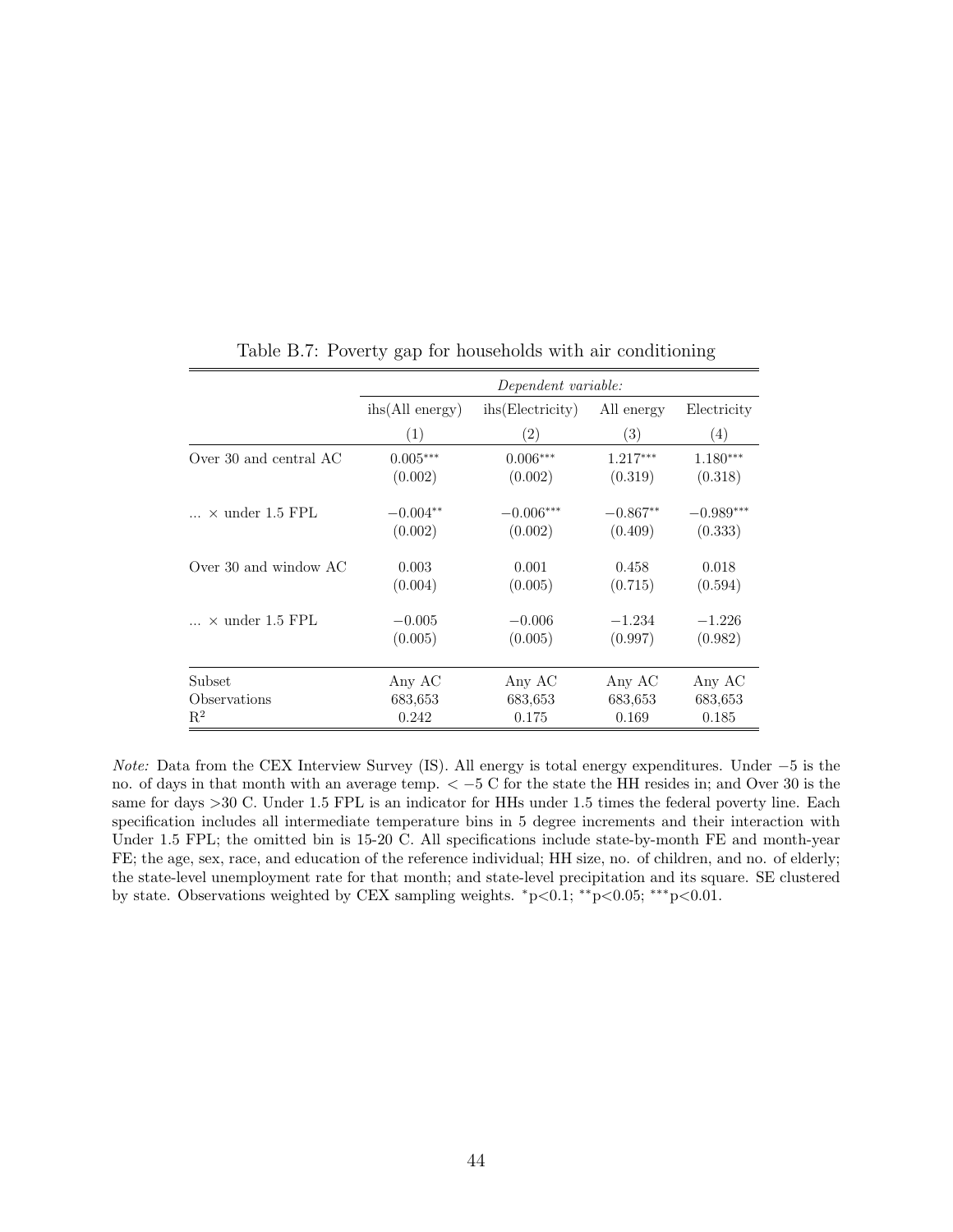### <span id="page-45-0"></span>C Energy spending and use in the RECS

Annual data on household energy spending and consumption are available in the Residential Energy Consumption Survey (RECS). The RECS is a nationally-representative survey administered by the Energy Information Administration. It surveys households about their energy use, housing characteristics, and appliances, and it collects data from these respondents' utilities. We cannot replicate our main analysis using the RECS data because they are annual, rather than monthly, and we only observe household location at the Census division level. Instead, we use data from the five most recent waves of the RECS (1997, 2001, 2005, 2009, and 2015) to see how closely energy spending maps to energy use.

We first examine the distributions of energy spending and use for low and higher-income households. Figure [C.1](#page-48-0) shows these distributions for electricity and natural gas. For each of the four sub panels, the two distributions largely overlap each other. While higherincome households tend to have higher levels of use and spending, some of the highest usage households are low-income. For both fuels, the shape of the spending distributions are similar to those of the use distributions.

Using these data, we regress energy use on energy spending for both electricity and natural gas. In all cases, we interact spending with an indicator for being under 1.5 times the poverty line. The most basic specification includes only spending and this interaction. It thus constrains the constant, which captures fixed costs, to be the same across the two groups. We also estimate a specification which allows for different constants and one with year and Census division fixed effects.

Table [C.1](#page-23-0) shows that the relationship between spending and use is similar across the two groups, especially for natural gas spending. The same increase in electricity spending is associated with a smaller increase in electricity use for higher-income households. Yet, this difference is relatively small: a one kWh increase in electricity use is associated with a \$0.105 increase in spending for low-income households and a \$0.111 increase for higherincome households. For natural gas, the point estimates imply that a one MBTU increase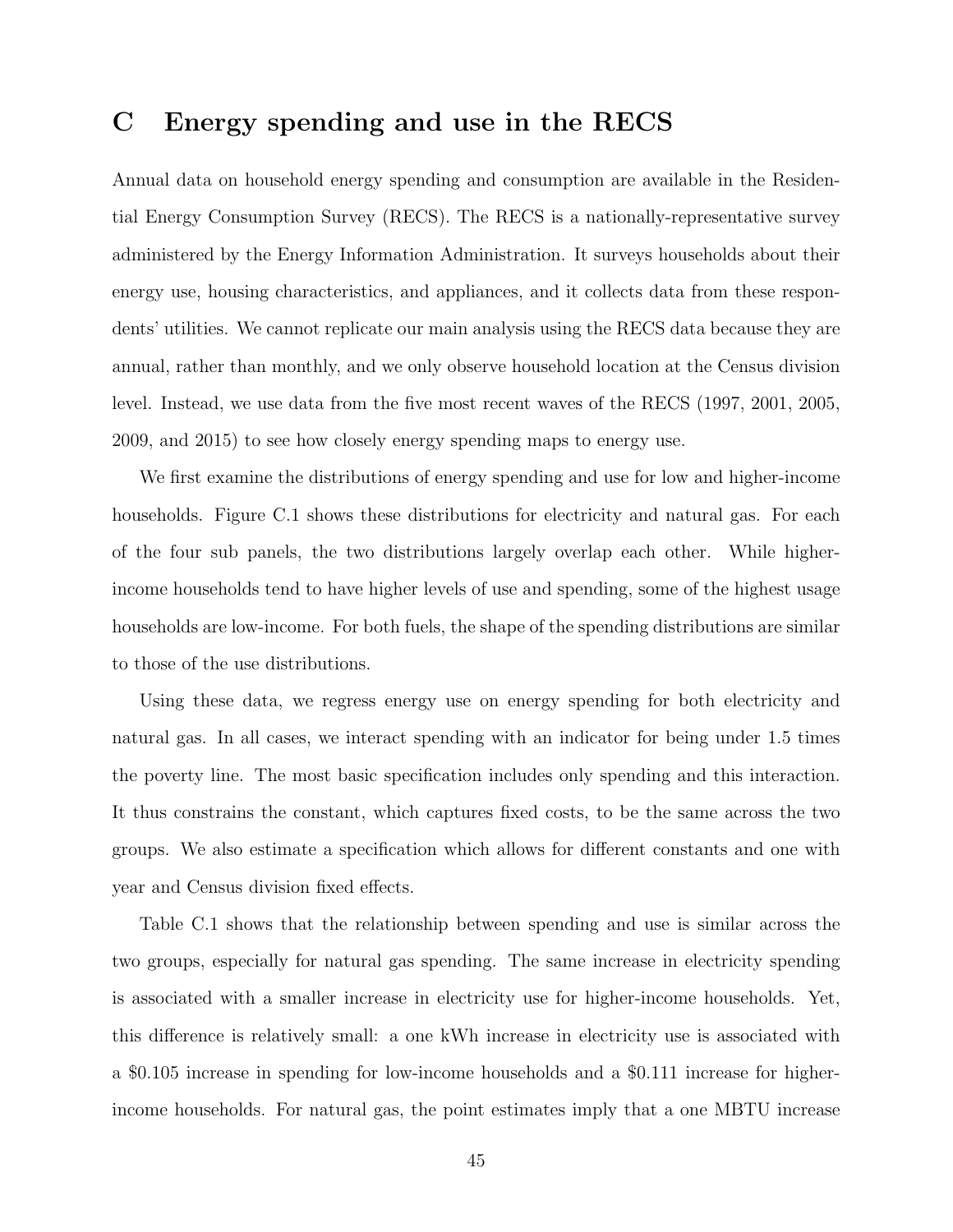in use results in the same increase in spending for both groups.

The estimates from Table [C.1](#page-23-0) allow us to translate our energy spending gap estimates into electricity consumption. Our main specification implies that higher-income households increase their daily electricity spending by 16.1 percent if a temperate day is replaced with a day over 30C, while low-income households increase their daily spending by only 0.8 percent. Assuming these groups face the marginal prices implied by column (3), these estimates imply a difference of 6.5 kWh. For perspective, 6.5 kWh could power a typical window air conditioning unit for  $4.4 \text{ hours.}^{22}$  $4.4 \text{ hours.}^{22}$  $4.4 \text{ hours.}^{22}$ 

Because marginal electricity prices sometimes increase with consumption, the similar relationship between electricity spending and use in Table [C.1](#page-23-0) may mask larger differences at higher ranges of consumption. High consumption levels might be especially relevant for our analysis since it is associated with both extreme weather and the likelihood of marginal prices in the highest block. Table [C.2](#page-26-0) shows our electricity spending results are not sensitive to the exclusion of households with the highest spending by dropping households in the top 1 or 5 percent of average electricity spending. It also shows results are robust to dropping California, a state known for its aggressive use of increasing block pricing.

 $22$ This calculation uses the estimated coefficients on the over 30 bins from column (3) of Table [2](#page-26-0) (0.00536 and -0.00509) and assumes 30 days per month. We evaluate the percent increase in spending at the mean of monthly electricity spending for each group (\$132 for low-income households, \$140 for higher-income households), and assume a typical air conditioning unit is 5,000 BTU/hr, or 1465 W.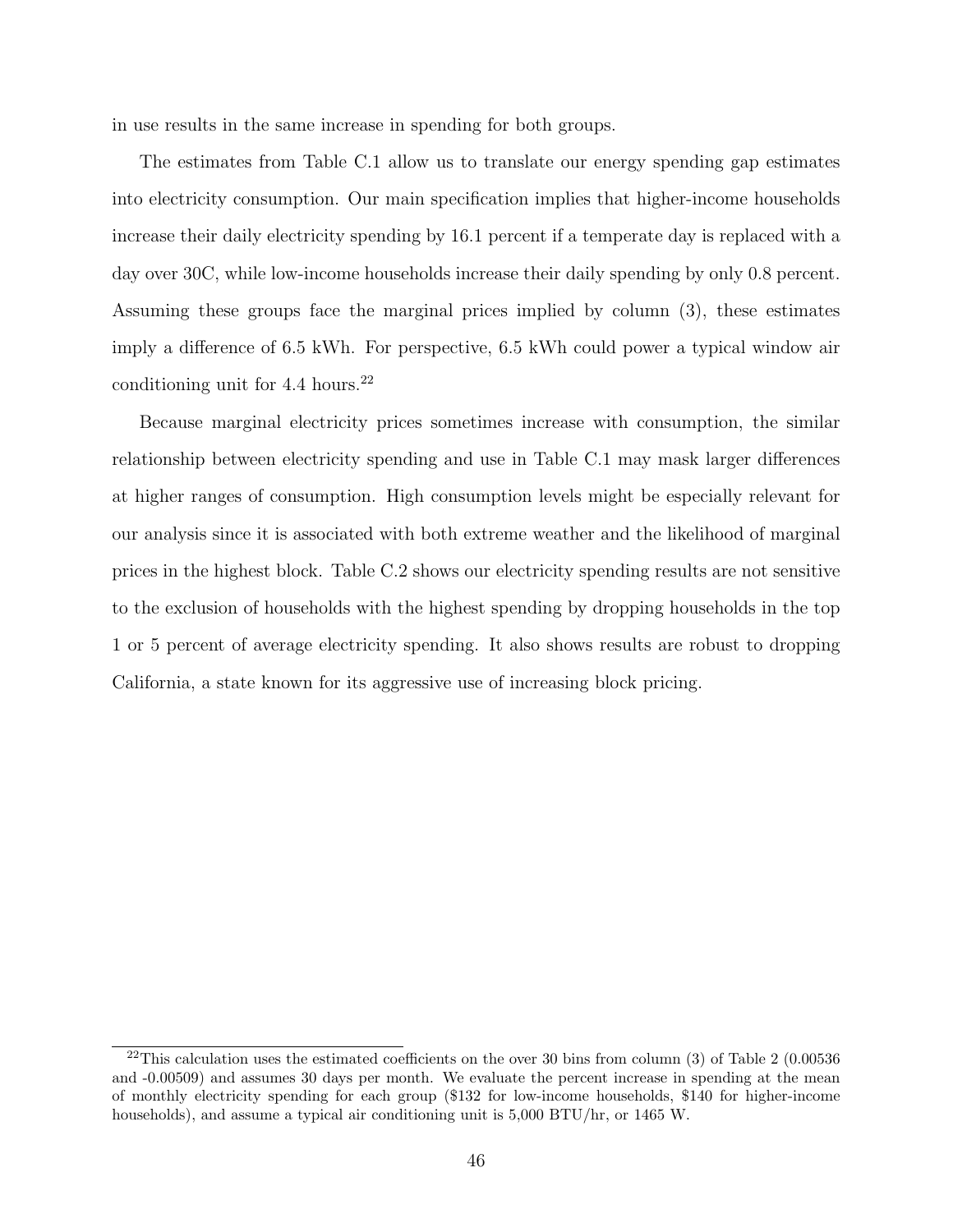|                          | Dependent variable:    |                       |                        |                         |                         |                         |  |
|--------------------------|------------------------|-----------------------|------------------------|-------------------------|-------------------------|-------------------------|--|
|                          | Electricity Spending   |                       |                        | Natural Gas Spending    |                         |                         |  |
|                          | $\left( 1\right)$      | $\left( 2\right)$     | $\left( 3\right)$      | $\left( 4\right)$       | (5)                     | $\left( 6\right)$       |  |
| Use (kWh or MBTU)        | $0.106***$<br>(0.001)  | $0.105***$<br>(0.001) | $0.111***$<br>(0.001)  | $0.0108***$<br>(0.0001) | $0.0107***$<br>(0.0001) | $0.0111***$<br>(0.0001) |  |
| UseXUnder 1.5 FPL        | $-0.007***$<br>(0.001) | $-0.003**$<br>(0.001) | $-0.006***$<br>(0.001) | $-0.0000$<br>(0.0001)   | $0.0005***$<br>(0.0002) | $-0.0000$<br>(0.0001)   |  |
| Poverty Indicator        |                        | X                     |                        |                         | X                       |                         |  |
| Year, Census Division FE |                        |                       | Х                      |                         |                         | Χ                       |  |
| Observations             | 32,693                 | 32,693                | 32,693                 | 19,778                  | 19,778                  | 19,778                  |  |
| R-squared                | 0.78                   | 0.78                  | 0.81                   | 0.77                    | 0.77                    | 0.85                    |  |

Table C.1: Energy Spending vs. Energy Use

Note: Dependent variables are at the household-year level. Regressions with natural gas spending as the dependent variable condition in non-zero natural gas spending. Spending is annual spending on each fuel in 2018 dollars. Robust SE in parentheses. Observations weighted by RECS sampling weights. Observations with annual spending or use greater than 5 times the median for either fuel are dropped  $(0.005$  percent of obs.). <sup>∗</sup>p<0.1; ∗∗p<0.05; ∗∗∗p<0.01.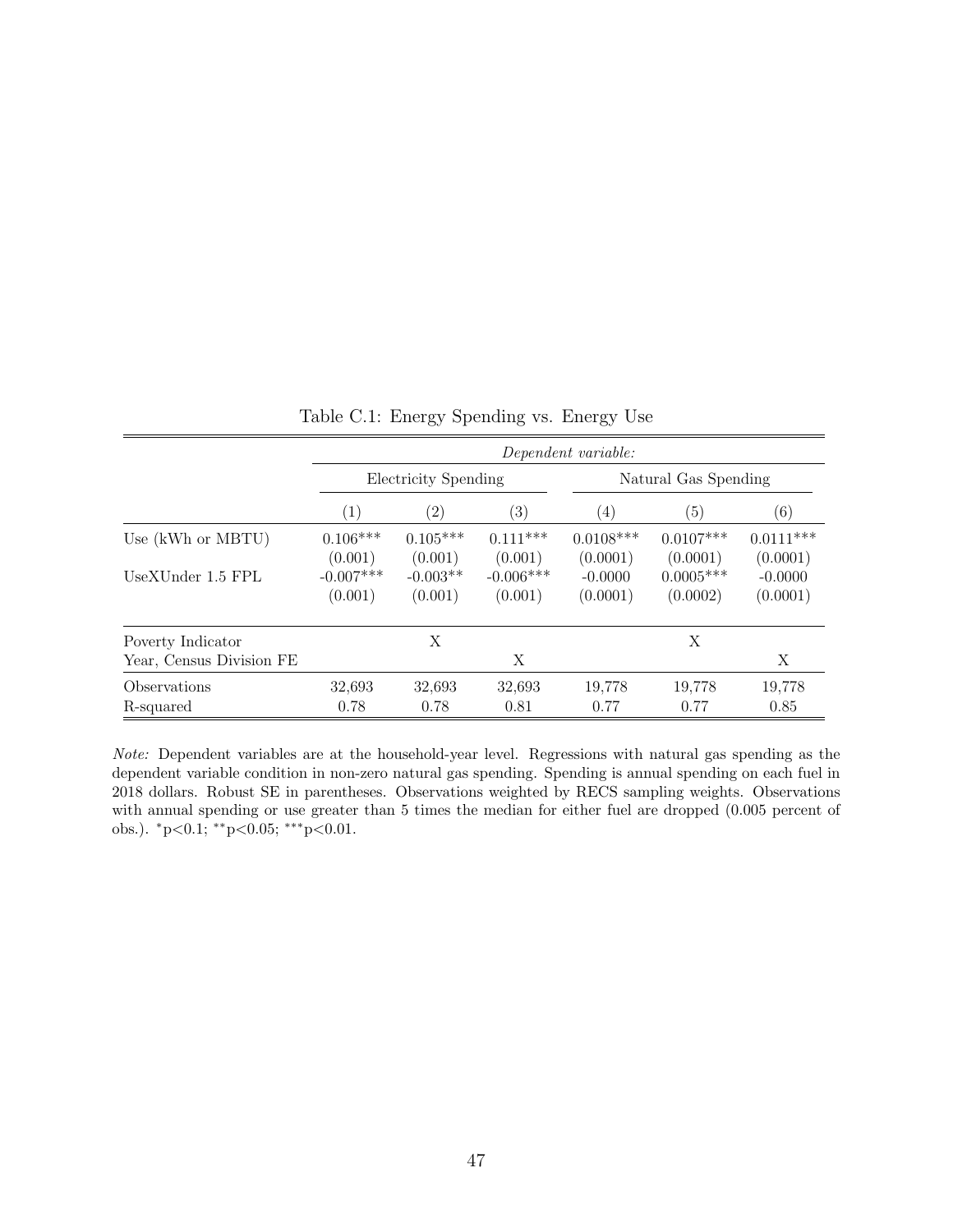

<span id="page-48-0"></span>Figure C.1: Energy Use and Spending by Poverty Status

Note: Filled bars show the distribution for households under 1.5 times the federal poverty line; unfilled bars the distribution for all other households. All values are annual. Natural gas spending conditional on non-zero spending. Natural gas measured in 1000 BTUs, electricity in kWhs, and spending in real 2018 \$.